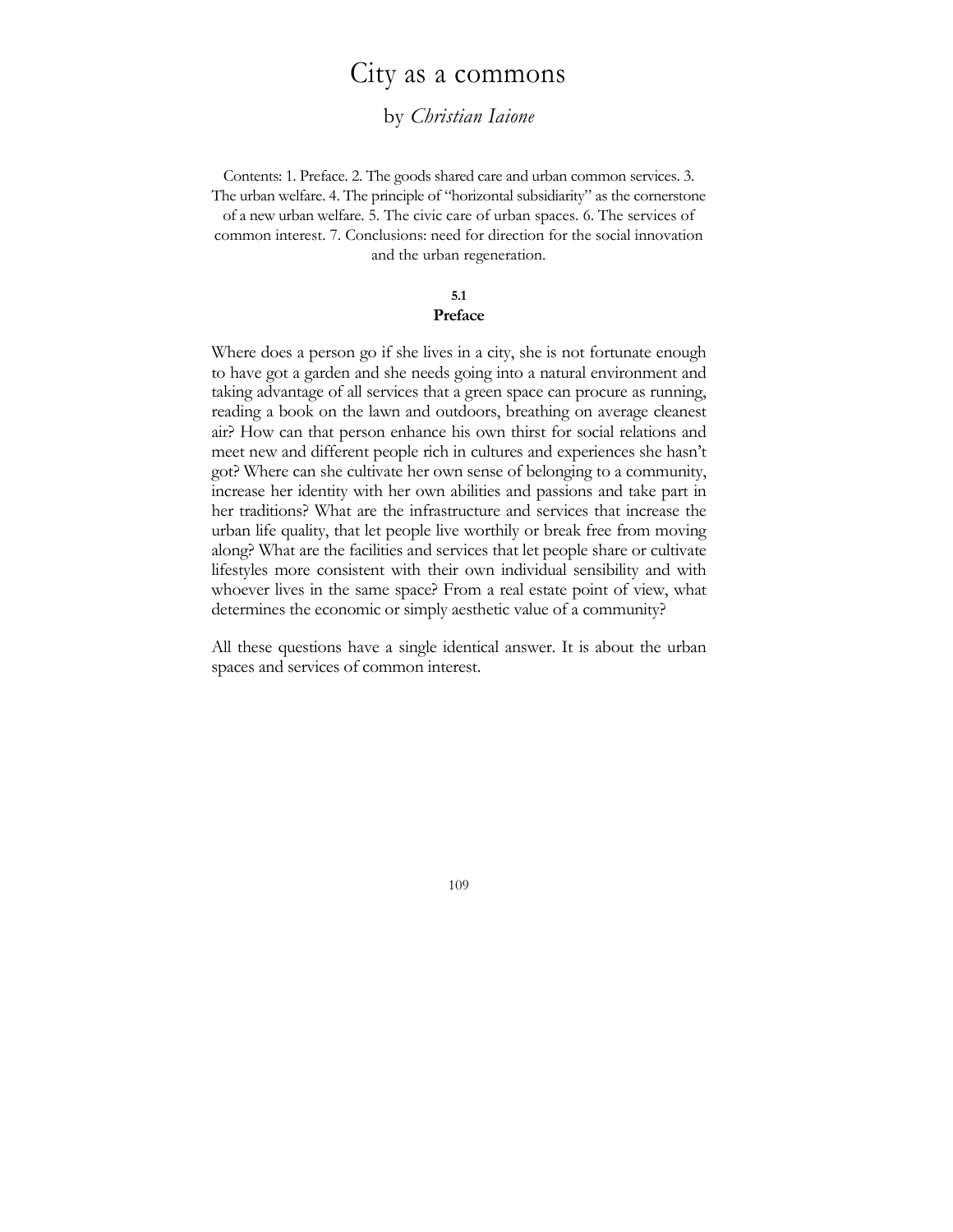They satisfy several needs about living in a city because they are functional to communities well-being, like to the individual exercise of rights of citizenship. Quality of life and work, sociality, mobility, entertainment, sharing, sense of community, possibility of cultivating abilities and passions. All these things immediately feel the effects of the greatest or shortest quality of collective usage infrastructures that a city provides at its own inhabitants' disposal.

 Unfortunately the urban spaces and services of common interest live a deep crisis period. This crisis is determined by two factors.

 First of all it is about deficit and decline of the public or collective spaces, as in the suburbs as in the central areas, as in the moment of transformation as facility as during the maintenance one. On the contrary the second factor of crisis is about citizens gradually lose their interest and attention for the urban public spaces, perceiving them as nobody or local public authority's places, rather than everybody's places as common spaces. And this attitude at ownership and responsibility divestment from citizens permits the undisturbed and unpunished attack on these goods by who doesn't manage to appreciate their importance for urban conditions of life and social cohesion.

According to the first factor, more and more pressing commitments imposed to the budget of local authorities lead them to intervene less and less on local communities needs' behalf. These commitments are dictated by the European community discipline about the stability pact and they derive from the Italian public debt. In addition to this there is reduction of state money conveyances resulting from the Italian public accounts worsening as a consequence of the 2008 financial crisis.

The public resources reduction has concerned not only the services for people but it is strongly bearing on the urban environment too and in particular on the public spaces.

 The growing lack of public resources goes together with more and more popular lack of interest by citizens, in particular the youngest people, in preservation, cure and maintenance of places of living and aggregation where community life happens. Conversely responsibility forms for use and management of local public services find it hard to develop and propagate themselves. Very probably this lack of interest arises from an inadequate citizenship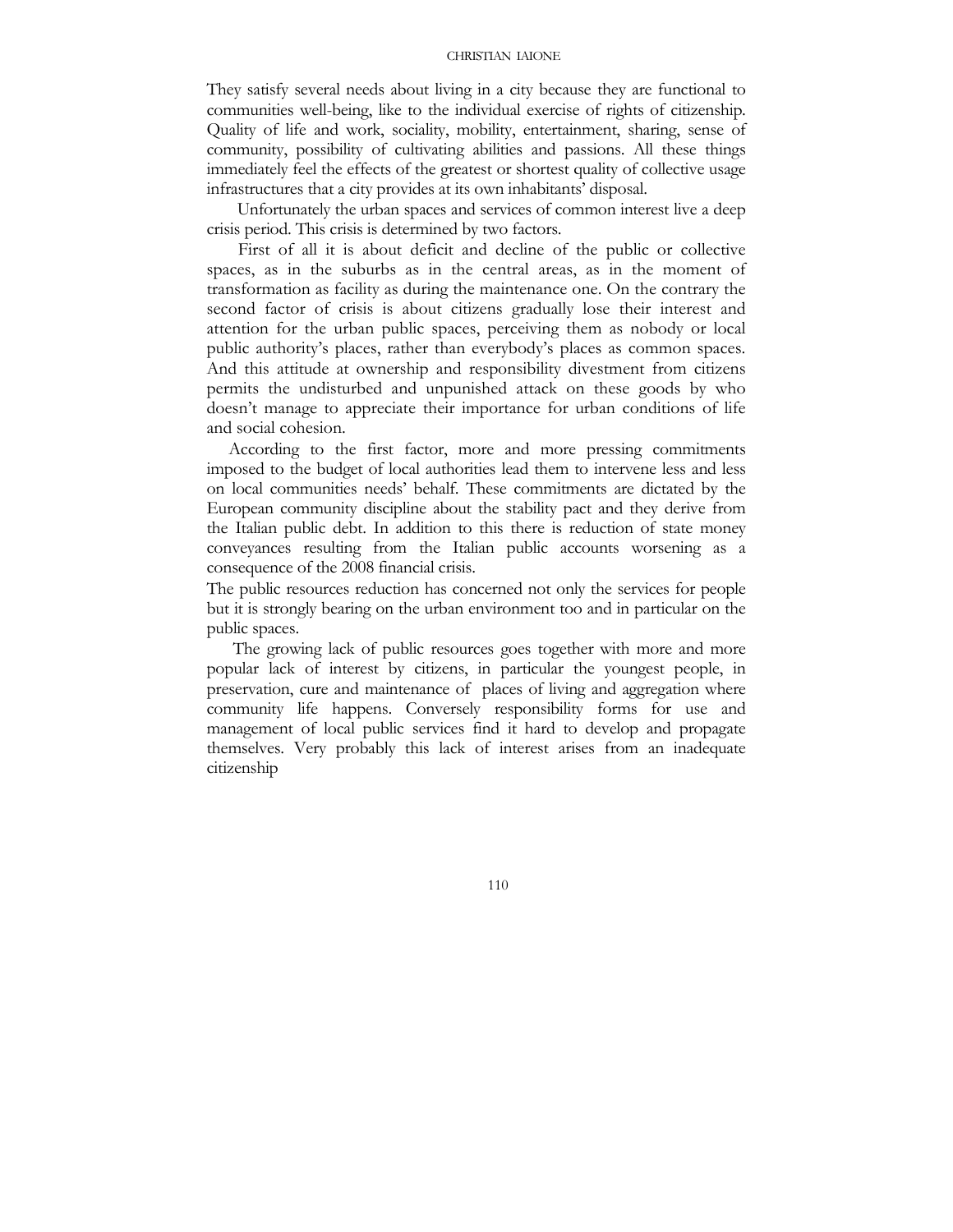education by institutions but also by single families and school. But during the urban well-being construction the involvement of principal participants in the urban ecosystem it is crucial and that is the citizens themselves who use and live the city.

In fact, according to Lefebvre the "ideal city" is «a perpetual oeuvre of the inhabitants, themselves mobile and mobilized for and by this oeuvre. [...] The right to the city manifests itself as a superior form of rights: right to freedom, to individualization and socialization, to habitat and to inhabit»<sup>1</sup>

# 5.2 The goods shared care and urban common services

So all the above-mentioned crisis factors have determined a dangerous worsening of local/urban degradation. This is all that is putting a strain on physical shape/aspect and on functionality of local communities, with particular attention to spaces and services of collective usage particularly important for urban life. First of all, that urban spaces characterized from a particular "cultural value" (that is historical, artistic, architectural, landscape value) are the subject of study here. But not only. Also urban spaces and services, that are not characterized from the above-mentioned value, they however bring local societies together and their decline determines a social and economic direct or indirect decline of local communities.

Urban decline is also the product and the cause of scant efficiency and lowest involvement of citizens about planning and distribution of local services.

In this sense the urban spaces and services are functional to local community well-being and to urban life quality and so they must be considered "urban common goods". Institutions and civil society in alliance between them must be able to concur in their production and care.

1. H. Lefebvre, Il diritto alla città Venezia: Marsilio, 1970 ( original edition Le droit à la ville, Paris: Éditions Anthropos, 1968).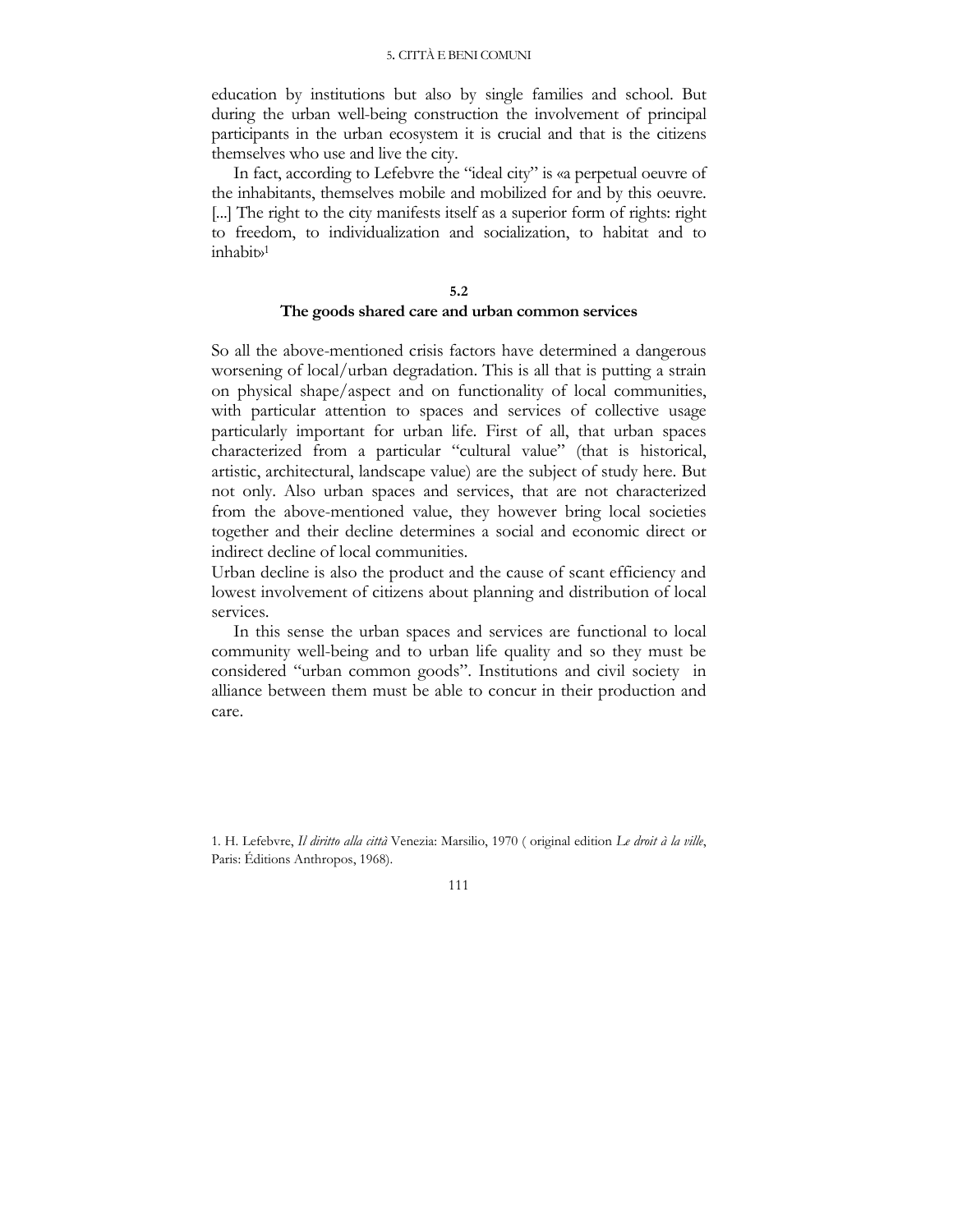# As Donolo claims,

[the] common goods are a group of goods necessarily shared. They are goods because they let the social life develop, the collective problems solution, subsistence of human being about his relationship with the ecosystem whereof he is part of. They are shared because they provide their better qualities when they are treated and so ruled and regaled like "in common goods", accessible to everybody at least as a matter of principle. The common goods are shared although it is often possible and this is a reality more and more frequent, that someone or some group is excluded from their use<sup>2</sup> .

So you put first a relational notion of common good compared to the traditional classifications based on morphological characteristics and their formal ownership. Somehow common goods are goods and this is to say objects to a certain extent. They are not always comparable to wares but the most relevant thing is that they only exist because they are part of a qualitative relationship with one or more subjects (and not relating to acquisition and appropriation). In other terms object and subject cannot be separated when you speak about common goods. You don't have got a common good, you share in common good. You cannot expect to "have got" a square, a public garden, a park, you can only aspire to "be" active part of an urban ecosystem3.

It seems necessary here to share the opinion of who thinks that the «commons goods become relevant as such only if they add theoretical awareness of their legitimacy to a procedure of *conflict*, for identification of some qualitative relations that involve them. In other words, the common goods are in this way because of contests where they became relevant as such and not because of presumed ontological, objective or mechanic characteristics that would characterized them»4.

This means, for example, that a square is not a common good in itself only because it is a simple urban space, but it becomes it for its nature as «place for social access and for existential exchange»<sup>5</sup>. It is not possible to separate physical features from social ones of an urban space considered as a common good. And so it would not be possible to exclude certain groups of people from an urban space that is subject to the principle of universal access, as a common good.

4. Ivi,p.53

5. Ivi,p55.

<sup>2.</sup> C. Donolo, "I beni comuni presi sul serio", in Labsus.org, (31st May 2010).

<sup>3.</sup> U. Mattei, Beni comuni. Un manifesto Roma-Bari: Laterza, 2011, p.52.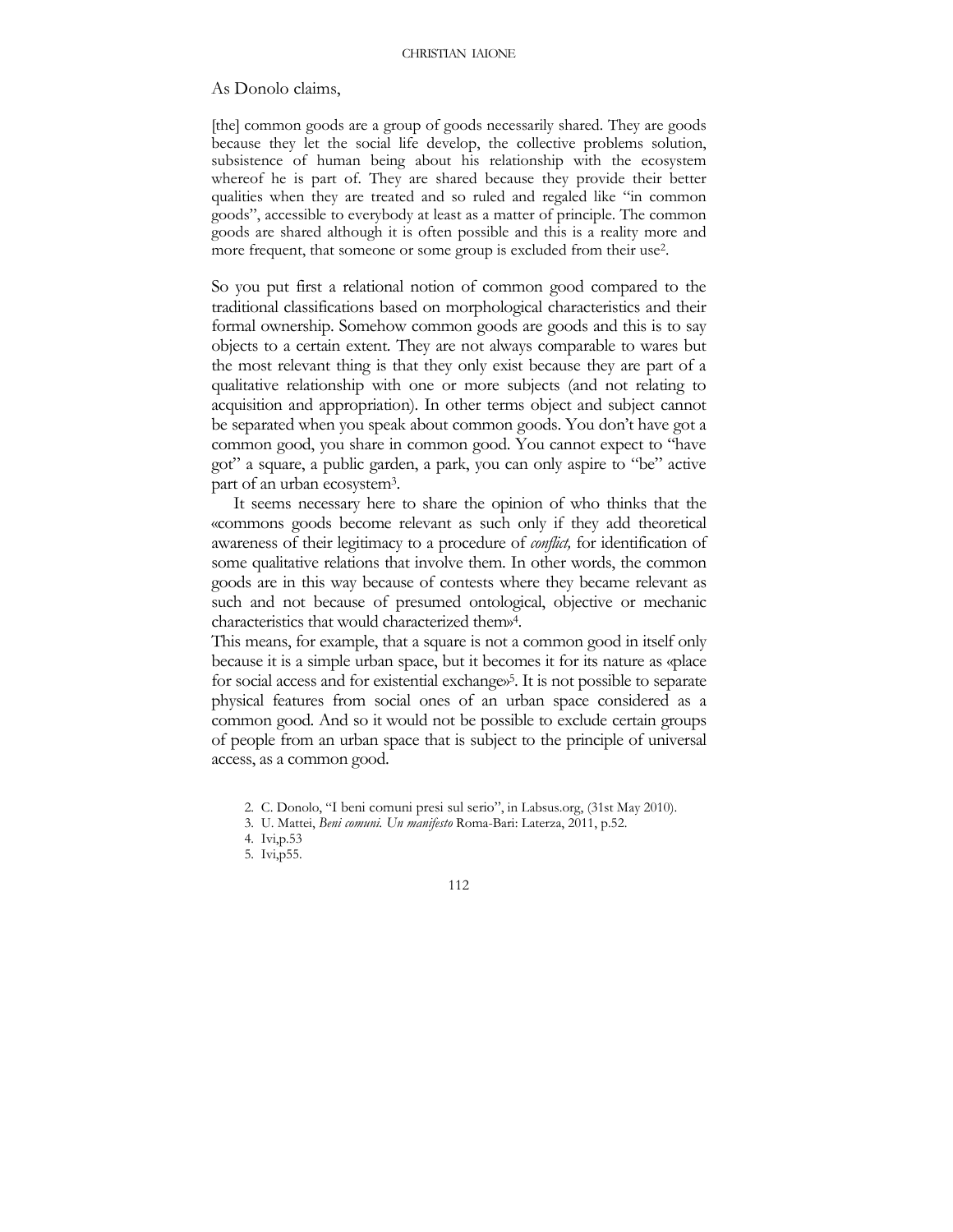An administrative measure, that keeps restrain particular categories of people from using a certain urban space, should be considered void. In fact, as Mattei asserts, the urban space par excellence is the square. This last «belongs to a typically global community or rather to everybody, geographically stable or wayfarers, who can in the abstract enjoy its function of exchange place. And this happens according to ways and forms whereof everyone is interpreter. [...] In range of common goods the subject is part of the object (and vice versa)»6.

Those town planners who have defined what "public space" means are on the same wavelength. According to Costa,

[The]public space is not bound to collective use. It is reductive considering "public" a space used "in common". The in common use does not "make" the space a public space, also when it has to do with more different uses. The public character does not concern a single place where collective activities go over or a place destined for these. Instead, a space "results" public because it is built from the social action on certain conditions: it is a social construction not necessary, but possible<sup>7</sup> .

Vitellio explains

that the public space, considered as the space with the function of facility or service produced by the state for the social life, is flanked and overlapped by other services and facilities not envisaged and not produced from a politic-administrative institution. [...] Privatized public spaces, advertised private spaces, almost public spaces rise up from interweaving of social relationships networks and single individual paths. In this way the characteristic of non-appropriation and non-removal of public space is problematic. But there are also places identified and projected as public and they are object of care and adoption from inhabitants, schools, associations, while others are often abandoned private places and they are made public through appropriation forms from social movements. [...] In this case, more than in other experiences, the public spaces do not give back only citizens as users/customers, but as *citizenry*, active people able to thematize the public matter<sup>8</sup>.

6. Ibid.

7. P. L. Crosta, Società e territorio, al plurale. Lo "spazio pubblico" – quale bene pubblico – come esito eventuale dell'interazione sociale, in "Foedus",  $I$ ,  $(2000)$ , p. 42.

8. I. Vitellio, Spazi pubblici come beni comuni, in "Critica della razionalità urbanistica", 17 (2005), pp. 9-20: 12.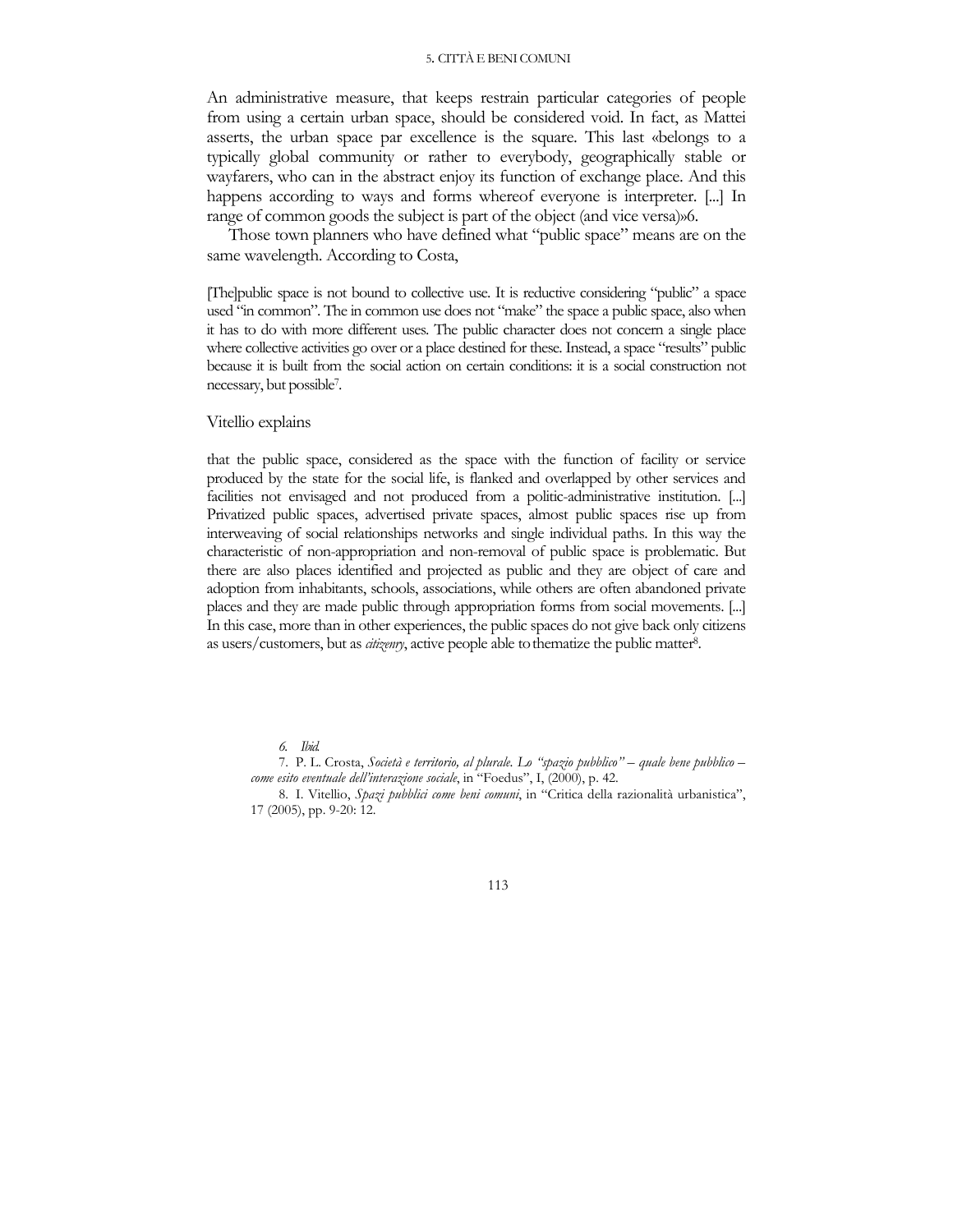In the same way, the local services can and must consider themselves as common goods. In many cases it has to do with activities of tangible and intangible common goods management. For example, when you manage the local public transport system you at the same time protect material common goods and immaterial common goods. In the first case these are the urban environment and the urban road network that otherwise would be congested by private transport. Secondly it has to do with the right of collective, shared, sustainable mobility of people, the social relationships that this kind of mobility can create and the psychophysical well-being produced without any doubt by freeing from a model of private transport-based mobility. A similar speech could be done about water service, urban health service, gas and electric distribution service and about their networks and facilities.

Ultimately, the idea of urban common goods concerns all those urban spaces and services we consider "local common goods" or "community goods". These last are reckoned as everybody' spaces and services and so as "common spaces and services", they are public only because they have mainly been put in some public administration's keeping, care or supervision, until now. But not necessarily the formal ownership forcedly must be public. Common goods in private hands can exist. The "common" nature of urban common goods comes from the fact they are closely connected to an area's identity, culture, traditions and/or they are directly functional to social life development of communities settled in that area (for example a square, a park, a roundabout, a mountain path, a garden or a historical building, a school, coffee tables etc.). This also counts even though they always have not the above-mentioned cultural importance and even though they are not formal ownership of some public administration. Given their common nature, then they are characterized by necessity to guarantee universal access and use and by the inescapable need for involving community members and anybody has close his heart the urban common goods' survival, care and conservation in decisions and actions that regard them.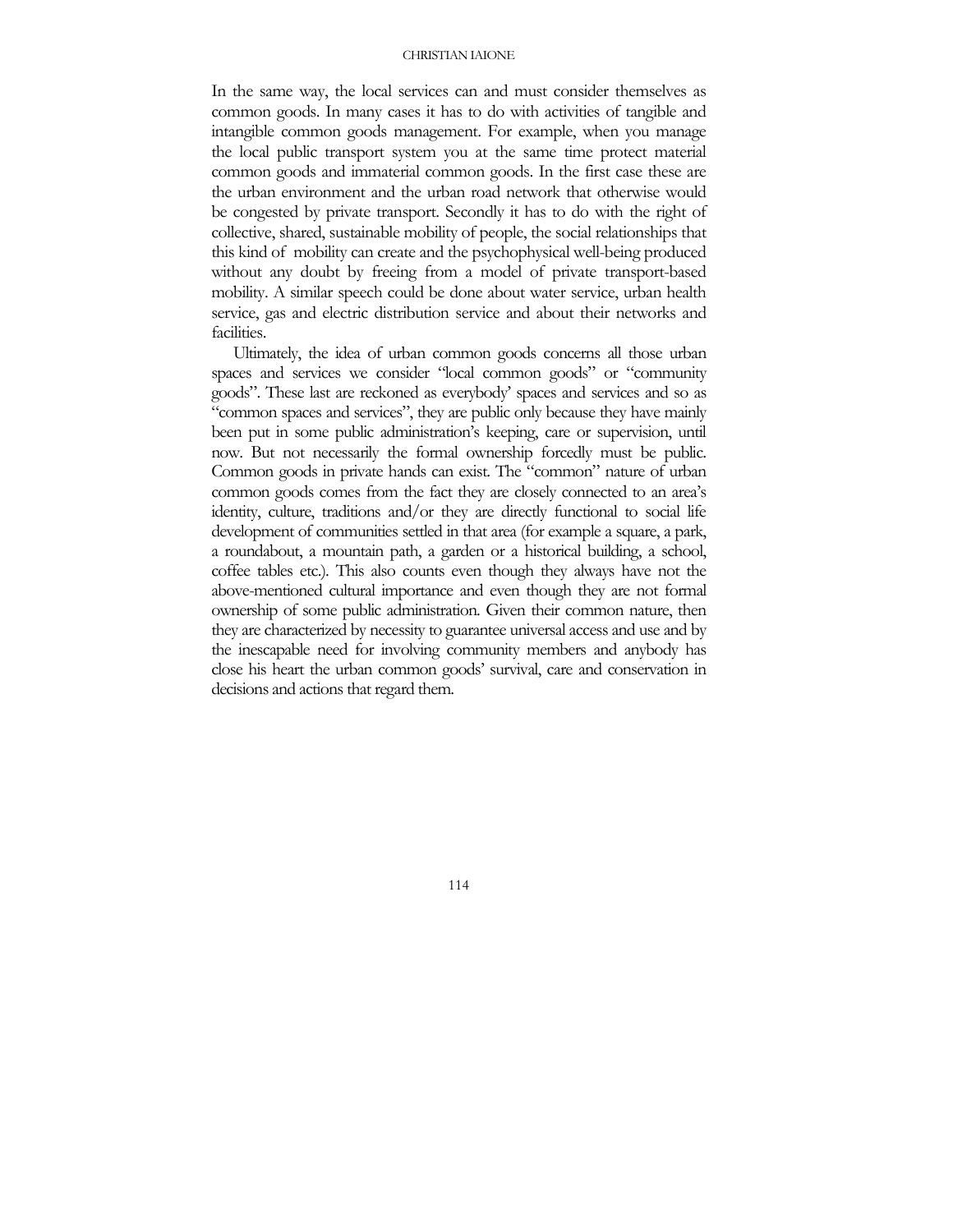This conclusion partially seems to go well with results where considerations of private lawyers have gotten as yet and with Supreme Court's orientation. According to private lawyers', conclusion reached about the so called Rodotà Commission are important. By decree of 21 June 2007 the Ministry of Justice sets up a study commission to elaborate a proposed change of regulations of the Italian Civil Code about common goods9. At the end of its deliberations, the Commission has characterized the "common goods" as goods functional to exercise of fundamental rights and to person development. So they need a strong conservation also in favor of future generations. They are consumer goods used without rivalry but with problems of depletion. Not only they can belong to public body corporate but also to individuals and however you have to be assured their collective use within limits and according to modalities scheduled by the law. If then the common goods ownership is public, they are placed not for sale but it is allowed their concession only in the single cases provided by law and short-lived cases. Anybody can institute legal proceedings for protection of rights related to common goods preservation and use. But only the state is legitimized in an exclusive way for the exercise of action for damages.

This doctrine seems also to permeate the most recent ordinary case-law of legitimacy. The Supreme Court, in fact, said in United Sections (SS.UU.) from articles 2, 9, 42 of the Italian Constitution it is possible to obtain the principle of the protection of the human personality, whose proper execution occurs not only in the state property domain or property of the state. But it can also occurs within those «goods that, independently by a preventive identification by legislature, for their intrinsic nature or finalization, prove functional to the pursuit and fulfillment of community's interests, on the basis of a complete interpretation of the entire regulatory system». And the Court was keen to stress the irrelevance of formal ownership and the close functional link between the common goods and the exercise of social rights. In fact, «[w]here an immovable property, independently by the ownership, because of its intrinsic connotations especially environmental and landscape, appears intended to the implementation of the welfare state [...] this good has to be considered common. That is to say you prescind from title deed which is instrumentally connected to the realization of all citizens interests». In addition, the Court emphasizes that any immovable property is a common good if it helps to achieve benefits for the community.

<sup>9.</sup> About deliberations of Rodotà Commission cf. U. Mattei, E. Reviglio, S. Rodotà, I beni pubblici. Dal governo democratico dell'economia alla riforma del codice civile, Roma: Accademia Nazionale dei Lincei, 2010.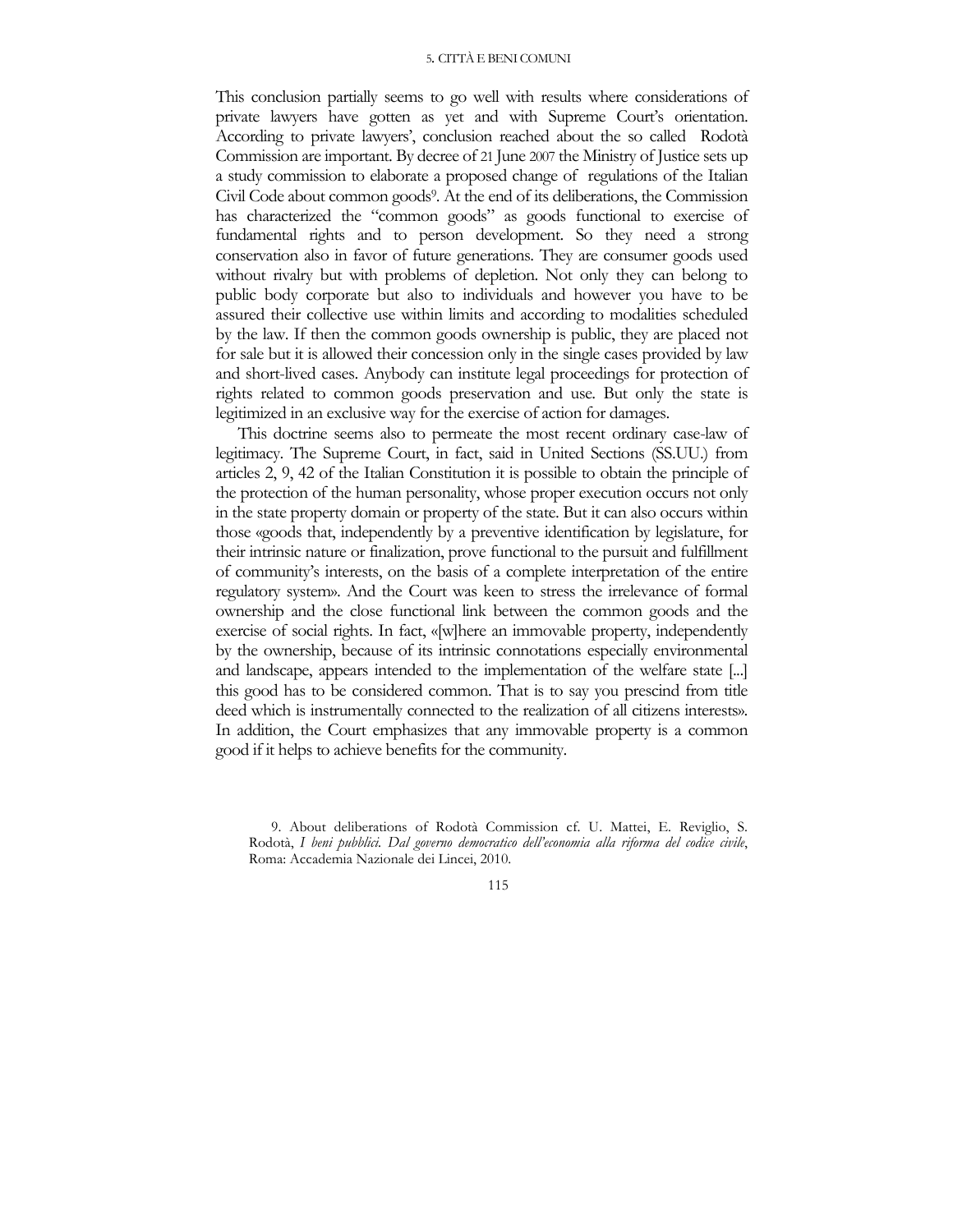Moreover the Court states that «rather than to the state apparatus, as public juridical person individually designed, the public good nature should refer to the state-community, as an entity exponential and representative of citizenship's interests (community) and as the body responsible for the effective implementation of the latter». The Supreme Court takes care to remind the state-apparatus of renewal of common goods on the state as the state-community, as an entity which exhibits everybody interests, «involves the charges of a governance that makes effective the various forms of enjoyment and public use of the good»10. Here you reveal the double limit of setting accepted by the Rodotà Commission and the Supreme Court. You do not consider planning capacity that society is able to express through both stable and organized actions and daily practice actions about direct management, care and maintenance of common goods. You only worry about to ensure the affirmation of use or open enjoyment of common goods. Nothing more. While with reference to urban spaces as commons goods, new rights stand out, «"rights of care", not about ownership, by the exercise of that supportive and sensible freedom that nowadays represents the new way of being citizens». This is implied by the art. 118, last paragraph, of the Italian Costitution<sup>11</sup>. These rights are associated by Arena with the third-generation rights. Conversely, according to Cellamare,

[the] urban practices, as well as a geography of values and meanings, express a strong planning, they are full of projects. First, this counts for collective actions more or less organized and intentional, but also it counts for daily, ordinary practices that city uses and also consumes. These seemingly do not seem to cause big changes in body shape and structure of the city, while in reality have a strong influence on the characterization of places. [...] The urban practices, even the most "trivial" as strolling, are full of often implicit projects. It has to do with paths we choose, meeting places, related time, way we perceive the space we cross etc. The action shapes the space and complies with the space12.

10. Italian Supreme Court, SS.UU., (14 February 2011), n. 3665, in "Giornale di diritto amministrativo", (2011), pp. 1170-8, with comments of F. Cortese, Dalle valli da pesca ai beni comuni: la Cassazione rilegge lo statuto dei beni pubblici; as well as in "Diritto e giurisprudenza agraria, alimentare e dell'ambiente", (2011), 7, 1, p. 473, with comments of L. Fulciniti, Valli da pesca lagunari. La Cassazione reinterpreta i beni pubblici. Also cf. S. Lieto, "Beni comuni", diritti fondamentali e stato sociale. La Corte di Cassazione oltre la prospettiva della proprietà codicistica, in "Politica del diritto", (2011), 2, p. 331. Moreover cf. the "twin sentence" Italian Supreme Court, SS.UU., (16 February 2011), n. 3811, in "Labsus.org", 12 agosto 2011, con commento di C. Feliziani.

11. G. Arena, Beni comuni. Un nuovo punto di vista, in "Labsus.org", (19 October 2010).

12. C. Cellamare, Fare città. Pratiche urbane e storie di luoghi, Milano: Elèuthera, 2008.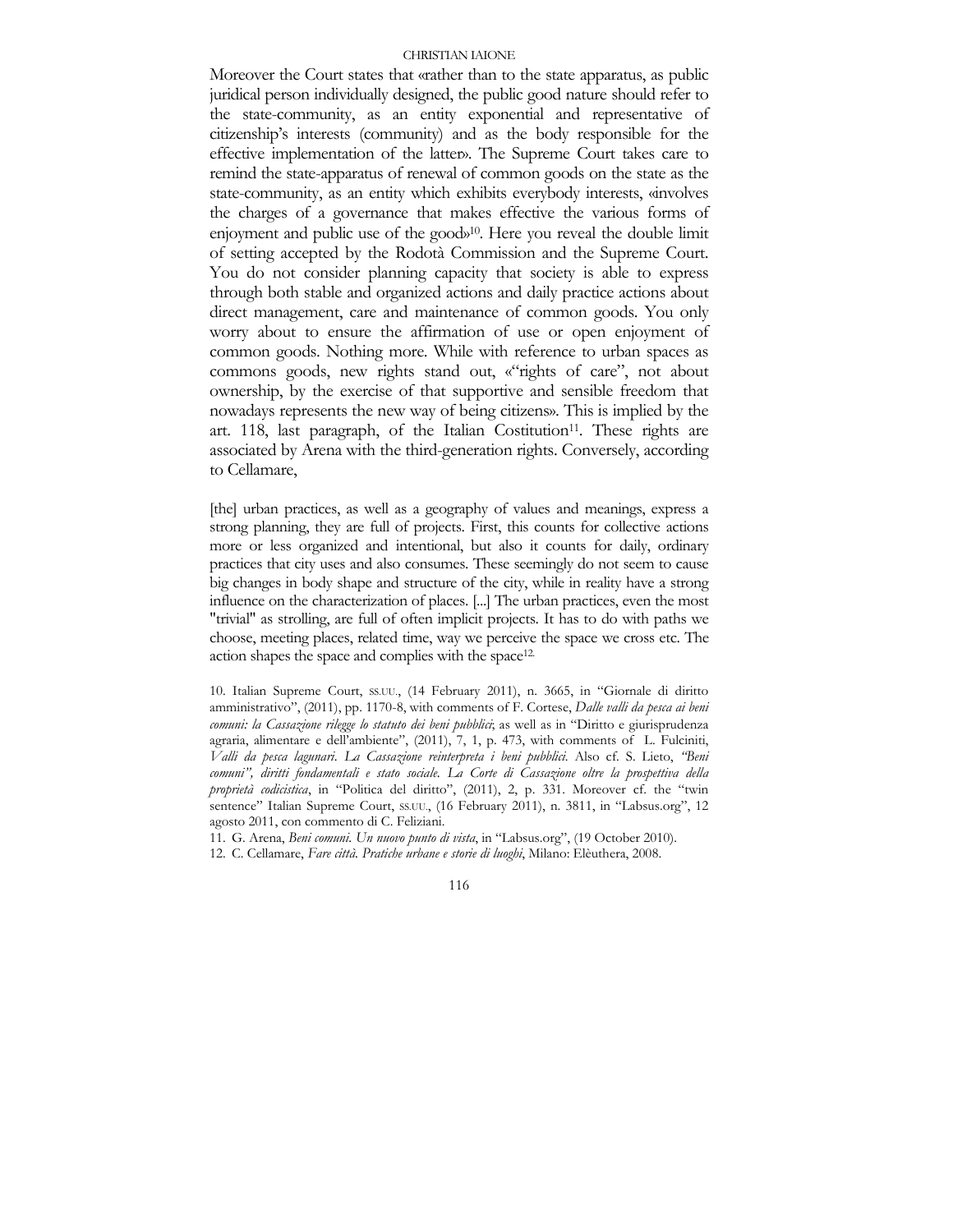This planning capability expresses itself with great clarity in relation to construction, to methods of public spaces use and management, but also in relation to methods of living them. This is possible developing plan concepts for the spatial configuration of places, but also developing «methods (to) manage them, centred on self-organization, on cohabitation, on flexibility of the uses, on full utilization, on free accessibility, on care»13.

# 5.3 The urban welfare

The protection and preservation of public spaces and local services, seen as urban common goods, inextricably have implications with social inclusion policies. Even the Supreme Court seems to have caught this profile where it reminds functionality of the common goods in respect to the welfare state creation. The functionality of the local services respect to well-being level of people who live and are part of a certain community is self-evident. But it is increasingly clear also the connection between welfare policies and spatial dimension. Redistributive inequalities, social conflicts, situations of personal distress manifest themselves in their most dramatic representation in the city. Then, in the modern era, the social inclusion subject has to be faced with aim that town planners call the welfare or urban well-being<sup>14</sup>.

13. Ivi, p. 101

<sup>14.</sup> P. Bellaviti, Una città in salute, Milano: Franco Angeli-DIAP, 2006; Id., La città, la salute e la pianificazione urbana, in G. Nuvolati, M. Tognetti Bordogna, Salute, ambiente e qualità della vita in ambiente urbano, Milano: Franco Angeli, 2008; id. Benessere urbano. Approcci, metodi e pratiche per sostenere la capacità di "stare bene" nello spazio urbano, in "Territorio", (2008), 47; id., Alla ricerca di un nuovo "benessere" urbano promuovendo la capacità degli abitanti a "stare bene" nella città, in F. Pomilio, Welfare e territorio, Firenze: Alinea Editori, 2009; S. Munarin, C. Tosi, Lo spazio del welfare in Europa, in "Urbanistica", (2009), 139, pp. 88-112.

<sup>117</sup>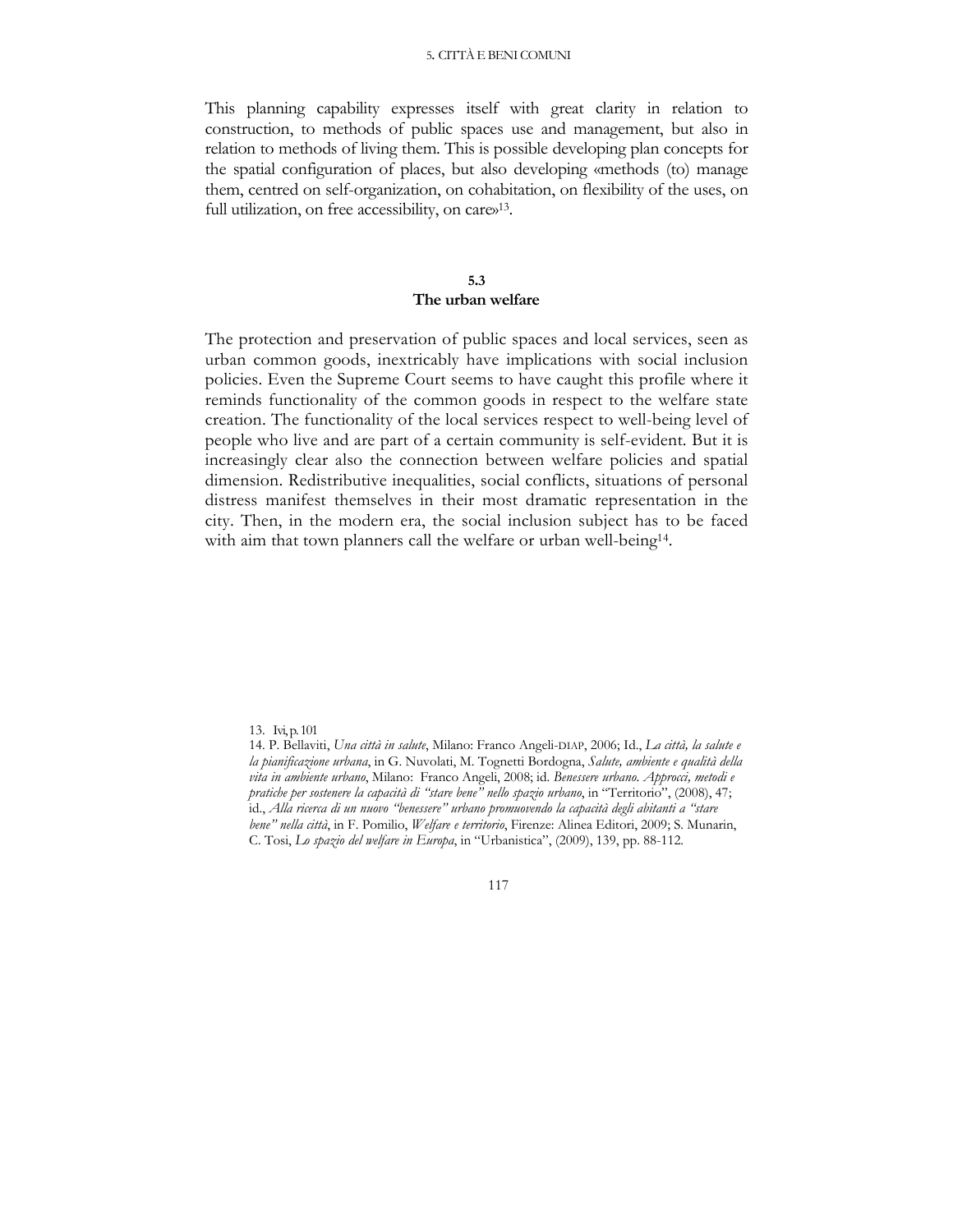In general, a condition without well-being and therefore an "unease" condition will be determined whenever you deny the person freedom to evolve fully and that is affirming his own dignity of unique and one-time individual and improving his own talents (art. 3, paragraph 2 of the Italian Constitution)15. This approach is consistent with the passage from a redistributive conception to a procedural conception of the principle of equality. Therefore, it is consistent with the nature of the canon which makes the Republic predominantly to act promoting conditions through *ad* hoc public policies, giving effect to the rights of citizens, in particular the social ones, rather than a mere obligation to ensure by law the rights of public services<sup>16</sup>.

Now, in order to allow the "full development" it is fundamental that the person feels good in their "space of living". And a city allows its citizens to "feel good" only if it provides them with a set of tangible and intangible goods and conditions, which will allow the person to grow and cultivate himself<sup>17</sup>. From the tangible point of view, it has to do with the possibility of owning or moving house, having a job, living in a non-degraded environment, using gardens and public places. About the intangible aspect, it has to do with outlining or changing their own plan of life, not perceiving any risk to their own safety, feeling welcomed from the place where you live, making use of support social networks<sup>18</sup>.

17. A. Belli, Editoriale, in "Critica della razionalità urbanistica", (2005), 17.

18. P. Bellaviti, Disagio e benessere nella città contemporanea, in Acts of 14th Conference SIU "Abitare l'Italia. Territori, economie, diseguaglianze", (24-26 marzo 2011).

<sup>15.</sup> G. Arena, Interesse generale e bene comune, in "Labsus.org" (1st November), 2011.

<sup>16.</sup> Cf. C. Pinelli, I rapporti economico-sociali fra Costituzione e Trattati europei, in c. Pinelli, T. Treu, La costituzione economica: Italia, Europa, Bologna: il Mulino, 2010, pp. 31 e 37. In general, about the principle of equality, cf. L. Paladin, Il principio costituzionale di eguaglianza, Milano: Giuffrè, 1965; C. Rossano, Il principio d'eguaglianza nell'ordinamento costituzionale, Milano: Giuffrè, 1966.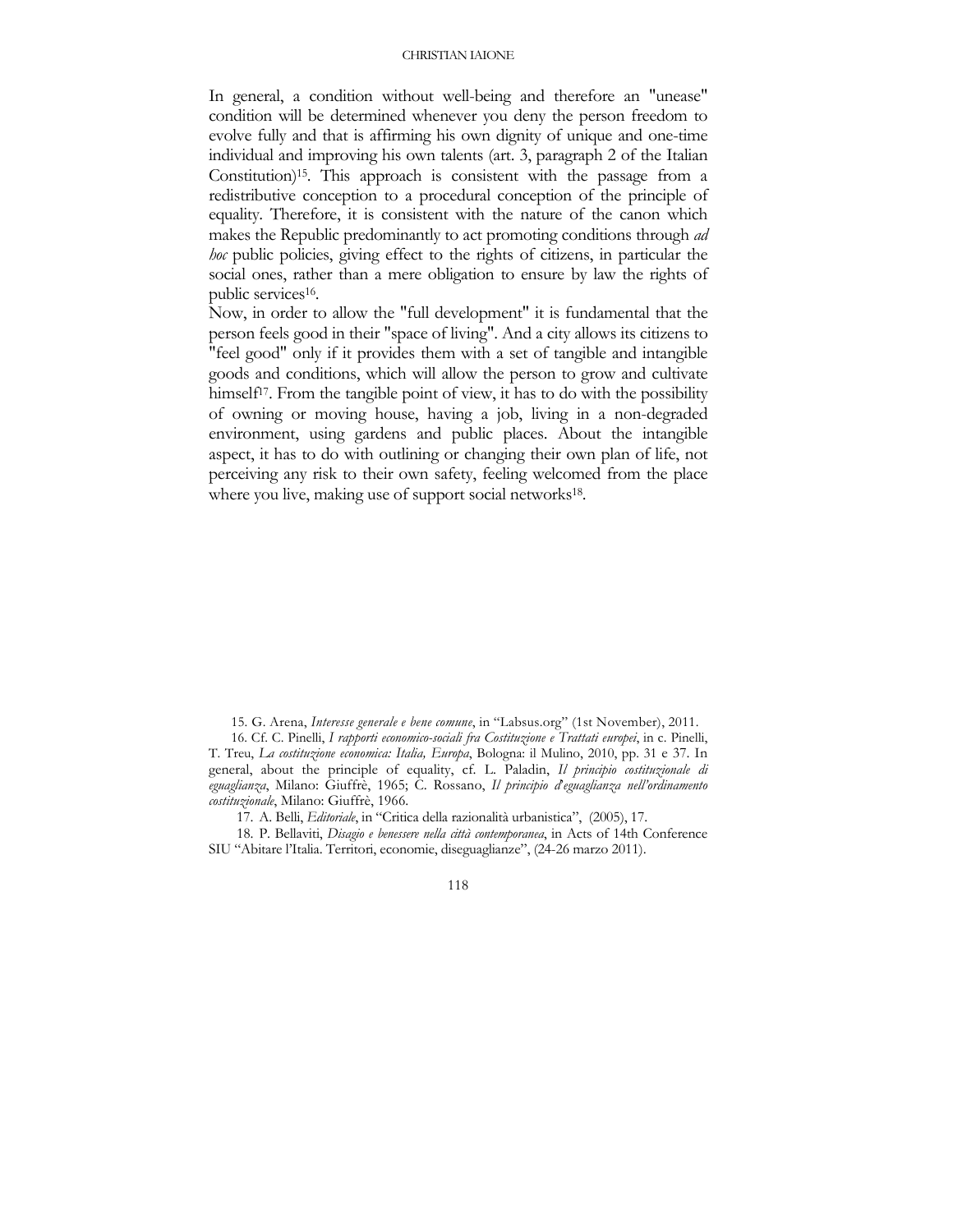In the twentieth century, in its origins, the issue of individual or collective wellbeing of citizens has been primarily addressed in its physical dimension. Therefore the welfare policies of most developed countries have mainly focused on the construction of a "public urban space", that is "houses, community facilities, green spaces and infrastructures»19. In fact, it was examined as the spatial dimension inevitably influences quality of citizens' daily life and their forms of interaction and sharing. In other words, cities are the most important ecosystem for the development of the human personality. In fact, they represent the priority physical space by which you must ensure conditions of individual and collective well-being, exercise of the rights of citizenship, possibility of coexisting differences<sup>20</sup>.

Today, in fact, you deal with «city of differences»21 because of the «plural populations that inhabit space and time of everyday life»22 or «thousand plural bodies that inhabit cities, in their diversity and richness of genders, ages, styles of life and consumption, sexual dispositions, religion and spirituality, geographical and cultural origin, physical and mental health condition, income levels or social position. In fact, the city consists of urban spaces and with reference to uses that people make of them»23. At the same time, the lack of awareness and moderate or non-existent capacities for governance of public institutions is coupled with the social complexity of the contemporary city. This is at the origin of phenomenon of urban insecurity, degradation of the urban environment and conflict in the use of public spaces, rising of marginalization and exclusion areas (that is migrants and homeless), elevation of barriers that prevent freedom of movement or expression of citizens. You think of workers who daily have to deal with the urban traffic problems, architectural barriers or lack/degradation of urban infrastructures dedicated to the elderly, children and the disabled, the deterioration of citizens health as a result of the overall reduction of the "urban well-being."

<sup>19.</sup> B. Secchi, La città del ventesimo secolo, Roma-Bari: Laterza, 2005, pp. 108-10.

<sup>20.</sup> Bellaviti, Disagio e benessere nella città contemporanea, cit. The author notices «as the spatial dimension affects the quality of daily life of the different urban actors and their forms of interaction and sharing. In fact, the city with its space and its infrastructures is the individual and collective "real life" and it is the privileged "space" for well-being development, the emergence of citizenship rights and the realization of the coexistence of diversity».

<sup>21.</sup> Bellaviti, Disagio e benessere nella città contemporanea, cit., p. 1.

<sup>22.</sup> G. Pasqui, Città, popolazioni, politiche, Milano: Jaca Book, 2008.

<sup>23.</sup> G. Paba, Corpi urbani. Differenze, interazioni, politiche, Milano: Franco Angeli, 2010.

<sup>119</sup>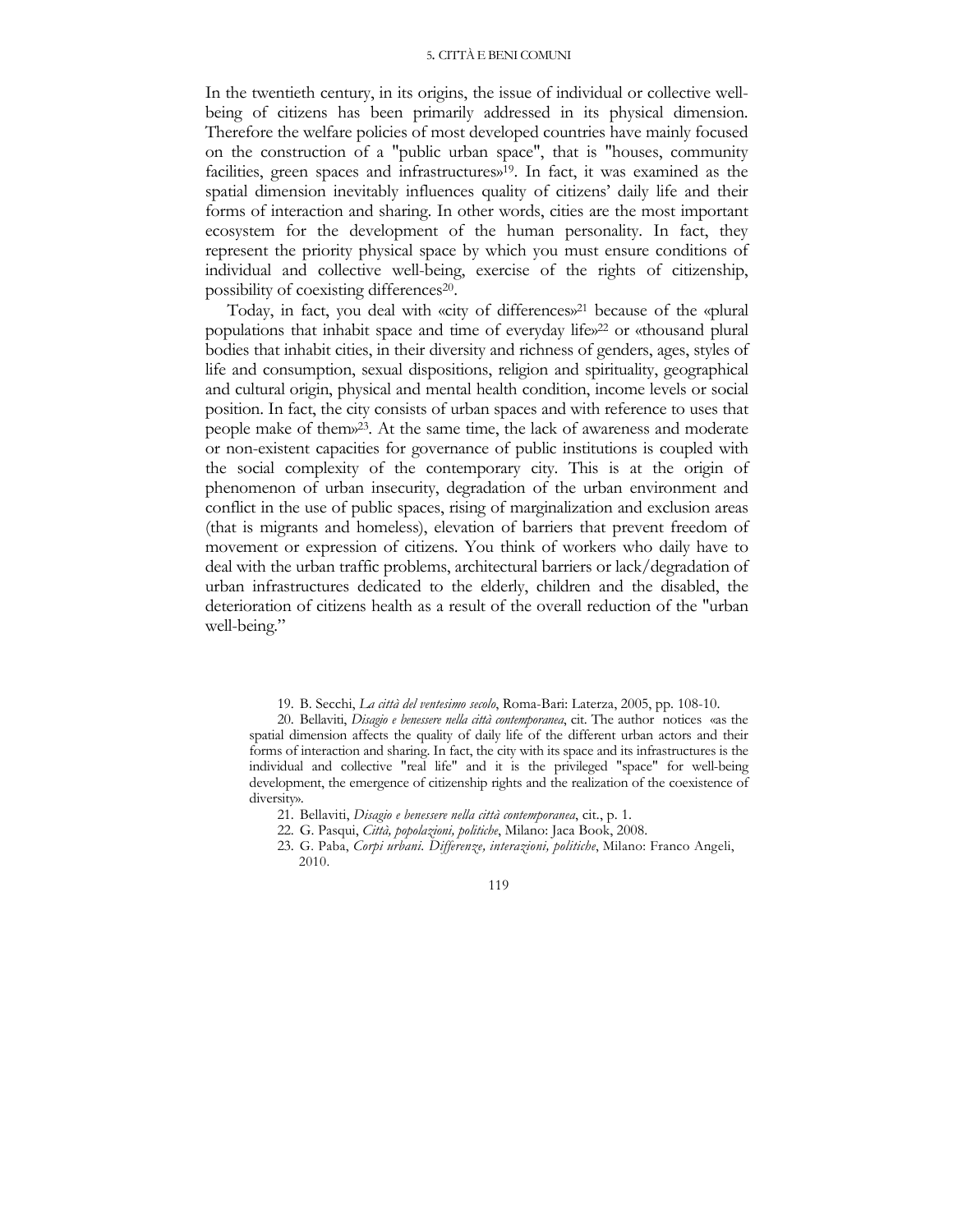Until now the response of the Italian legislature to this problem has been the public offering of quantitative standards, established by law in the abstract, infrastructures and/or services. The national planning law no. 1150 of 17th August 1942 puts the general town plan in charge of defining «areas intended to form spaces for public use» (Article 7, paragraph 2, no. 3 of the Italian Constitution). Moreover it establishes a general principle of the field by virtue of which "maximum relations between spaces intended for residential and productive settlements and public spaces for collective activities, public park or parking only" must always be respected (art. 41 quinquis, paragraph 8 of the Italian Constitution). Although the matter has passed into the sphere of regional legislative competences following the reform of Title V of the Italian Constitution, this relation between private spaces and public spaces is still regulated by a ministerial decree.

It has to do with D.M. April 2, 1968, n. 1444 which connects the settled number of inhabitants to the minimum equipment of public spaces or reserved for collective activities and more precisely it requires 18 square meters of public spaces for every 80 cubic meters of construction. Of course it is a rule that suffers and has suffered many derogations, especially in intensively built areas or in the ancient units24. Moreover, it has to do most of the time with spaces that have been badly planned or designed or managed even worse. Then, today, that spaces are drastically reduced or altogether cancelled because of lack of necessary public funds.

It has evidently to do with an anachronistic solution that now is in crisis because it does not take account of complexity factors that have meanwhile emerged in modern society. It above all establishes a merely quantitative reserve of spaces that has never allowed to guarantee their correspondence with the real needs of the community, nor their real realization<sup>25</sup>. This quantitative and hierarchical, centralist setting must be replaced by a polycentric, qualitative and relational logician, contained in the concept of the urban welfare here put forward.

<sup>24.</sup> Cf. P. Urbani, S. Civitarese, Diritto urbanistico. Organizzazione e rapporti, Torino: Giappichelli, 2010, p. 90.

<sup>25.</sup> P. Stella Richter, Diritto urbanistico. Manuale breve, Milano: Giuffrè, 2010, p. 55.

<sup>120</sup>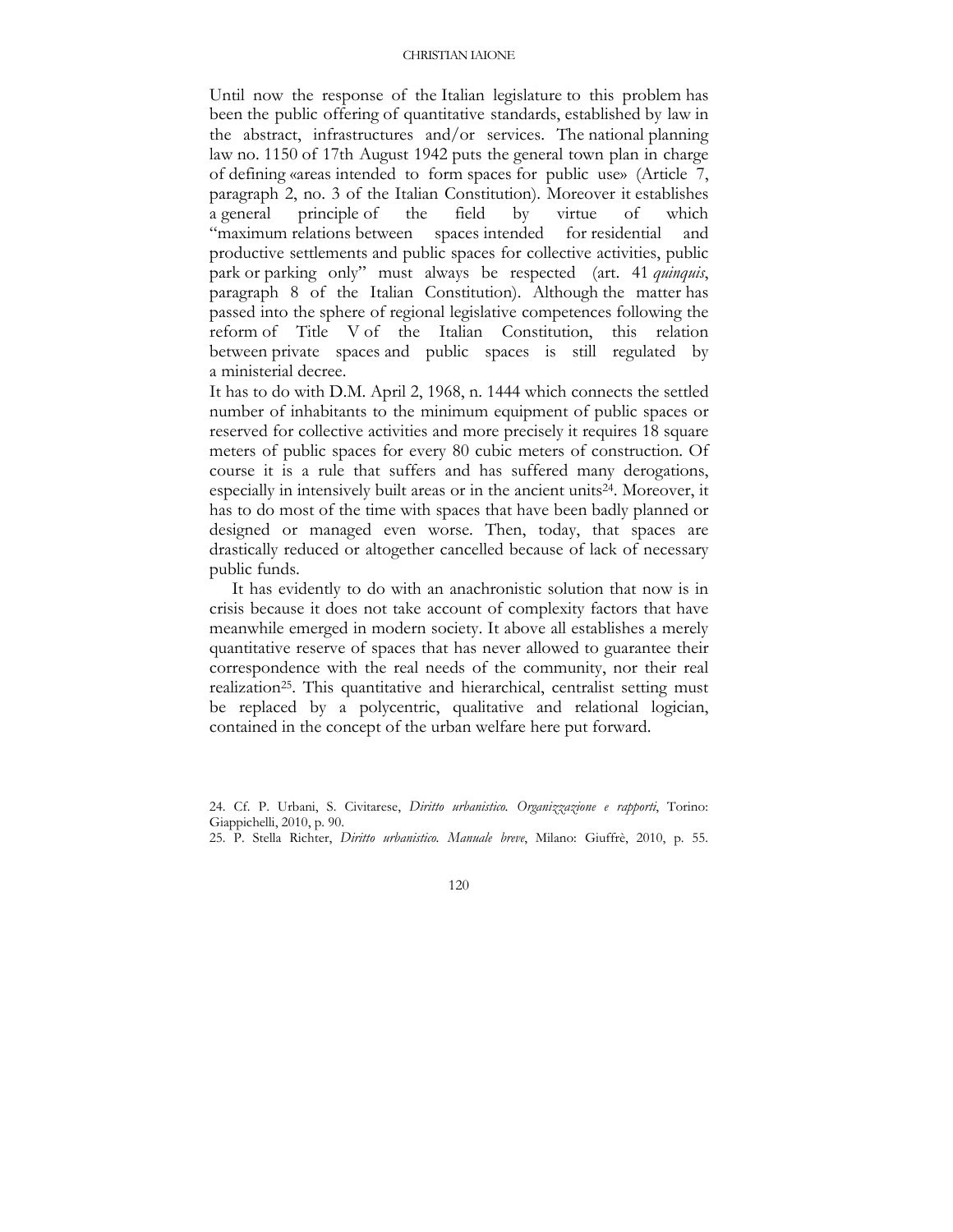But need for a change of perspective originates itself from the abovementioned factors that are causing a crisis of the urban environment and consequently of the physical and social liveableness conditions of citizens, particularly the disadvantaged population groups. The urban welfare, understood as a set of conditions that allow citizens and community to "feel good" on their territory, depends on the existence of conditions that guarantee full access to local resources and play on the communities and citizens' capabilities in their maintenance and care. In fact,

[the] town planning increasingly appears as a set of practices that support the "capability" of communities to "feel good" on the territory. A double capability. A social capability, that sparks complex relationships with the context and the claimants, aimed at a reciprocal learning, full of responsibilities, lightweight, that aims at taking care of things and to show concern for the others. An institutional capability, made up of institutional competence, technical capacity, promotion of inclusive processes and research of bonds with national policies frameworks from the "local"<sup>26</sup> .

Therefore the city and its public and private institutions must give citizens the opportunity to take care of their own city in first-person27. This opportunity can help citizens to improve their individual and social capabilities and to build social cooperation, reciprocity and solidarity networks<sup>28</sup>.

That "person flowering" Sen considers the real heart of "happiness" is the only value you must measure to test the real community well-being. It can be reached prearranging conditions so that citizens (especially those of younger age) can freely and individually choose to take charge of taking care of, protecting and preserving the common goods of a city, for the whole community and for future generations. According to Sen justice does not depend on treatment reserved to individual by the institutions or by political power. But it derives above all from the «ethical and cultural ties that unite the individual to society and create what is called atmosphere of freedom, the overall environment in which individual choices make sense»29.

26. Belli, Editoriale, cit., p. 2.

27. A. Amin, N. Thrift, Città: ripensare la dimensione urbana, Bologna: il Mulino, 2005; M. C. Nussbaum, A. K. Sen (eds.), The Quality of Life, London: Clarendon Press, 1992.

28. Mattei, Beni comuni, cit.; S. Bowles, H. Gintis (eds.), A Cooperative Species. Human Reciprocity and Its Evolution, Princeton: Princeton University Press, 2011.

29. N. Urbinati, Liberi e uguali. Contro l'ideologia individualista, Laterza, Roma-Bari 2011, p. 29, che cita A. Sen, Capability and Well-being, in Nussbaum, Sen (eds.), The Quality of life, cit., pp.  $30-66$ .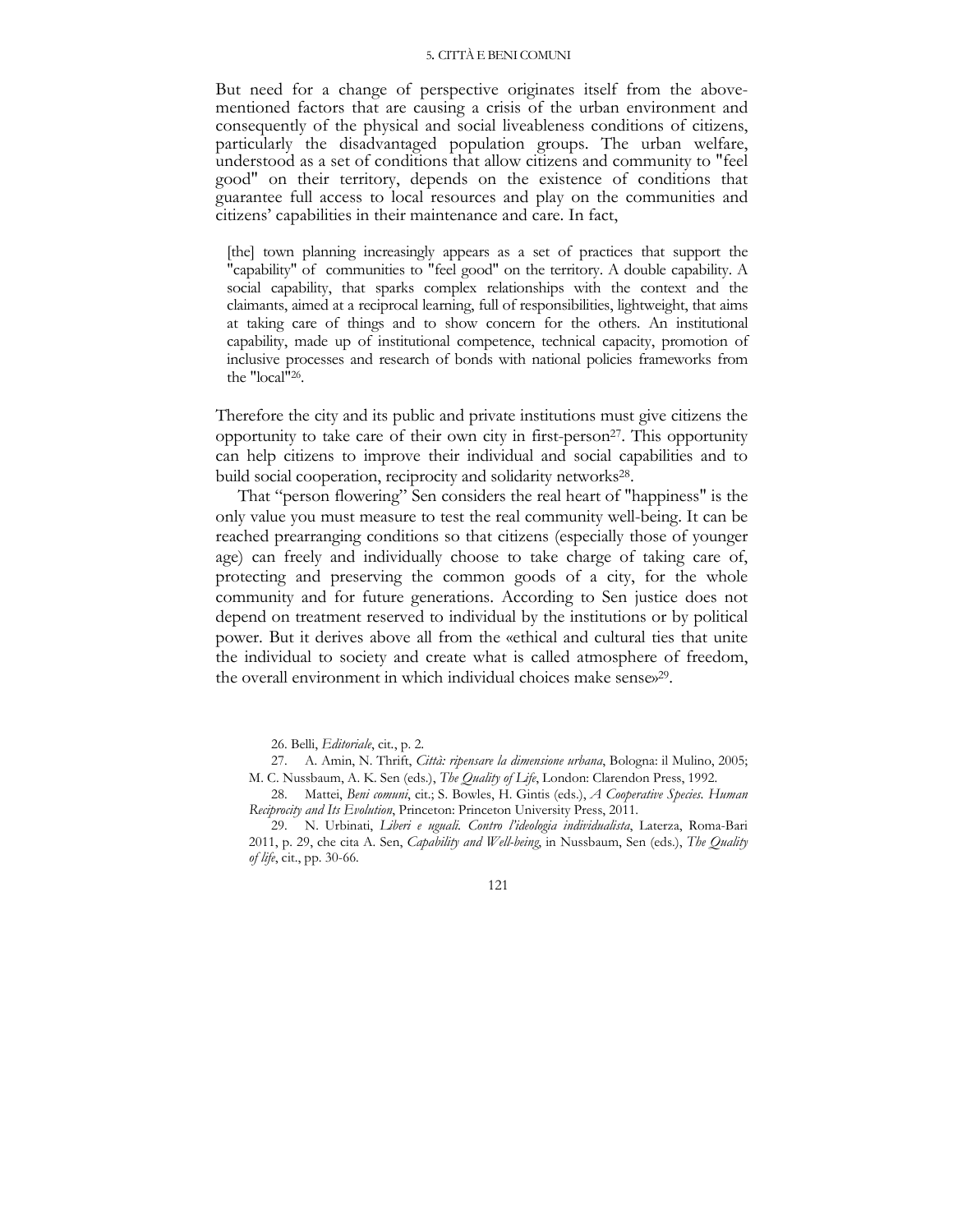The development of individual skills becomes more important than the rules, procedures and institutions aimed at guaranteeing a fair treatment of individuals. If you really want to get justice you need to guarantee this "atmosphere of freedom". Then you need to pay attention to the social and cultural activities enrich and do not depress the skills necessary to pursue individual choices, functional to individual's personal projects and expectations. Only in this way he will be aware of his possible unease and what he needs to overcome  $\mathfrak{t}^{30}$ . In this perspective, poverty exclusively does not depend on income, but above all by the tangible and intangible actual resources of which the individual needs in his society to achieve the abovementioned true well-being. It is possible through his action capacity<sup>31</sup>. So the government and the civil society must encourage the culture of individuality through policies that aim at correcting the social and material inequalities that market generates, by incentives or interventions<sup>32</sup>.

Therefore it becomes important to verify the existence of an individuals' effective capacity to operate with autonomous responsibility in the society they live. You must begin to think that «political democracy and civil rights get freedom of other kind to grow [...] as well as the economic one, because they give voice [... ] to people who are in condition of poverty or are more vulnerable»33. This is necessary to foster the full development of social welfare.

<sup>30</sup> A. Sen, The Idea of Justice, Cambridge (MA): Harvard University Press, 2009, pp. I-27.

<sup>31.</sup> Ivi, pp. 253-60.

 <sup>32.</sup> Urbinati, Liberi e uguali, cit., p. 35.

<sup>33.</sup> Sen, *The Idea of Justice*, cit., p. 348.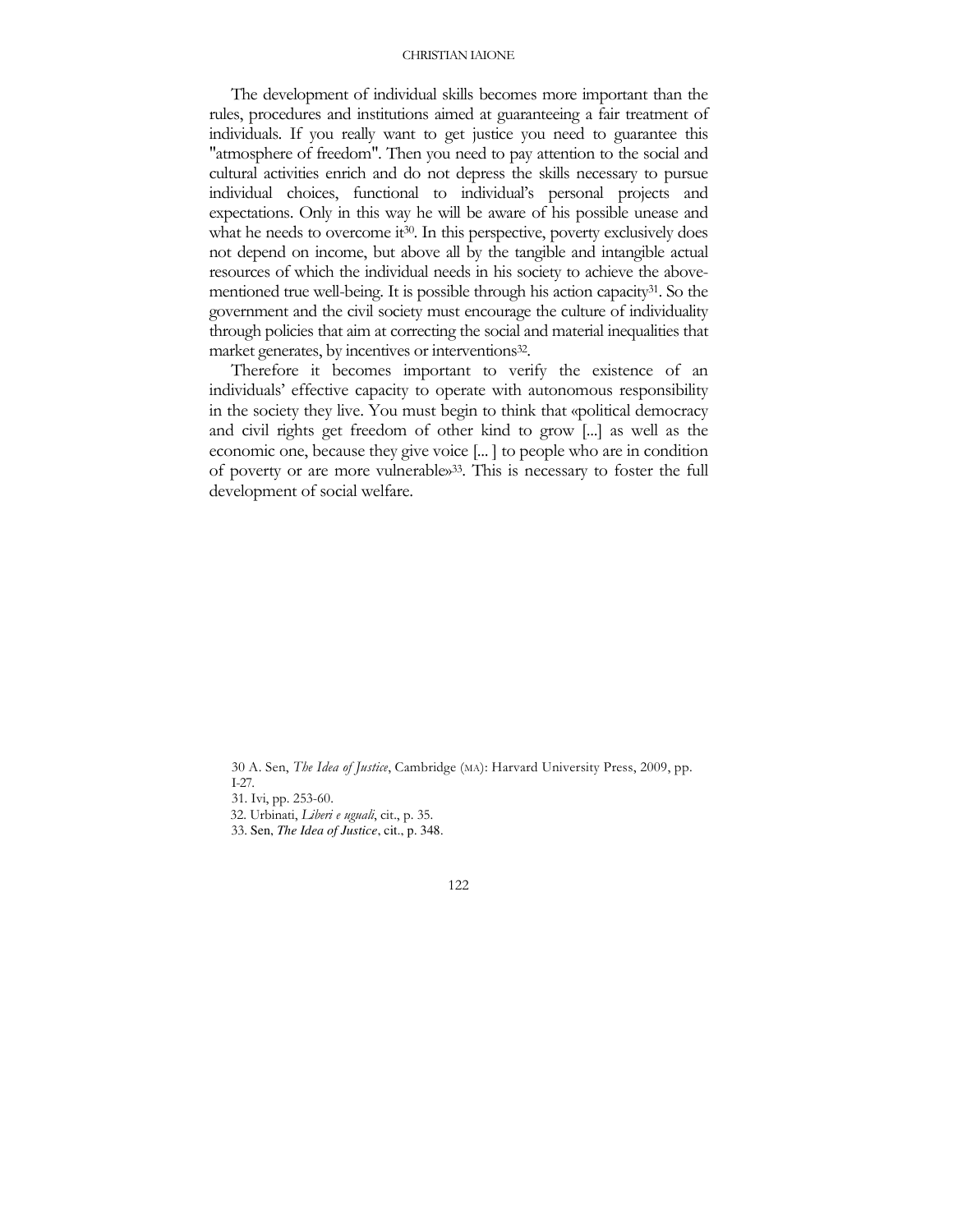# 5.4 The principle of "horizontal subsidiarity" as the cornerstone of a new urban welfare

Then, among "freedom of other kind" you also must include that which prepares citizens for sharing and reinforcing ties in the civic care of common goods. If these are impoverished, they impoverish everybody and if they are enriched, they enrich everybody34. But you must be aware that most disadvantaged lower classes in the immediate future suffer the common goods dissipation's effects. Because common goods and social cooperation ties reinforce themselves around them and they represent for the weakest and poorest people one essential base of support. Consequently their eventual destruction or degradation can mark the transition from a situation of poverty to no survival conditions. So, for the same income, citizens live in an area lacking in common goods are poorest than citizens live in an area rich of common goods. Now, the adoption of this perspective in relation to the urban welfare must aim at enhancing the close relationship that can exist between quality of the urban environment and everyday practices of use of its inhabitants and users. From this point of view, the community builds its "space of living " through its "use" of the territory that is a multiple and timevarying use. According to Crosta, in fact,

certainly we do not edify the territory [t]hrough the use we make of it, but we build our "space of living" continually redefining terms of our relationship of use with territory, with all those like us use territory, and with the institutions, rules and habits that regulate territory use. [...] If we think of [territory] as our space-of-living, then we are dealing [...] with a heterogeneous space, the composition of which varies over time, in relation to type, methods and time of our activities.<sup>34</sup>

34. G. Arena, Cittadini e capitale sociale, in "Labsus.org", (5 June 2007).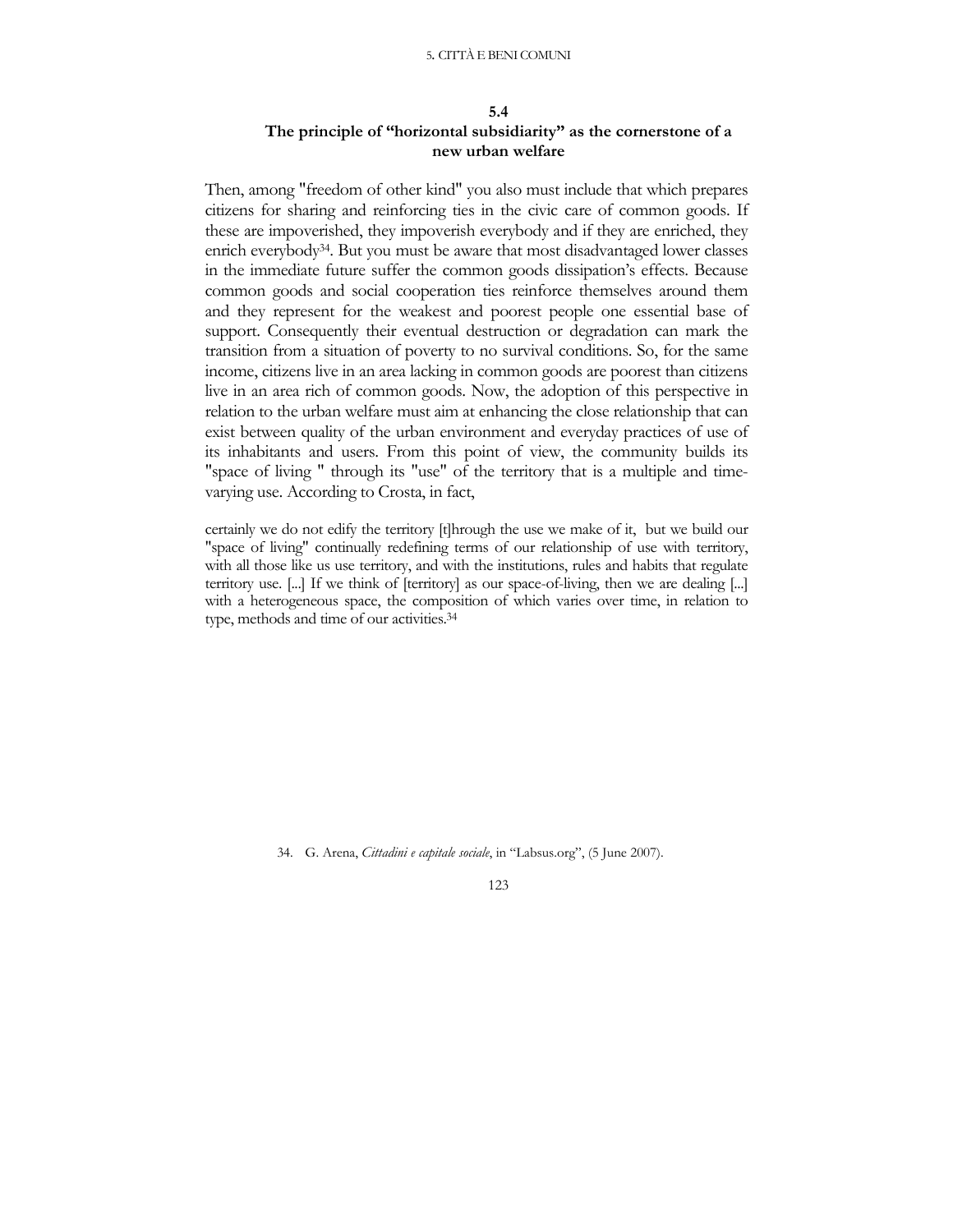So the quality of the urban space

does not depend only on the amount of equipment - infrastructure and services – present in an area and on the quality of projects and "objects" located on territory. It also and especially depends on relationships established between the material city and people who live the city and on concrete opportunities that city offers to the people about "living" the city. This refers to living the city well, daily, according to citizens possibilities and needs and making it their own, transforming and adapting it to their own conditions and tangible and intangible requirements. In this direction, you advance the idea and the possibility of an "urban welfare" which focuses on a wider conception of goods and conditions that support the capacity of communities and individuals to "feel good" in the city. This conception in particular includes spaces and practices of active citizenship, understood as activation and responsibility from citizens about forms of care and common goods treatment. In a more broad sense, it has to do with routine and daily behaviour, through which all subjects can more take part in the urban life and they can reach well-being generated by the city material, social, cultural "space"<sup>36</sup> .

The "public care" of these goods, mainly left in the local public authorities' care, is revealing itself insufficient. This is both for economic reasons, arising from the progressive reduction of public financial resources and for the poor ability of public administrations to diffuse collective intelligence. This means poor ability to systematize the legacy of knowledge and competences present in society and get the various civic energies to cooperate each other for these local common goods care.

Therefore it is necessary to mobilize further, additional and not replacement resources than the public ones. According to the art. 118, last paragraph of the Italian Constitution<sup>37</sup>, this "added value" research is addressed to society, organized or not. And this is possible within a projected and coordinated action of fight against the urban common goods degradation and in favour of goods "civic care "38.

35. P. L. Crosta, Di cosa parliamo quando parliamo di urbanistica, in M. C. Tosi, Di cosa parliamo quando parliamo di urbanistica?, Roma: Meltemi, 2006, p. 93; id., Pratiche. Il territorio è "l'uso che se ne fa", Milano: Franco Angeli, 2010.

36. Bellaviti, Disagio e benessere nella città contemporanea, cit., p. 3.

37. «State, regions, metropolitan cities, provinces and municipalities promote the autonomous initiatives of citizens, individually and in combination, to carry out activities of general interest, on the basis of the principle of subsidiarity».

38. G. Arena, G. Cotturri, Il valore aggiunto. Come la sussidiarietà può salvare l'Italia, Roma: Carocci, 2010, passim.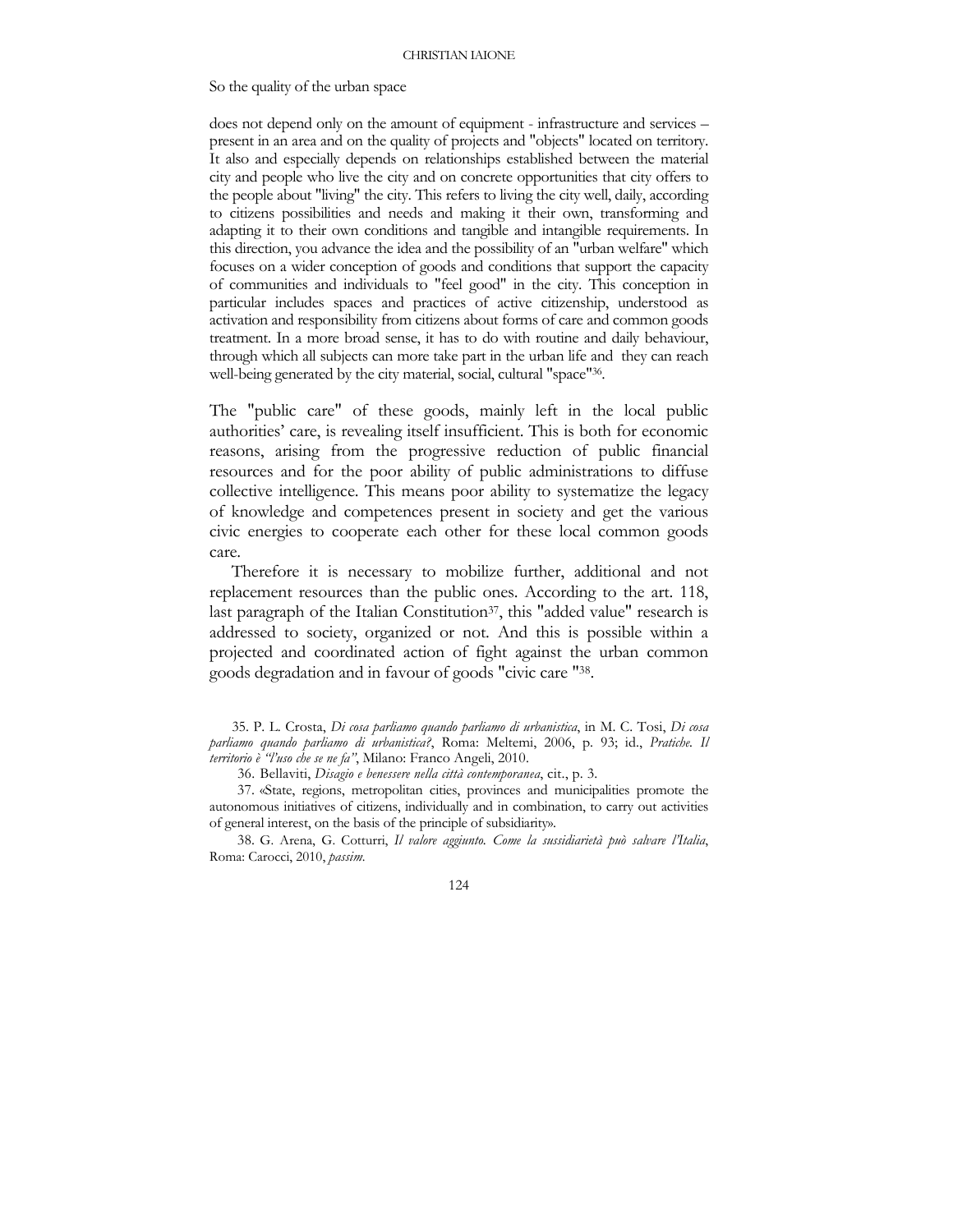It is equally essential the research of tools and facilities which be able to facilitate this change of philosophy centred on exchange, co-operation, systematization of all participants in the shared care of spaces and urban services of common interest. It has to do with the public ones, provided with powers, resources and necessary means for the proper care of common goods and the civic ones, available for implementing their energies, resources, knowledge and skills to take care of community goods.

# 5.5

### The civic care of urban spaces

The civic care of urban spaces should be based on four lintels, which represent the action lines you have to undertake at the local level in support of redevelopment of such goods and to change route of de-gradation and civic disaffection. These actions are characterized by a different degree of practicality and they bear on sectors/different objects (training, communication, regulation, urban environment redevelopment).

# 5.5.1. The shared care of urban spaces

The first development line recorded in these recent years concerns the implementation of regulations about the so-called small-scale projects, concerning urban fabric or local interest39 and then the wide-scale diffusion of forms of urban green spaces civic adoption40. Lastly, there are various initiatives, developed at municipal level, to foster urban creativity through temporarily custody of the so-called "legal walls" to young members of street art. Let us pause over the first proposed regulator schedule because it represents the only model has been entered in the state ordinary legislation. The smallscale projects are the directly enforceable administrative tool of the constitutional regulation contained in art. 118, last paragraph. They also are provided and regulated in the art. 23 D.L. November 29, 2008, n. 185 converted into law January 28, 2009, no. 2. According to this law, groups of "organized citizens" can formulate to the authorized territorial local authority operative proposals for the realization of local interest and easy practicable works, without any burdens for the authorized territorial local authority.

39. C. Iaione, Microprogetti, storia di silenzi tra assensi e rigetti, in "Labsus.org" (5 February 2009).

40. V. Taccone, Quelli che il parco, in "Labsus.org", (12 June 2011), as well as M. C. Marchetti, Nuovi spazi pubblici: il verde come bene comune, in "Labsus.org" (18 June 2012).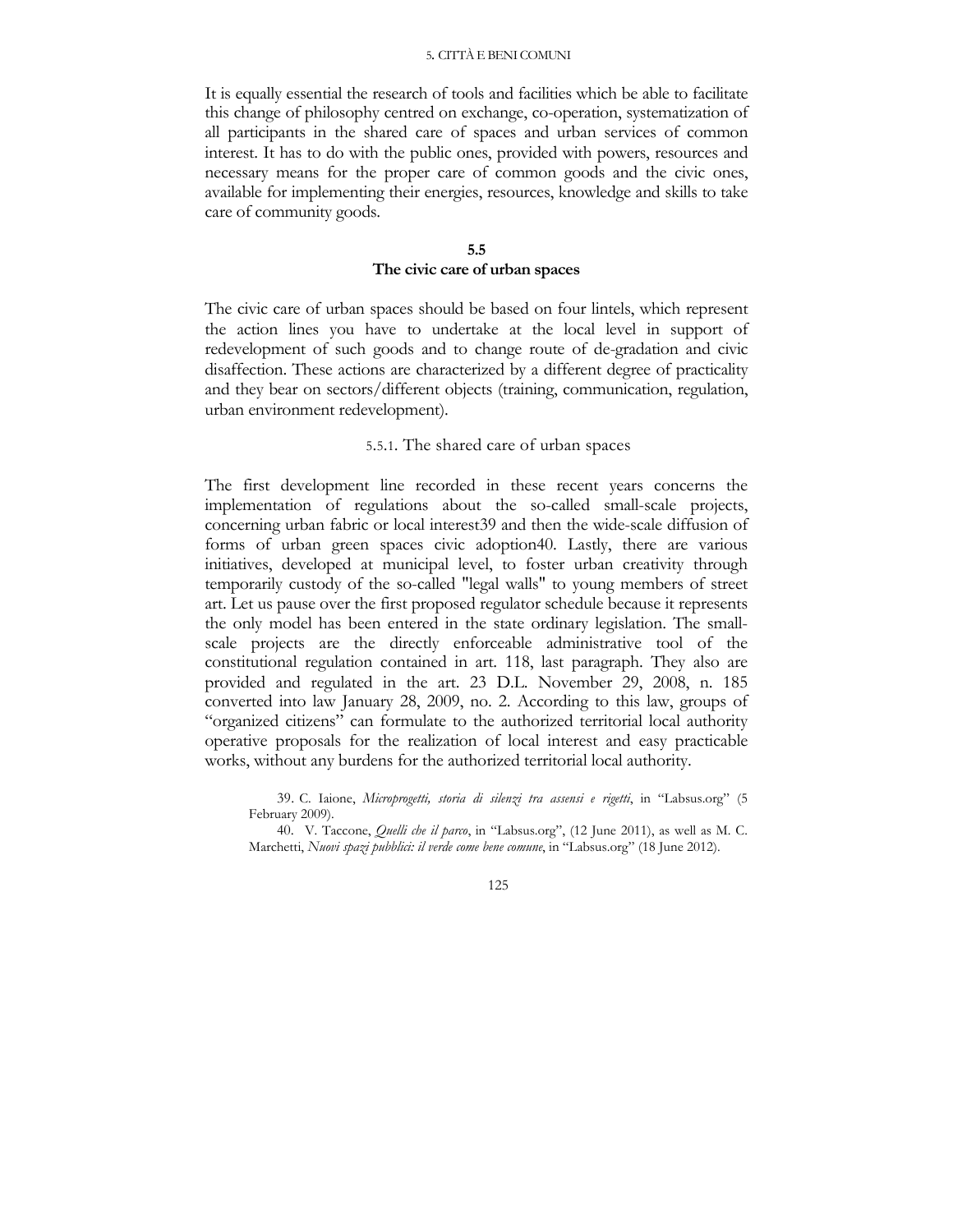The costs necessary for the proposals formulation and realization of the works supported by proposers are allowed in deduction from income tax to the extent of 36%. This is valid waiting for the implementation of fiscal federalism will allow the deduction from tax of authorized authority41.

The small-scale projects represent a model to start a civic regeneration of urban spaces because they allow citizens to directly take action to solve the problems of the local community or neighbourhood in which they live. Citizens can organize themselves into groups, temporary and without permanent organization too, to do care actions of local common goods. The positive effects of this tool do not limit themselves to direct realization of the carried out small-scale project (e.g. redevelopment of a degraded urban space). First, they have pedagogical and ethical effects. As far as every kind of initiatives that apply the principle of "horizontal subsidiarity", who takes part in these kind of initiatives realizes he is not anymore a simple passive citizen who suffers administration, its obligations and prohibitions. But he starts to become aware of being able to be a citizen individually more responsible in his daily life (e.g. adopting lifestyles that minimize the cost for the community, such as mobility shared, waste separation). And then, he realizes he can be a citizen can offer knowledge, skills, resources, solutions to the administration. So those who get going for urban small-scale projects become a better citizens because they become more caring to their city problems and more willing to help the administration in local common goods care.

Then, these initiatives determine multiplier positive effects and imitation, because they foster the development of the sense of belonging to the community and the neighbourhood and sense of defence of the same effects also in those who do not directly take part in the initiatives. If municipality workers or employees constantly set right the urban decline situations, citizens are not inclined to protect the fruit of the municipal intervention, as it would happen instead if other citizens directly invested their time and resources.

41. S. De Santis, La detassazione dei microprogetti di interesse locale, in "Enti non profit", 2009, p. 17.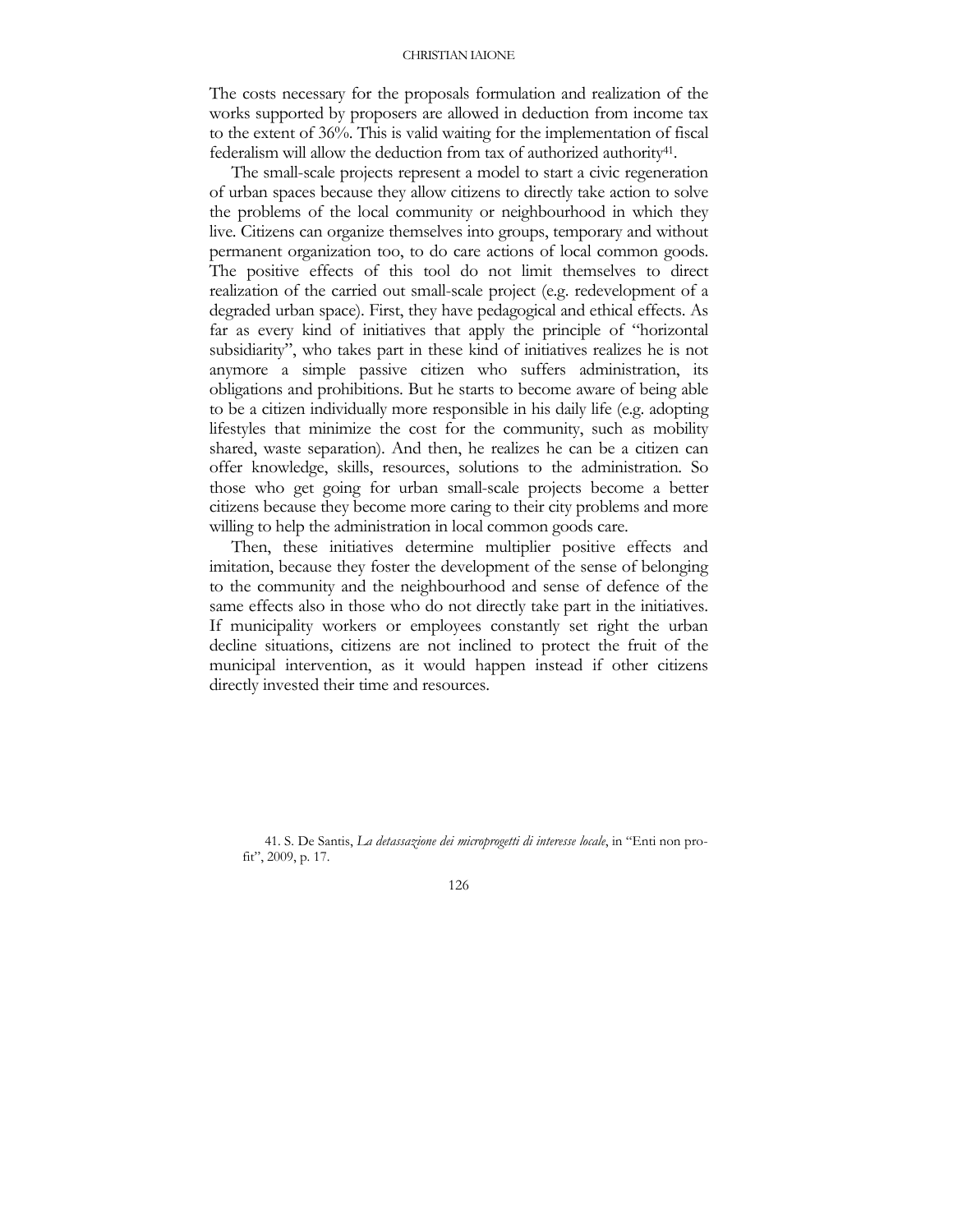Moreover seeing some people who engage in taking care of the local common goods can also induce other citizens to take the initiative in protecting and caring for the same or other local common goods. In their turn, the local authorities consider the citizens no longer subject bearers of problems and complaints, but allies willing to cooperate to the solution of general interest problems for the local community.

From a more strictly legal point of view, the first aspect that has to be deepened is the identification of the authorizing mechanism and its possible limitations. The law allows a mechanism of tacit refusal, according to which after two months by submission of the proposal from organized citizens «the proposal itself will be rejected. Within the same time-limit the local authority will be able to arrange the go-ahead of proposals made under the paragraph 1, by reasoned decision and also adjusting the essential stages of the implementation and the execution time process». In any case, the small-scale projects cannot repeal in part to planning instruments in force and safeguard clauses of adopted planning instruments. These projects are also subject to the consent of the authorities responsible for the protection of sensitive interests (e.g. art history, landscape and environmental conservation) .

However, from the operational point of view the local authorities first "can" and actually "must" adopt a special regulation to regulate the activities and procedures, relating to the realization of small-scale projects. This is necessary for implement of ordering about the small-scale projects. The adoption of the regulation is not compulsory. The regulation could be replaced by a framework act of the Municipal Council that regulates administrative procedures and structures for its implementation, playing directly on the national disposition. About the single instances, the local authority provide for adopting an "approving reasoned decision" of proposals submitted by citizens. This decision must regulate the essential stages of the implementation and the execution time process and, if necessary, it must involve other individuals, authorities and offices concerned, in addition to providing assistance and prescription.

Anyway, for the success of this policy, the work of organization, communication and training within the administrative structures of the local authority will be crucial. This happens because it has to do with a cross and innovative, strategic policy. It is cross because it puts itself at the crossroads of different local administrative functions and therefore it requires a unique flexible and lean control room, (out of department office, purpose temporary office etc.).This control room must be located as far as possible in contact with the political and administrative leadership of the municipal administration and it must be able to communicate, interact and relate with the various departments and offices of local administration.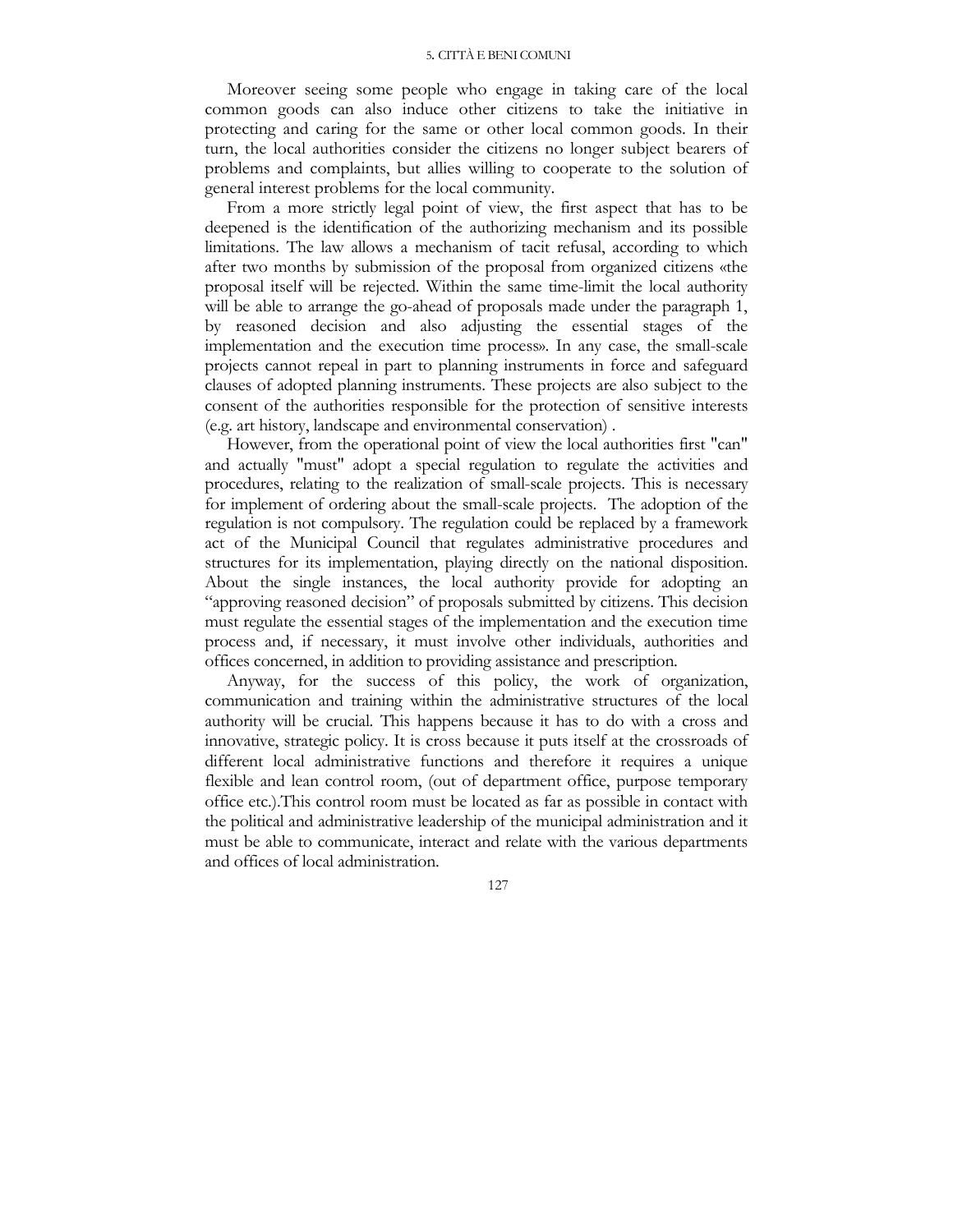But, above all, its being innovative requires administrative staff equipped to communicate with citizens in a collaborative, flexible and not formalist way. Therefore it must be able to give up the traditional scheme in which the administration interacts with citizens in an authoritative, hierarchical, rigid and formalist way. However, at the same time, the administrative staff must have appropriate qualities and so the capabilities to facilitate civic dialogue, leadership, authority. So, their aim is following and going through these projects and their promoters. This activity will require a very careful selection and training of personnel who will be put at the head of implementation of this policy.

The Italian regional administration also can play an important role in encouraging the diffusion of this administrative tool. In fact, the major obstacle to the start-up of small-projects is represented by the "brevity" of the law. At present, the Italian regional administration also can do nothing and let the scope of application of the national law execute itself through the mere local regulatory intervention. However, the Italian regional administration may "extend or reduce the scope", defining better the type of intervention you can propose, field and limits, and it can also clarify the nature of the private proponents, generically defined as "groups of organized citizens". It is not clear whether it can modify the procedural mechanism of silence rejection. On the contrary, the principle of the deduction is mandatory. Finally, the Italian regional administration can approve, by municipal resolution, guidelines broadly containing criteria for semi-binding on the local authorities or a type regulation that local authorities can accept or adapt to their needs.

# 5.5.2. Public-civic partnership form (abb. pcp)

The second line of intervention should aim at favouring the creation of forms of public-private non-profit partnership for the protection and care of the local common goods. The reference model should be found in the American experience of Park Conservancies (from now on called "pc") or Business Improvement Districts (from now on called "BID"). It has to do with contractual or institutionalized forms of collaboration between different local stakeholders (i.e. individual or institutional philanthropists, associations, NGO, local businesses, citizens, residents, merchants, estate landowners etc.) and between them and local authorities.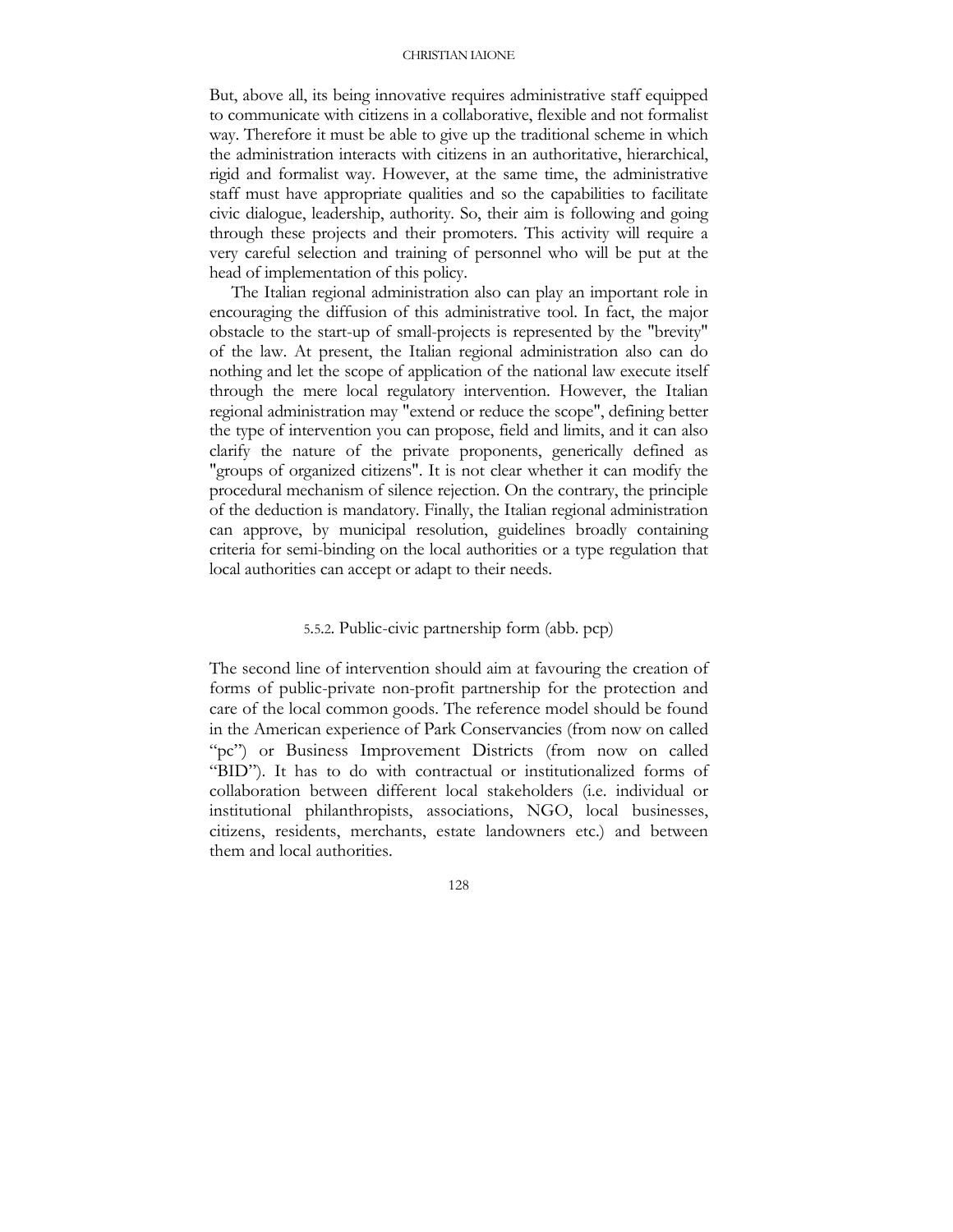In the case of pc it has to be with donative NPO, that is non-profit organizations originally established on the initiative of informal groups of citizens interested in taking care of a particular local common good - such as "friends of the xxx park". These organizations subsequently structure themselves in a formal way creating a legally distinct subject with the aim of collecting donations, in favor of the common good in question and systematically organizing the civic, voluntary initiatives for the management of local common good. In this case, the responsibility of those who manage the NPO is addressed primarily to active citizens and donors. In fact, if the common good management does not achieve significant results in terms of quality, the pc will lose out in terms of reputation and therefore it will not be able to mobilize civic resources, as well as it will not see confidence in the " donations marketplace" renewed. In other words, poor quality of management automatically translates itself in a reduction of civic participation and donations which inevitably tend to decrease. For this reason and in favour of this model success it becomes critical the ability of the pc to get full physical, management and financial availability with the local authority, through a management agreement. Above all, it is crucial the assurance that the current level of public financial resources intended to the considered common good will not be reduced. The public support reduction usually has negative consequences on those who become active to add time or economic resources to public powers and not to substitute or relieve the public authorities from their duties and responsibilities.

In the case of BID it has to be with commercial NPO, that is non-profit subjects (generally about public law) originally established due to a qualified majority's will of estate landowners in a given area and in order to provide additional services to the neighbourhood. During the start-up the BID activities are financed by an extra fee for all owners included in the BID. But during a long period their success depends on the ability to generate income, through fees on consumption and proceeds deriving from rental of areas for events. Therefore, in this case, the primary responsibility is towards the market. In fact, a poor management of common good will determine a reduced income capacity that would prejudice the funding of the activities necessary to ensure care, conservation and valorisation of the local common good.

According to a first approximation, the above-mentioned two forms of organization could be taken in Italy through the establishment of involvement foundations42 with conditional gifts ex art. 793 c.c.

<sup>42.</sup> Cf. A. Police, Le fondazioni di partecipazione, in F. Mastragostino, La collaborazione pubblico-privato e l'ordinamento amministrativo, Torino: Giappichelli, 2011, p. 39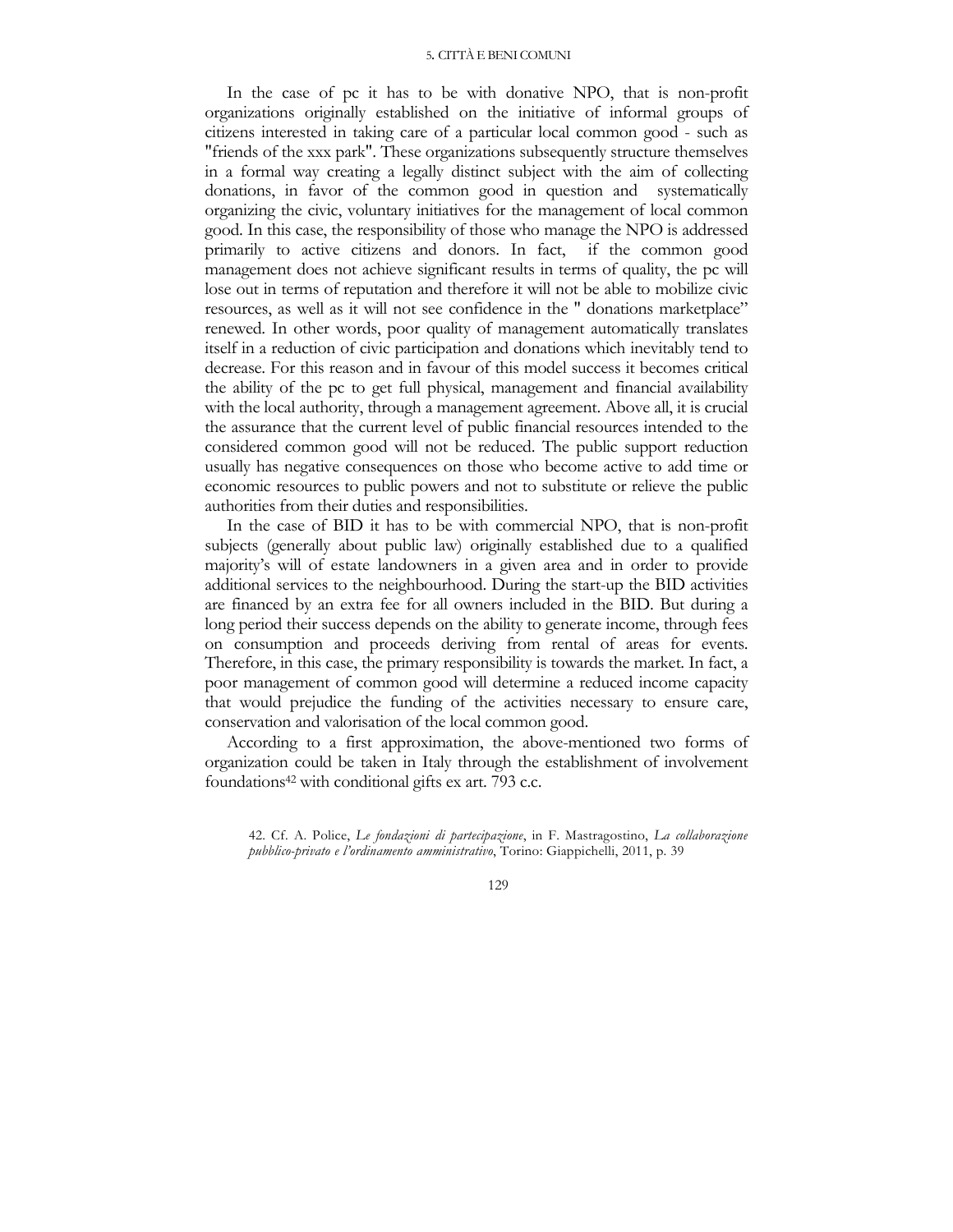The latter provide the opportunity to impress on the disposal of property a specific purpose by apposition of a burden, but they do not provide the property separation (see art. 2740, paragraph 1, c.c.), or by assigning to the foundation the trustee role, what would guarantee the property separation.

Also the New York Foundation may represent a useful model to experiment. But it has to do with the foundation traditional model of community or allocation, being tested by some foundations (see Cariplo Foundation and Foundation for the South) in the social services field. In this case, the foundation, created especially for the protection of the common good, would not directly manage the well, but it would restrict itself to intermediating. So its aim will be to finance projects for the common good care by single citizens, groups, non-profit organizations present in the territory. This is possible through resources deriving from the property income or from that special funds in which movable and immovable property, object of donation or other disposal of property, flow into.

# 5.5.3. Everyday subsidiarity:

# individual behaviours control, habits and urban civic duties

The third line of action should have object nudges (that is incentive administrative measures)43 or, better still, empowerment policies of citizens in the care of the general interest and therefore of common goods. It has to do with what elsewhere is called the "everyday subsidiarity"44. It must be part of the so-called "communication of citizenship", that is an administrative strategy not based on the administrative authoritative powers exercise, but on actions aimed to convince citizens to share the effort necessary for achieving targets of general interest through their behaviour or their resources<sup>45</sup>.

- 44. Cf. C. Iaione, La sussidiarietà quotidiana, in "Labsus.org" (12 July 2010).
- 45. Cf. G. Arena, La funzione di comunicazione nelle pubbliche amministrazioni, Rimini: Maggioli, 2004, p. 69.

<sup>43.</sup> R. H. Thaler, C. R. Sunstein, Nudge: Improving Decisions About Health, Wealth, and Happiness, New York: Penguin Books, 2008.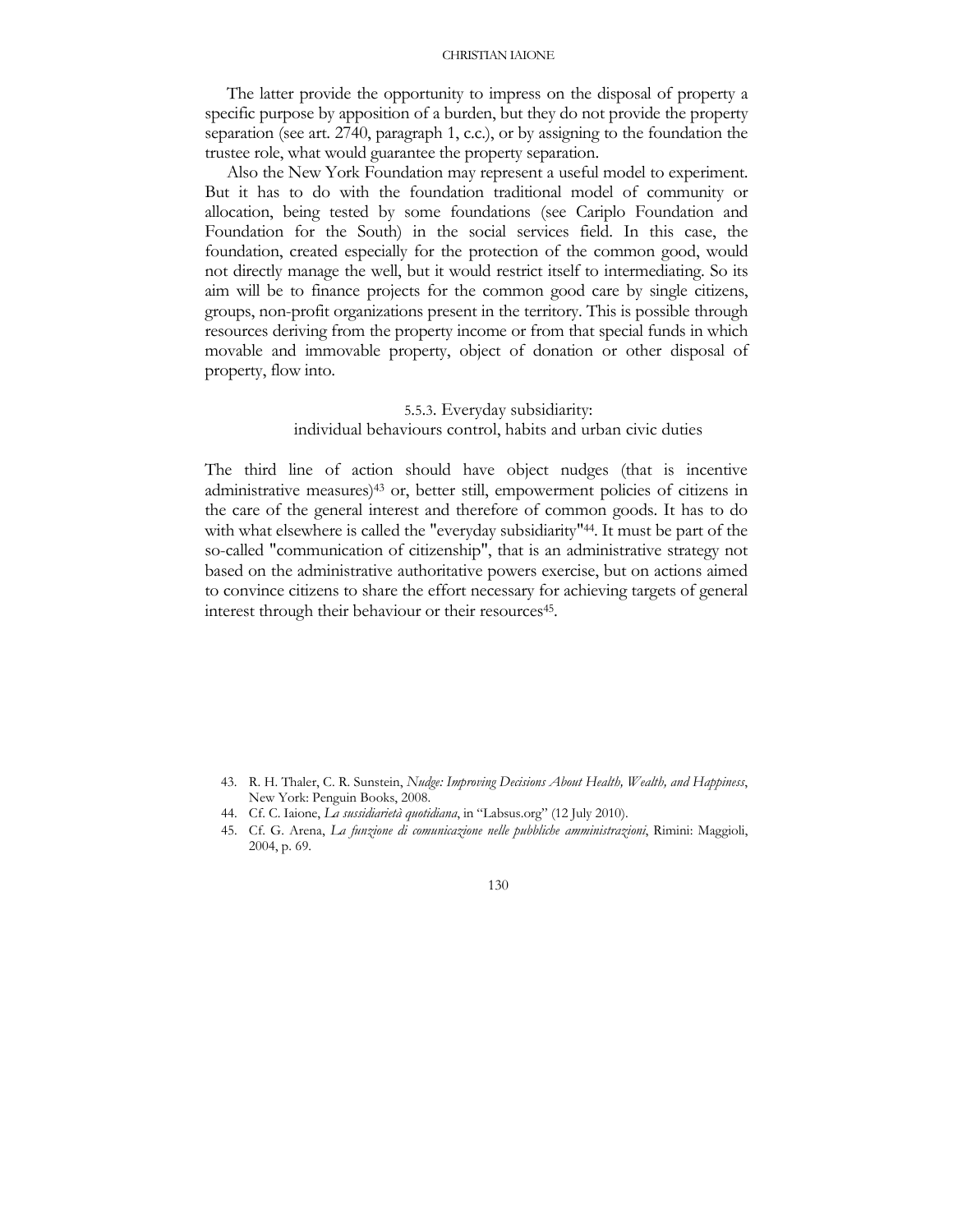In other words, the citizen that saves energy, makes a sustainable use of water resources, follows the rules of waste separation, chooses public transport or shared mobility rather than private means, keeps in good condition his own property (e.g. he restores the facade, cleans or clears the sidewalk from waste, debris or snow, he prunes trees that threaten to damage public roads, he disposes of dead leaves that could cause a fire or they obstruct rainwater drainage channels etc.), can he be considered a citizen who plays "activities of general interest, on the basis of the principle of subsidiarity"?

The citizen who in his private life or in the private goods management has a good behaviour directed at reducing or even eliminating the "collective problems" (or rather, for the community) and consequently contributes to reduce/eliminate the need for organizing a public response, can he be considered an active citizen must be "facilitated" by the authorities? Or, looking at the phenomenon from an opposite and inverse point of view, can you speak of real civic obligations of the owner or the "private citizen"?

You can argue that in some cases it has to do with behaviours already required by law, but in other they are irrelevant conduct by law and it would be good that they remain in that way. Someone else could argue that there is any subsidiarity in the action basically. It is valid at least until the public authorities do not really try to establish an alliance with the citizens in order to protect the public interest through better governance of private property or individual conduct.

Some of the cases shown could fall under the civic principle of neminem laedere (ex art. 2043 c.c.). After all, you can speak of noncontractual liability if you do not shovel the snow on the sidewalk in front of your house. In some cases or ordinances this could be considered as fixtures and someone slips on the sidewalk because of my negligence (see the case Soederberg vs. Concord Greene condominium Association<sup>46</sup>).

46. Cf. http://www.socialaw.com/slip.htm?cid=19699&sid=119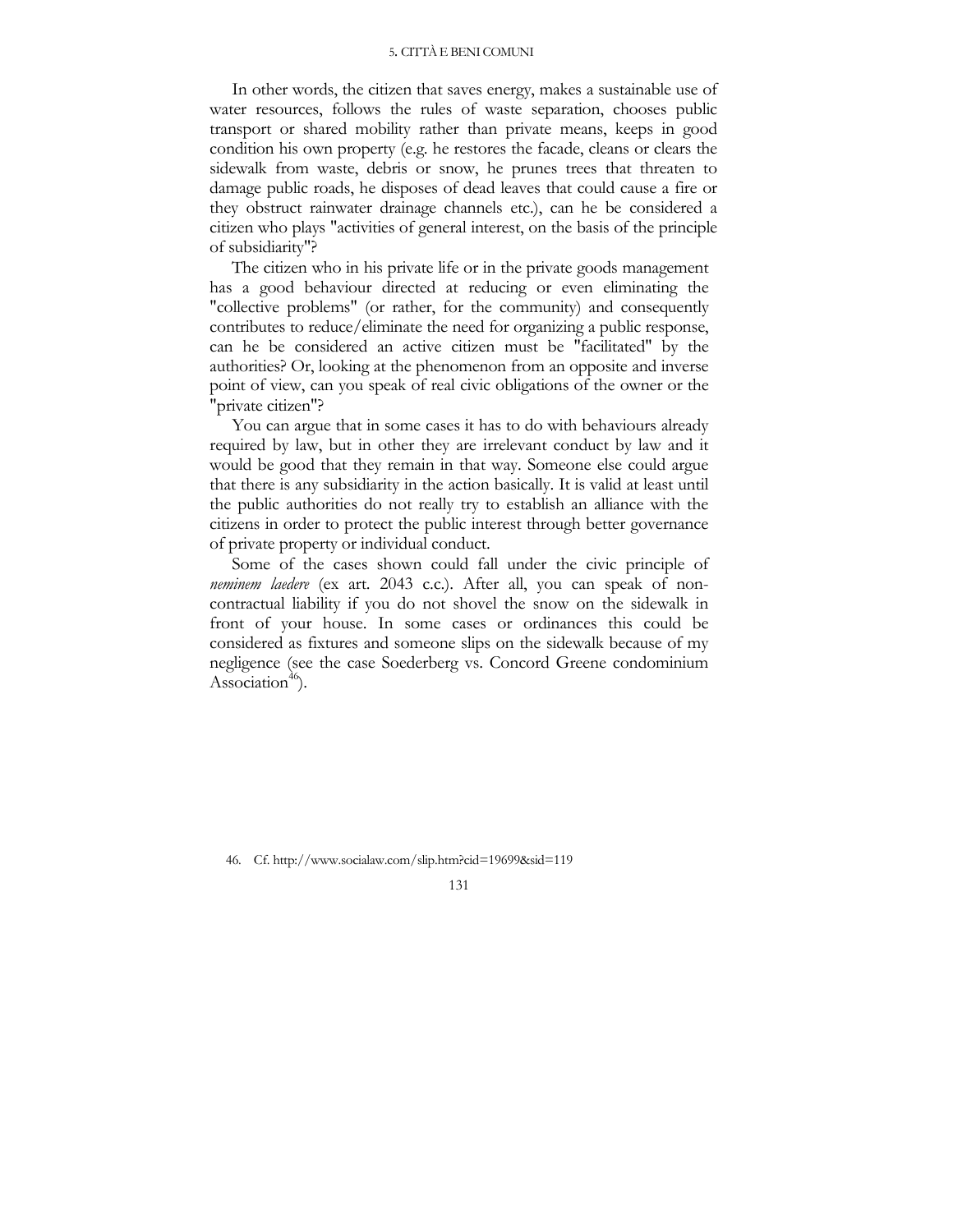You could say the same thing if you were a farmer and you do not worry about correctly "maintenance" of my irrigation systems and consequently to this a train crush happens (see the case of the apple orchard of Merano<sup>47</sup>). Similarly, if you were a landowner and you do not periodically clean the rainwater and spring water channels and (see the landslide of Montaguto<sup>48</sup> which for several months has blocked Puglia's rail links with the rest of Italy, or flooding of Sarno caused by the lack of cleaning of the channel system Regi Lagni by the reclamation consortium, however commissioned by the Italian region of agro-nocerino-samese<sup>49</sup>). Here I am referring to the numerous hydro geological instability phenomena caused, as appropriate, by the lack of involvement or malfunction of those who at least in theory are cooperatives between the owners of areas that require coordination of public and private interventions for the soil defence, water regulation, irrigation and environmental protection and that is the reclamation and irrigation cooperatives<sup>50</sup>. On the contrary, other cases, such as the failure to paint a facade or whatever the state of decline and abandonment in which you leave your property, could fall within the Anglo-Saxon concept of nuisance This refers to limitations on the use of your property (that is also in the Italian Civic Code with illegal entries and the alleged damage). In relation to this subject a very recent Freyfogle essay<sup>51</sup> is quite enlightening. And this doctrine would be in correspondence with the art. 42 of the Italian Constitution where it establishes that private property meets its limits in order to ensure its social function. From a more oriented to subsidiarity point of view, in my opinion, there is also a different possible configuration of cases in question. They could be incorporated as part of what I have initially defined "subsidiarity in small daily choices"52. You think of the sustainable use of natural resources or energy, waste separation, urban mobility regulation that incentives collective or shared transport and disincentives private or individual mobility.

47. Cfr. http://www.libero-news.it/news/389717/Merano\_\_agricoltura\_troppo\_spinta\_tra\_le\_cause\_del\_disastro\_.html

48. Cfr. http://www.montaguto.com/modules.php?name=News&file=article&sid=724

49. Cfr. http://www.cittattiva.net/?p=132

50. I. Salvemme, La sussidiarietà nei consorzi di bonifica, in "Labsus.org" (6 July 2008).

51. E. T. Freyfogle, Property and Liberty, in "Harvard Environmental Law Review", (2010), 75, pp. 95 e 107.

52. C. Iaione, Progetto "cambieresti?", in "Labsus.org" (5 November 2008).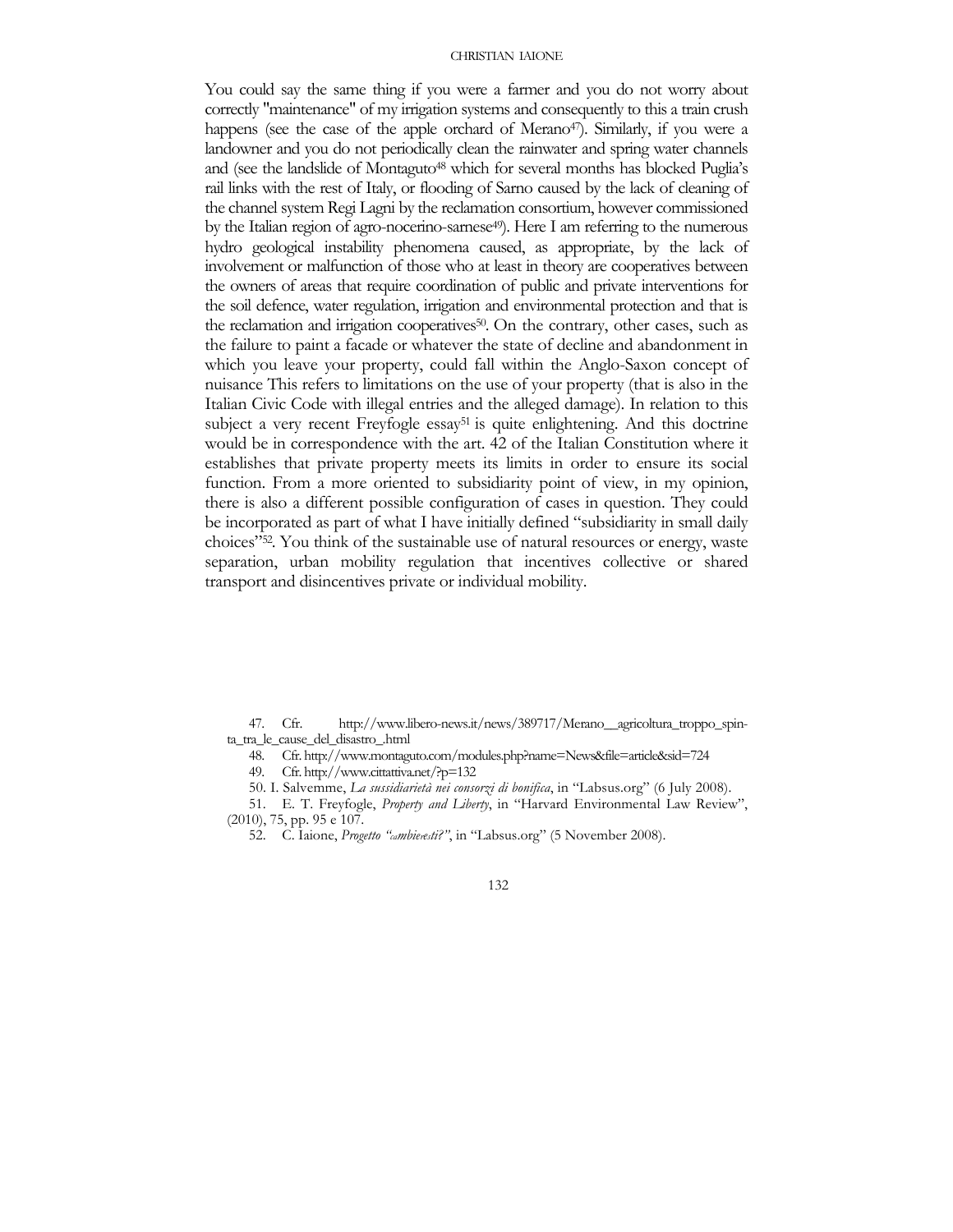This last sector has also been the subject of a case study<sup>53</sup> around which you have tried to build an individual-based regulatory scheme. It is centred on the individual behaviour to combat climate change with a strategy from the bottom54, without waiting for the leaders of the earth will agree on regulatory frameworks contrasted by strong economic and national interests.

Actually it has been shown that it is a paradigm concretely applicable also to other sectors<sup>55</sup>. The simple rediscovery of bicycle, public transport, shared mobility and then sustainable mobility<sup>56</sup> or development of tourism spread in hospitable communities<sup>57</sup>, renewable energy, local biological products, waste separation and more sustainable lifestyles valorisation, and so on, are all examples of how you can contribute to protect the general interest, by making small adjustments to daily life<sup>58</sup>. You can say the same if in their everyday lives citizens care about managing better their private assets, to improve them or correctly preserve them, in order to they give a benefit or do not cause damage to the community and therefore to the general benefit.

Ultimately, each of us, in obedience to the rules of good civic behaviour in their private life, both with regard to the use of private property that with regard to the use of public goods, can make its contribution to protect the "general interest, or better, using a more common terminology, the common goods<sup>59</sup>. Citizens can become the best allies of the government.

54. F. Spano, Cosa puoi fare tu per l'ambiente?, in Labsus.org, (29 October 2009).

55. Simply visit the category "Sustainability" section of the "Cases" and the "Documents" of "Labsus.org" in which you describe the possibility of life in a sustainable manner that is in harmony with nature and their community.

56. S. Chiaramonte, Una giornata con la famiglia Attiva, in "Labsus.org" (8 February 2010).

57. V. Taccone, Albergo diffuso: la vacanza è sostenibile, in "Labsus.org" (19 June 2011).

58. M. Pistilli, Un anno di greenMe, in "Labsus.org" (7 February 2010).

59. Cf. Arena, Beni comuni, cit.; C. Donolo, I beni comuni presi sul serio, in "Labsus. org" (31 May 2010); C. Iaione, L'acqua bene comune, in "Labsus.org" (3 May 2010).

<sup>53.</sup> C. Iaione, The Tragedy of Urban Roads: Saving Cities from Choking, Calling on Citizens to Combat Climate Change, in "Fordham Urban Law Journal", 2010, 889.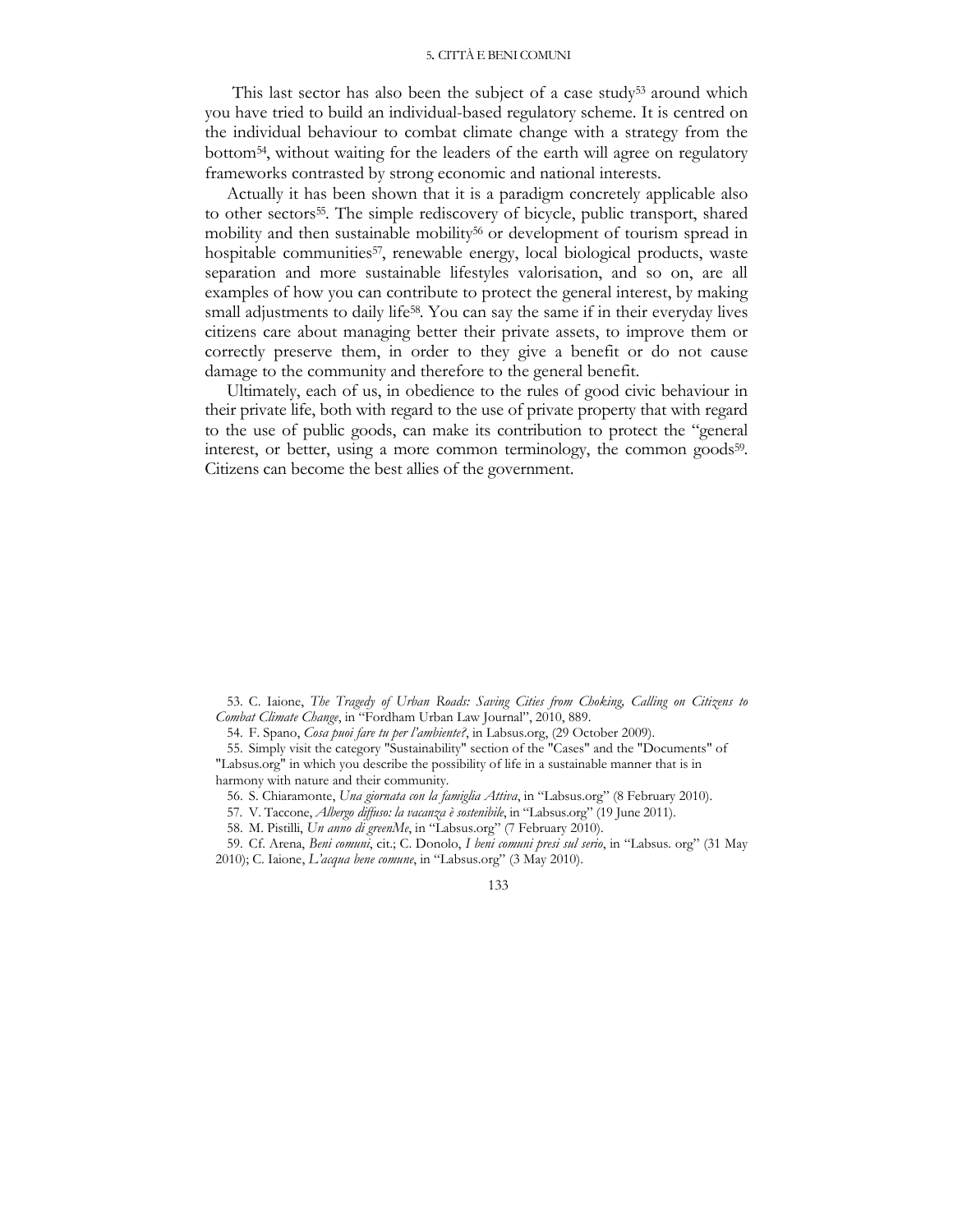But the alliance only can exist where there is "individual social responsibility ". In fact, all of these behaviours are based on the assumption of responsibility towards the others and towards the common goods<sup>60</sup>. These citizens feel and they are responsible people, not in the punitive sense of the word, but in the accountable sense. It has to do with citizens who feel invested with power. This power is about to do something to give answer to collective problems with individual behaviour in everyday life and mostly borne on the private sphere. Gregorio Arena has shown how the subsidiarity also implies a social individual responsibility, because it is based «on the assumption of responsibility by citizens towards the common goods, of which they autonomously decide to take care with the administration. In other words, it can be said that active citizenship is the assumption by individuals, alone or together with others, of social responsibilities, that is responsibilities towards the community»61. In this case the responsibility is daily confirmed, day by day and it is implemented in the private sphere even if it bears on the community to some extent.

Also in this case that alliance between public authorities and citizens is realized and in our view it is implied by art. 118, last paragraph. In fact, according to the paradigm of everyday subsidiarity, citizens decide to take care of the common goods through everyday behaviours directed at minimizing of collective problems or the costs reduction for the community that generate need to organize a public response. But the public authorities suddenly do not stop to take care of such common goods. Indeed, the public authorities find unexpected allies in the citizens who decide to embrace the everyday subsidiarity. If you want, it is a form of spontaneous and informal alliance.

It is possible and desirable that real civic duties arise from the introduction of responsibility policies based on the everyday subsidiarity. On the contrary, these policies should be aimed just to become a source of legal production/protection of incumbent behaviours for the care of the common goods.

But how do you authenticate and thus promote surfacing of a an individual social responsibility in the everyday life? Sure, you might appeal to legal principles, more or less vague, formalized or less in laws regulations.

60. M. C. Marchetti, Sviluppo sostenibile? Dipende da noi, in "Labsus.org" (15 November 2009).

61. G. Arena, Responsabilità sociale individuale, in "Labsus.org" (10 March 2007).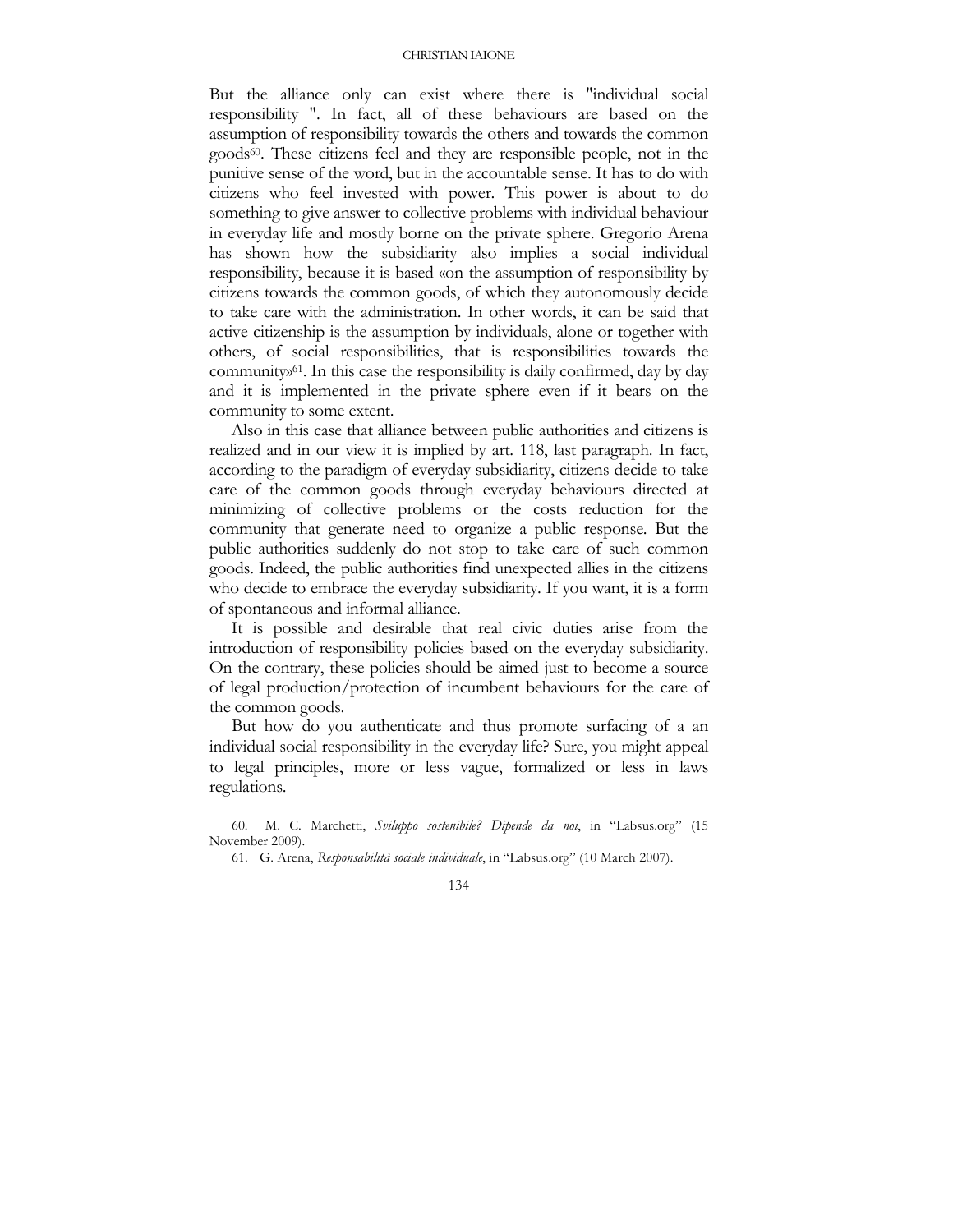For example, Fabrizio Fracchia has explained that a solid normative basis for the sustainability policies could be found in the principle enshrined in art. 3 quarter of D.L. no. 3 April 2006, n. 152. According to this article «all human activity legally relevant in accordance with this code must comply with the principle of the sustainable developments<sup> $62$ </sup>, in order to ensure that satisfaction of needs of current generations cannot compromise the quality of life and possibilities of future generations.

If we remember behaviours types exemplified at the beginning, we realize that it has to do with rules of behaviour that are the object to already existing habits. For example the "decorations", that is the improvements the owners have improved on its properties like painting of the facades for celebrations of the twentieth anniversary of the parish. The rules of conduct can be the object of "civic habits" whose training and implementation can also be "favoured". Therefore, it can be induced by the public authorities with formal regulatory frameworks (such as in the case of waste separation or public regulation of private mobility).

The habit is the source par excellence of "everyday subsidiarity" and so the "subsidiary right".

In my opinion, this type of subsidiarity predominantly must live in their customary laws. It is about individual behaviours that can be object of habits or social norms, as they call them in the  $USA^{63}$ .

In Italy, Fabio Merusi, already after the constitutional reform of Title V has caught the bond between subsidiarity and habits. In fact he points out how «recognizing the citizens autonomous initiatives, the principle of subsidiarity also recognizes a source of normative production from civil society and so a non-state source, therefore not connected to the codification logic». Merusi also has said that "[r]ecognizing that associated citizens can carry out general interest activities according to the principle of subsidiarity means recognizing the existence of a right alternative to the state one. As in this case, if it is favoured it means establishing that if there is a right produced by individuals, it cannot be replaced by the public one, unless it affirms its own exclusive jurisdiction»64.

<sup>62.</sup> F. Fracchia, Sviluppo sostenibile, dalla teoria alla pratica quotidiana, in "Labsus. org", (10 August 2009); as well as Id., Sviluppo sostenibile e diritti delle generazioni future, Torino: Giappichelli, 2010.

<sup>63.</sup> C. R. Sunstein, Social Norms and Social Roles, in "Columbia Law Review" (1996), 903.

<sup>64.</sup> F. Merusi, Il diritto "sussidiario" dei domini collettivi, in "Rivista trimestrale di diritto pubblico" (2003), 1, 77.

<sup>135</sup>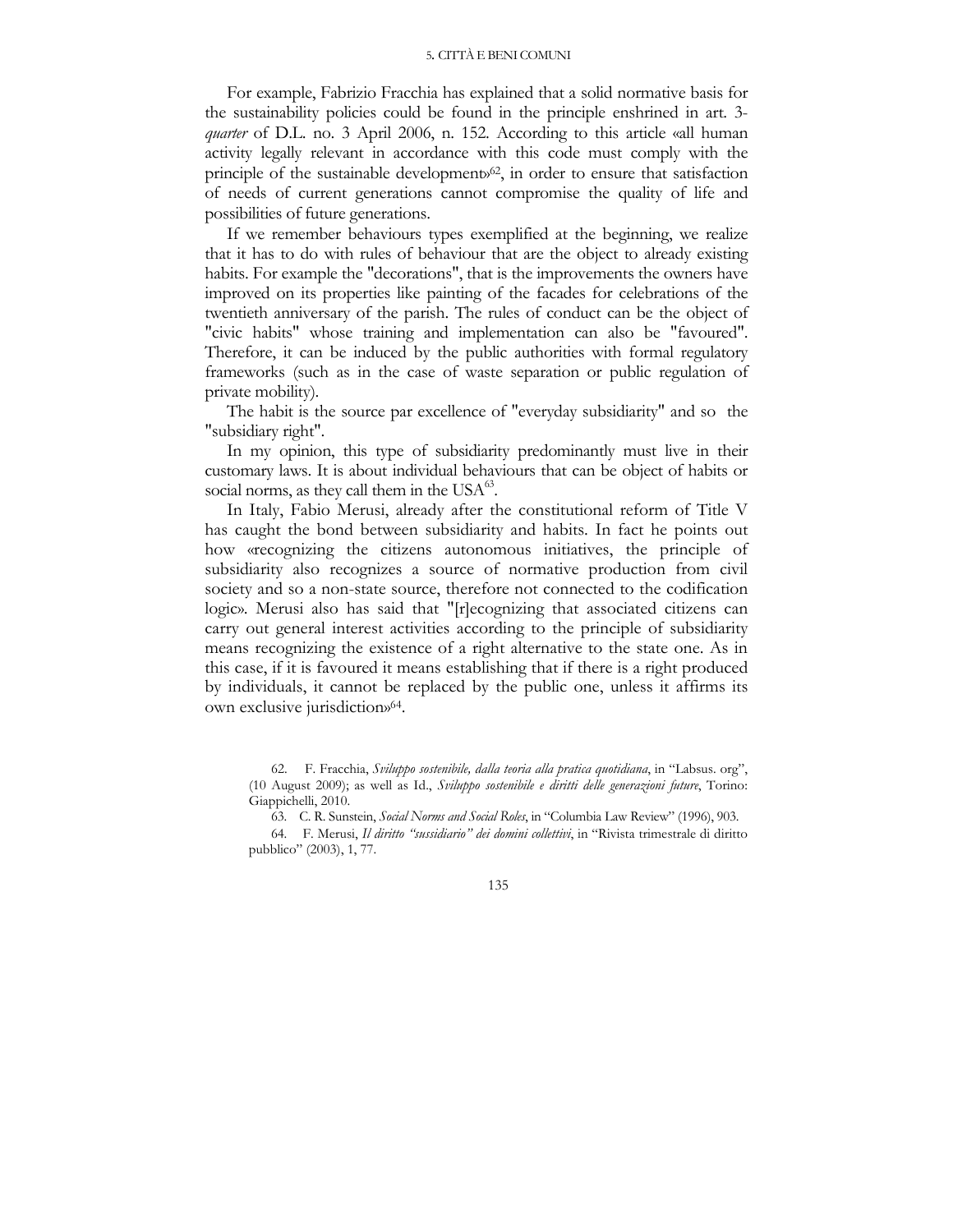At this time, in the United States too, the social norms are object of renewed interest by the law and economics and sociological doctrine. But the novelty of this approach is its connection with another line of research now in vogue, the behavioural law and economics. In fact, the customary cases we are talking about (whether positive law or law in development phase) have a common feature. All of which can have the effect of internalizing negative externalities. In other words, the economic costs produced by individual behaviour or general lifestyles generate a cost for the community and produce a general reduction in collective welfare.

Think of the increased quality of life (in economic terms too) and a more attractive local community where people adopt behaviours and lifestyles that lead them to take much better care both of spaces and local public goods, and private goods (as immediately repairing a broken window or immediately cancelling the graffiti on the building facade to avoid giving the impression that the breaking windows or doing other graffiti represent socially accepted behaviours and, therefore, not "expensive"). The reference to the broken windows theory of Wilson and Kelling is immediate<sup>65</sup>. Another important aspect is the effect of greater social control that this regulatory framework involves. And, in fact, the field in which this theory has already given a good account of itself is just the community policing that has allowed to redevelop different American cities<sup>66</sup>. This approach has been able to change attitude and role of the administration (in the specific case, the local police) as the citizens one<sup>67</sup>. Exactly as Gregorio Arena hopes<sup>68</sup>.

65. G. L. Kelling, J. Q. Wilson, Broken Windows. The Police and Neighborhood Safety, in "Atlantic Magazine", March, 1982, pp. 29-38, that develop the intuition of J. Jacobs, Death and Life of Great American Cities, New York: Vintage Books, 1961.

66. R. C. Ellickson, Order without Law: How Neighbors Settle Disputes, Cambridge (MA): Harvard University Press, 1991; Id., Controlling Chronic Misconduct in City Spaces: Of Panhandlers, Skid Rows, and Public-Space Zoning, in "Yale Law Journal" (1996), p. 1165.

<sup>67.</sup> N. S. Garnett, Private Norms and Public Spaces, in "William & Mary Bill of Rights Journal" (2009-10), 183.

<sup>68.</sup> G. Arena, Cittadini attivi. Un altro modo di pensare all'Italia, Roma-Bari: Laterza, 2006.

<sup>136</sup>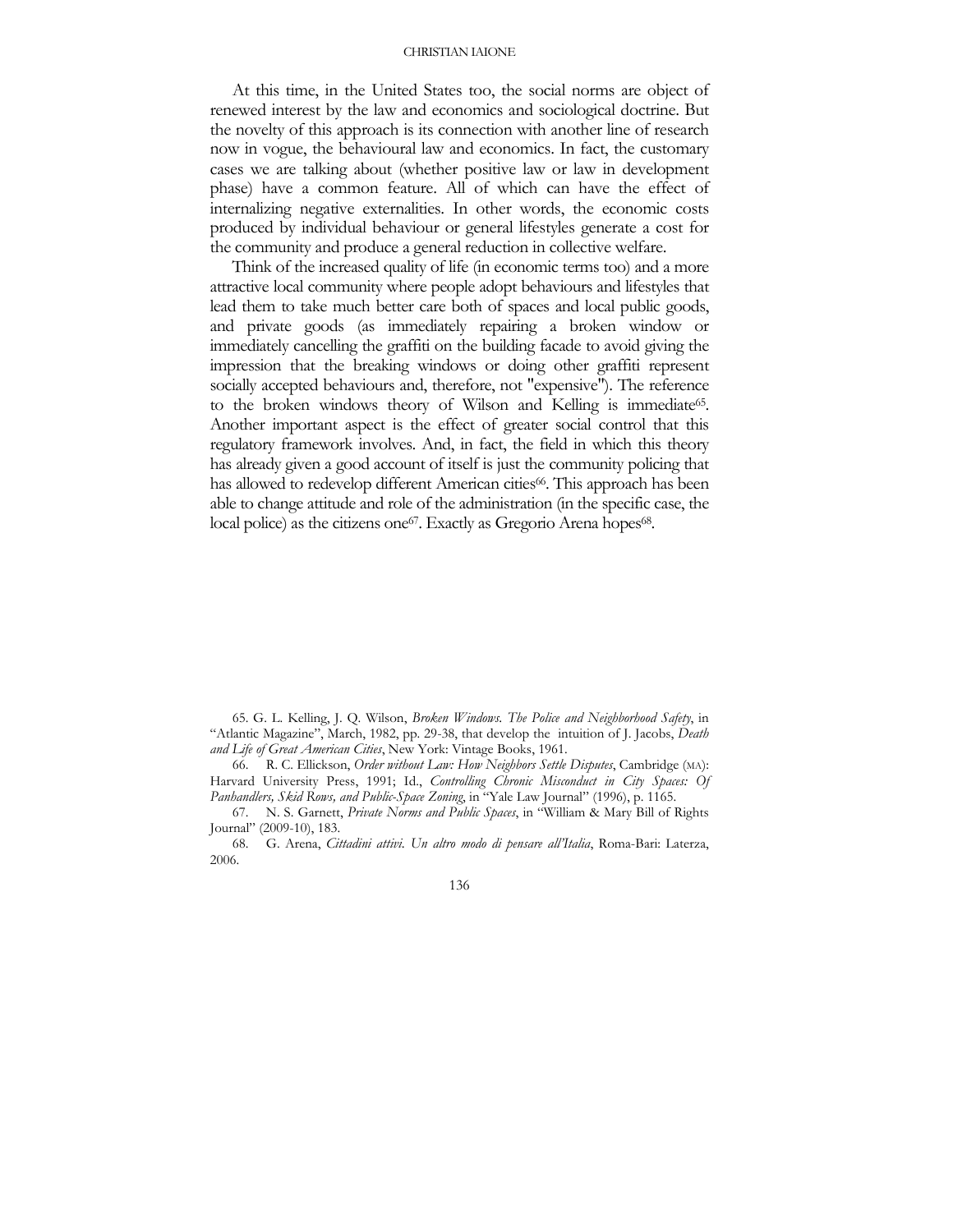Finally, a warning methodology follows. You must daily to build the subsidiarity. Generally, the social norms prosper in "homogeneous communities" (close-knit). In order to build good civic habits in heterogeneous communities, like almost all communities of western and industrialized countries have become you must necessarily resort to the "common good" methodology. This is not a fixed and unchangeable object or objective. Instead it is a dialogue and deliberative process in a dynamic and constant way that builds and rebuilds values and object-goods (tangible or intangible) really unifying the heterogeneous community. It has to do with the unifying values that may vary over time and space. From here need to investigate and delve into the institutions of deliberative democracy originates<sup>69</sup>.

# 5.5.4. The public communication and the creation of local networks via Web 2.0: the wiki-subsidiarity

The fourth and final course of action in the field of urban spaces could consist in public communication initiatives (advertising campaigns, promotional activities about events/fairs and reward tools) primarily directed to new generations of educators, public officials and citizens. mounting stand at fairs Could be part of this line of action, as Exposcuola, ForumPA, CompA and other local or sectional fairs that have object professions and training of new generations (e.g. Young-Future for you70). Moreover reward tools could be also enable activated as the prize for the subsidiarity Labsus has carried out in collaboration with the Foundation for Subsidiarity and ForumPA.

69. G. Arena, F. Cortese, Per governare insieme: il federalismo come metodo. Verso nuove forme della democrazia, Padova: CEDAM, 2011.

70. It is YOUNG, Fair about orientation in the world of school and work Cf. http://www.udinefiere.it/099/youNG+2011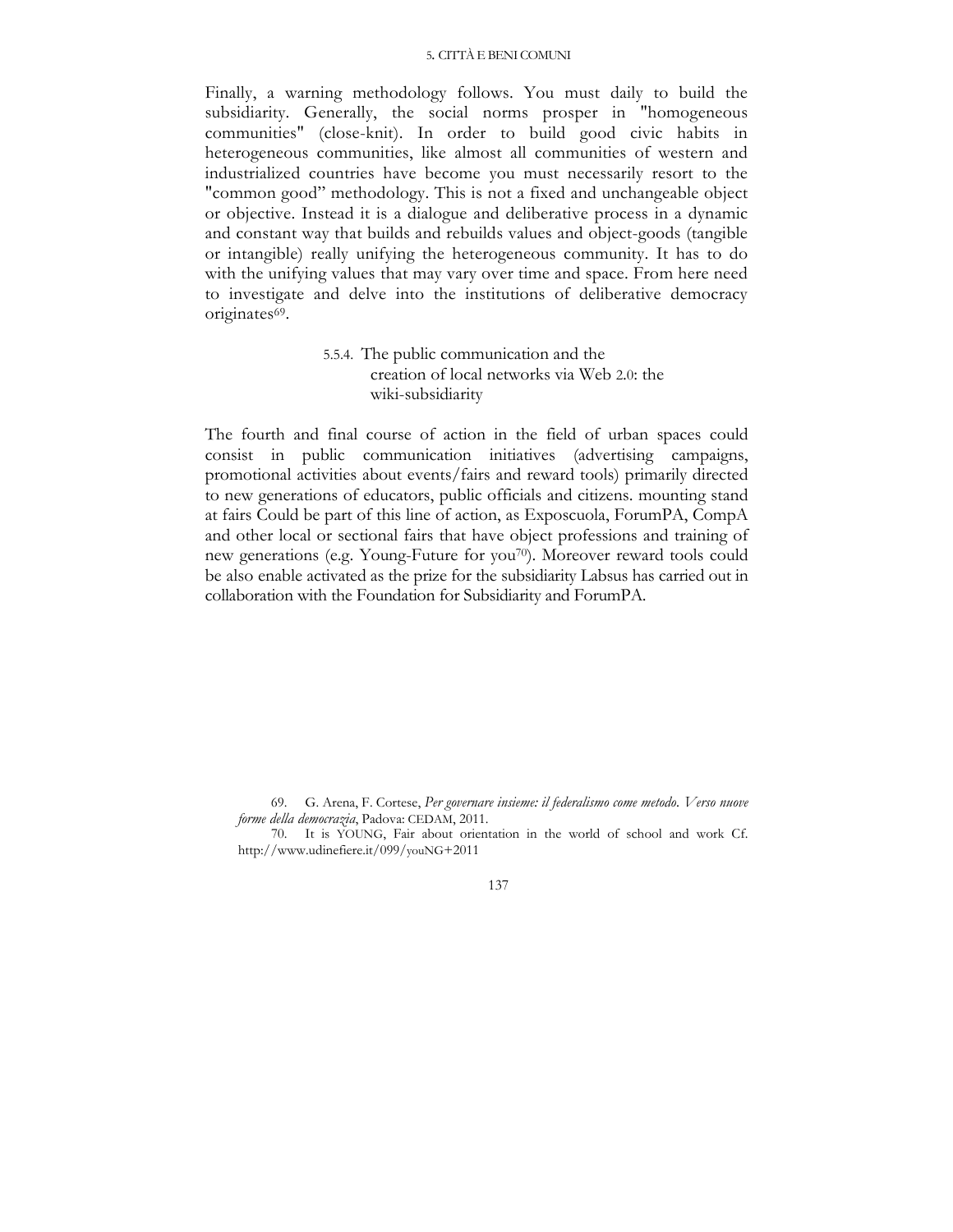As part of the instruments incentive could also initiatives directed to solicit citizens' groups, associations, informal groups, cooperatives, schools and sports clubs to submit proposals in order to promote the leading role of civil society and citizens' involvement in the care of local common goods (e.g. "Reggianiperesempio"71; "RAEEporter"72).But this communication strategy primarily should aim at the implementation of all these logistics, communicative, institutional tools, for the creation of local networks of citizens considered individually or jointly, committed in or interested in the protection of local common goods. This networking action heavily should invest in new technologies and social networks.

You think of creating a map of the common goods (on the model of http://www.use-it.be/europe/; www.partecipedia.org) or platforms for initiatives sharing aimed at taking care of the local common goods (e.g. http://my.barackobama.com; http://seedspeak.com/) or, finally, systems that involve citizens in monitoring the state and protection of local common goods (e.g. http:// www.everyblock.com/). Finally, the map could be translated into creation of structures, research centers or local laboratories in order to facilitation and mobilization of civic resources, as well as the dissemination of techniques/methods of public deliberation, participation and collaborative governance for the treatment of local common goods (e.g. Placemaking; Minneapolis Neighborhood Re-vitalization Program). In this regard, you have talked of "wiki-subsidiarity"73. Always more frequently, you wonder about how new technologies and Web 2.0 can improve transparency, efficiency and democracy of the "public governance" of general interests.

<sup>71.</sup> "I reggiani, per esempio" ("The Reggio Emilia people, for example") is a project promoted by the Municipality of Reggio Emilia, which was founded in 2008 with the idea of discovering and bringing out the rich capital of the local community through a collection of stories and good practices of active citizenship and social responsibility. Cf. http://www.comune.re.it/reggianiperesempio

<sup>72.</sup> Foto RAEEporter (RAEEporter, in the edition 2010) It is a campaign to increase awareness about the environmental importance of proper recycling of RAEE promoted by ECODOM in co-operation with Legambiente. Cf. http://www.raeeporter.it/premiazione.aspx

<sup>73.</sup> Cf. C. Iaione, La wiki-sussidiarietà, in "Labsus.org" (12 September 2011).

<sup>138</sup>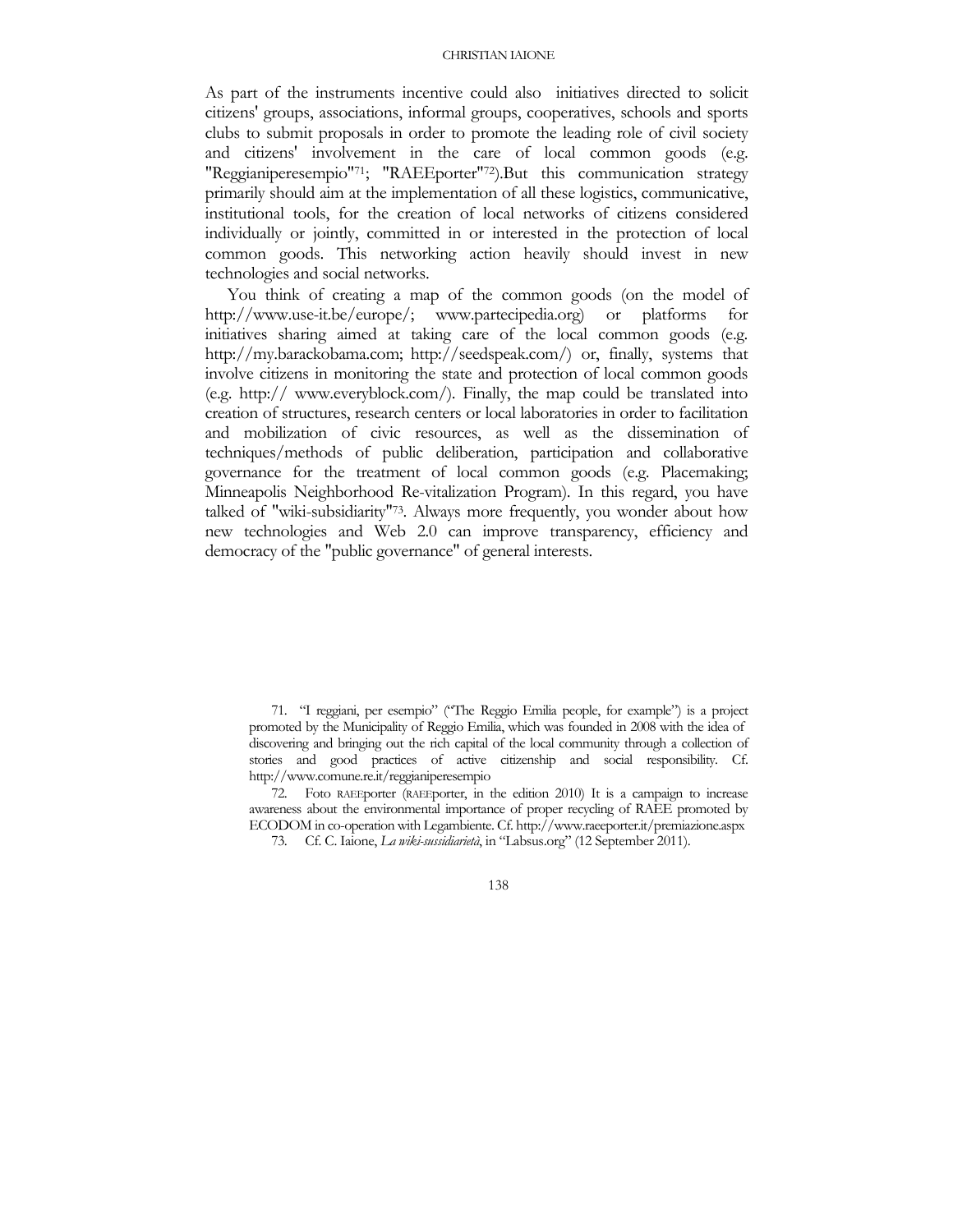They are minted evocative and fascinating linguistic forms as "open government", "wiki-government", "wiki-cracy", "we-gov". The Obama administration in the USA74 and the English one of Cameron have made of them a workhorse for gain and maintain the confidence of citizens. The Ministry for Public Administration and Innovation tried to chase it but it did not go beyond the Italian traditional solutions. There have been only many beautiful words in a legislative corpus largely remained unrealized and a new bureaucracy. But none has yet asked how the "civic government" of general interests may be encouraged by the introduction of Web 2.0 tools. Therefore, in order to promote subsidiarity you must begin to think about using Web 2.0 tools. Moreover, between subsidiarity correctly understood and Web 2.0 exist numerous contact points. Both have the same morphology: they live if there is a network of individuals who does not only link the passive nodes, but it provides themselves tools to create a productive and active constant interaction. So it must be about active and not passive nodes. Both of them appeals to collective intelligence, that is that heritage of knowledge, learning, skills, and abilities widespread in society as in the Web and that are willing to join without a strictly individual profit. This is more evident for the Web 2.0 (you think of tools like blogs, forums, chat, and systems like Wikipedia, YouTube, Facebook, My-Space, Twitter, Gmail, WordPress, TripAdvisor) as for subsidiarity. We never cannot tire of telling this. Subsidiarity we speak about is based on supportive and responsible freedom of active citizens who decide to make their time and capabilities available to taking care of general interest. These citizens decide to share with public authorities responsibility for governing, that is to give answers to community problems through small daily gestures, as well as with real systematic measures of civic care of the common goods. Therefore cooperation becomes an archetype of subsidiarity. In fact, the basic feature that subsidiarity and Web 2.0 share consists in the fact that cooperation between the various network nodes is incorporated in their DNA. Both of them live if network nodes cooperate, share, put together, collaborate, dialogue, face, act together. A common goal is established through a constructive and moderate comparison, the necessary resources are shared and the responsibilities are allocated in view of the common action. And conversely success as failure is shared in the resolution of community problems.

74. Cfr., sull'open government, http://www.whitehouse.gov/the\_press\_office/TransparencyandOpenGovernment/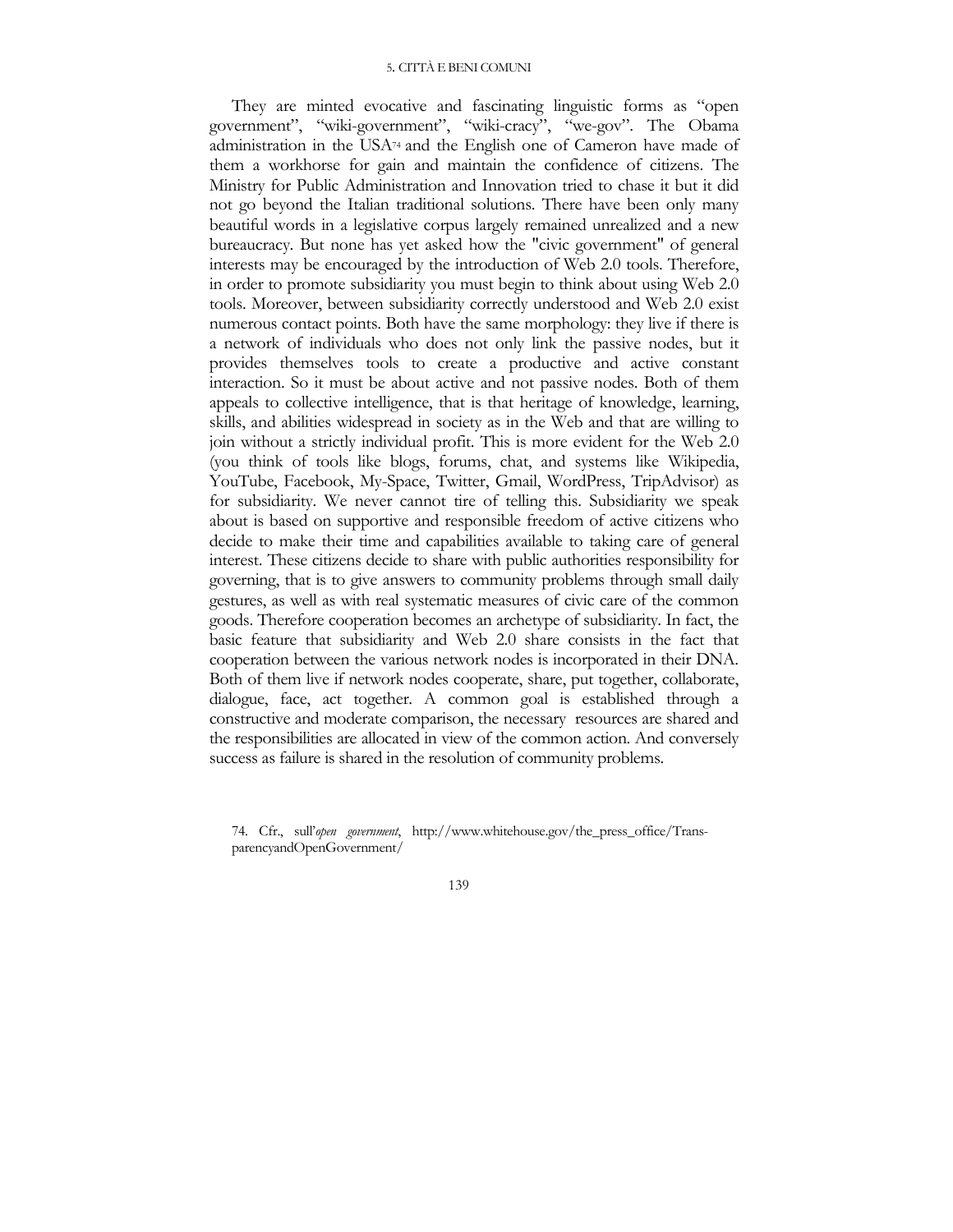Cooperation from the bottom is increasingly necessary to solve problems and govern processes that public authorities are no longer able to face and solve. This often happens because of guilty inertia, sometimes because of evident inability or lack of resources, but more often because it is about problems so complex, branched and rapidly evolving to not allow the public traditional administration any more to have skills, resources, knowledge, speed to represent an adequate response to the needs of an ever-changing society. It is the syndrome of the Red Queen: you have to leg it to stand still in the same place and you have to run very fast just to move.

Now, you have not to care about the reasons of this failure. Instead you must take up this challenge and opportunity. Citizens must do it, and there are many of them who are tired of seeing their city and their country languish and who think they have ideas, imagination and feeling for work directly for the common goods. Moreover many of them are not content with delegating the task of intermediating with the public administration to their representative for 4-5 years. This must be done by those politicians and those administrators really want to work with a spirit of service to the citizen and develop innovative solutions to provide answers to the community problems and keep up with the speed of a society 2.0.

This will involve politics and public administration in urgently rethinking their role. They should turn from monopolists of care power for the community interests into managers of a "PA-platform" capable of supporting the shared, civic solution that contributes for general interest issues. Of course we speak about most part of them and not all of them. The public monopoly of the public interest care is an atavistic tare that public authorities will have difficulty shake it off. But you have to start trying, if necessary alone, even from the bottom. Web 2.0 can represent the way that citizens and local administrators can test to wake up even who now has the highest public responsibilities.

After all Web 2.0 is a formidable instrument of cooperation. In fact, it facilitates and simplifies surfacing and organization of this feel of shared care of common goods. Web 2.0 may allow citizens and innovative public administrators to channel these civic energies, to direct them towards the right goals, to equip them with the necessary resources so that they can successfully complete episodes of common goods civic care. There are several tools that seem appropriate to support the aspirations who wants to be an active citizen. These are tools that help you to associate also temporarily or team up with other active citizens in order to offer their contribution to the community.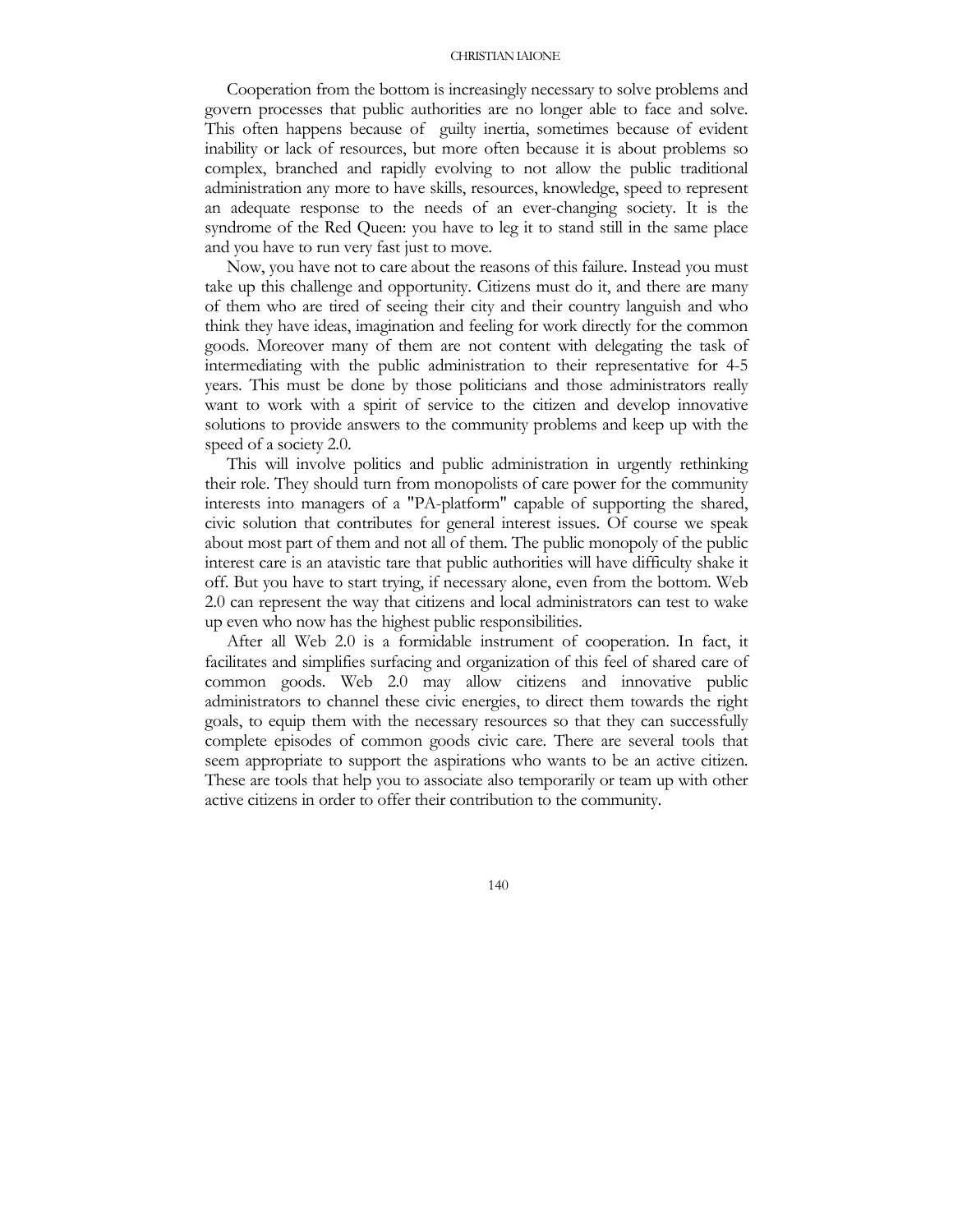These tools allow citizens to return part of their time and resources, especially the intangible assets, to the community in which they live. They also aware that individual success can never be completely separated from the context in which you live, you grow and you operate. The common goods that we have and the community that welcomes us, puts we up, cares for us, that is the context is in fact land and people who allow us to lead a civil, healthy, prosperous life, full of those privileges that many communities in developing countries yearn for. It is a wealth that we take for granted and that we do not become aware of and take care anymore. But if we do not change route, we will soon dissipate this wealth of common goods.

Then Internet 2.0 can help very much citizens who want to spend himself to return anything to their communities. You range from sites which allow the sharing of good practice (Participedia; Civic Commons), knowledge (Code for America; Procivibus) or time and energy for the public interest (The Good Gym), to useful platforms to raise problems for the local community (ePart; Fixmystreet; Decor urban no; Police.uk), tools for geo-referencing of general interest activities or information (Ushahidi; Seedspeak; Fontanelle, C-Tag; Crowdmap; OpenStreetMap; Openforesteitaliane; Dating the change), sites for fundraising that can be used to provide means to take care of common goods (Eppela, Kiva, JustGiving, Kickstarter, Schoolraising; Zopa), up to real online communities designed to put in contact those who want to change things (Shinynote; Jumo; Developmentcrossing). There are also sites that promote the everyday subsidiarity (Zipcar, Velib, Snapgoods; Sharesomesugar; Neighborgoods; Tourboarding).

Therefore, you need a platform for subsidiarity 2.0. All the more when you consider that real platforms for civic action are still rare. At least in the present state of our knowledge. You intend for these Web 2.0 tools that have been designed and engineered with the primary purpose of protecting citizens to cooperate in order to the care of a well-defined collective problem or a particular common good, local or national. This is possible under the aegis of a public administration that wants to "help" the autonomous initiative of citizens to carry out general interest activities, through a Web 2.0 tool accompanied by online support tools in material reality, as required by art. 118, last paragraph.

Most likely Critical City approaches this type of instrument. This is a roleplaying game designed to encourage young people to leave home, explore their own city territory, develop and implement small-scale projects of urban spaces care, learn and identify other citizens willing to work on the same project and thus also improve the social cohesion of the reference community. But in this case the coordination with public authorities lack. Instead, Change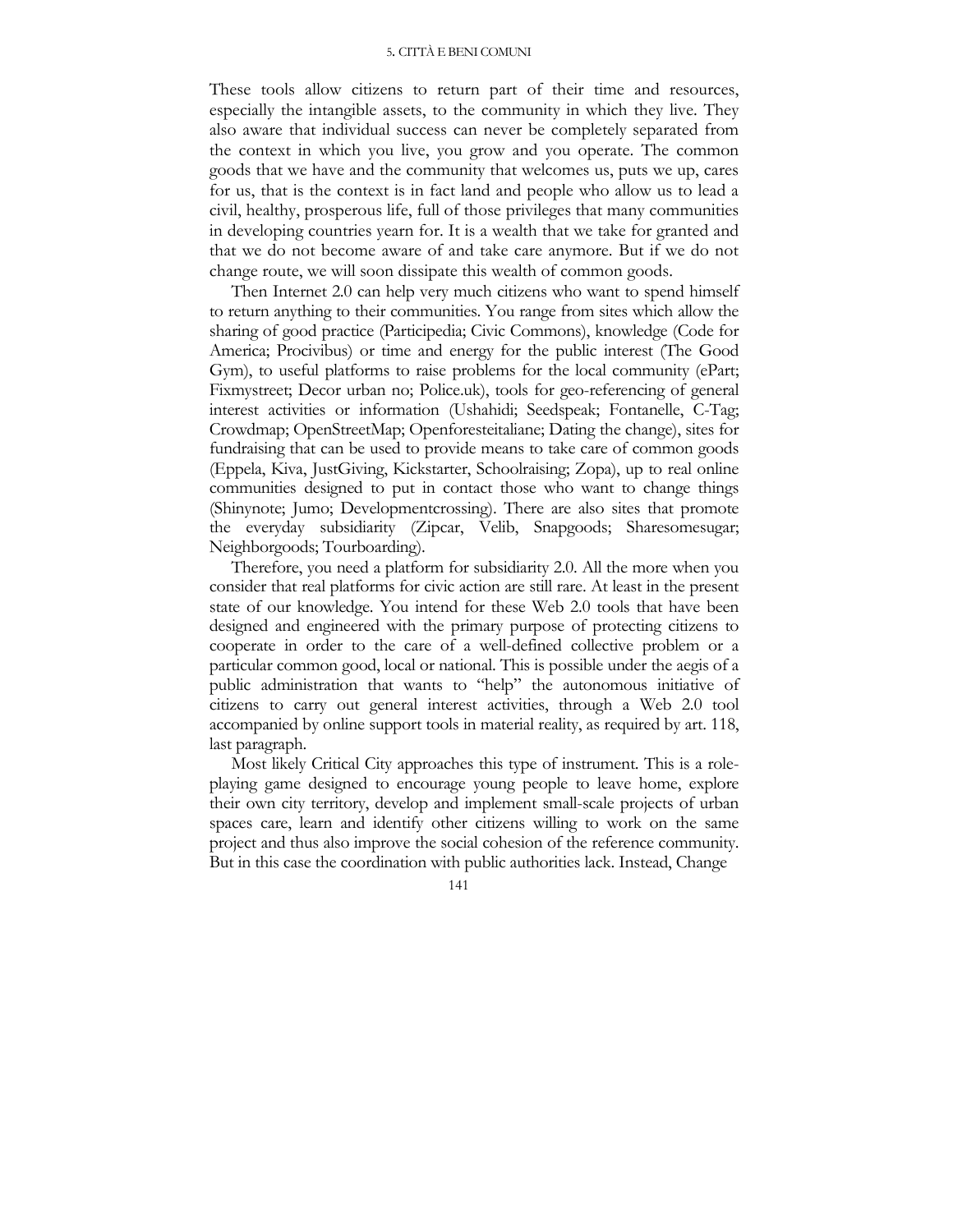by us NYC is the tool developed by the City of New York to allow citizens to share their ideas to improve the city and it prepares them for transforming their projects into concrete actions with help of other citizens. Also Seedspeak seems to answer the same philosophy.

In Italy, an experiment with characteristics close to our ideal has not yet been set up. It is to imagine an institutional tool to allow civic meet up. Many people are already working on a web platform conception that aspires to offer a complete and unique answer to needs and challenges posed by the wikisubsidiarity. But will the institutions be able to take the opportunities that it can open in the general interest and the common goods care?

# 5.6

# The services of common interest

The services that are of "special significance" for the local community can be considered real common goods<sup>75</sup>. For example, urban mobility, especially if it relies on public transport and sustainable mobility forms, such as cycling, represent instruments that improve the individual and collective well-being of community's members, as well as a strong tool in the fight against inequality. But the same could be said for the shared management of other local public services such as water service or the service of electricity distribution. The referendum battle on local public services management (from now on called SPL), ended with the net victory of "yes" in June of 2011, was played on the contrast between people in favour of municipality at all costs and those confirmed for privatization of services of general economic interest, that easily could be defined "services of common interest."

75. In this vein, F. Trimarchi Banfi, Considerazioni sui "nuovi" servizi pubblici, "Rivista italiana di diritto pubblico comunitario" (2002), 5, 594, argues that "in art. 43 of the Italian Constitution the relevance of the activity as a service to the public come before the possible service assumption by the State of public authorities or users community' and she mentions D. Sorace, Pubblico e privato nella gestione dei servizi pubblici locali, in the " Rivista italiana di diritto pubblico comunitario " (1997), p. 52, who speaks about public services "in the metajuridical sense " ; but before cf. F. Merusi, Servizio pubblico, in Novissimo Digesto Italiano, vol. XVII, Turin 1970, p. 219.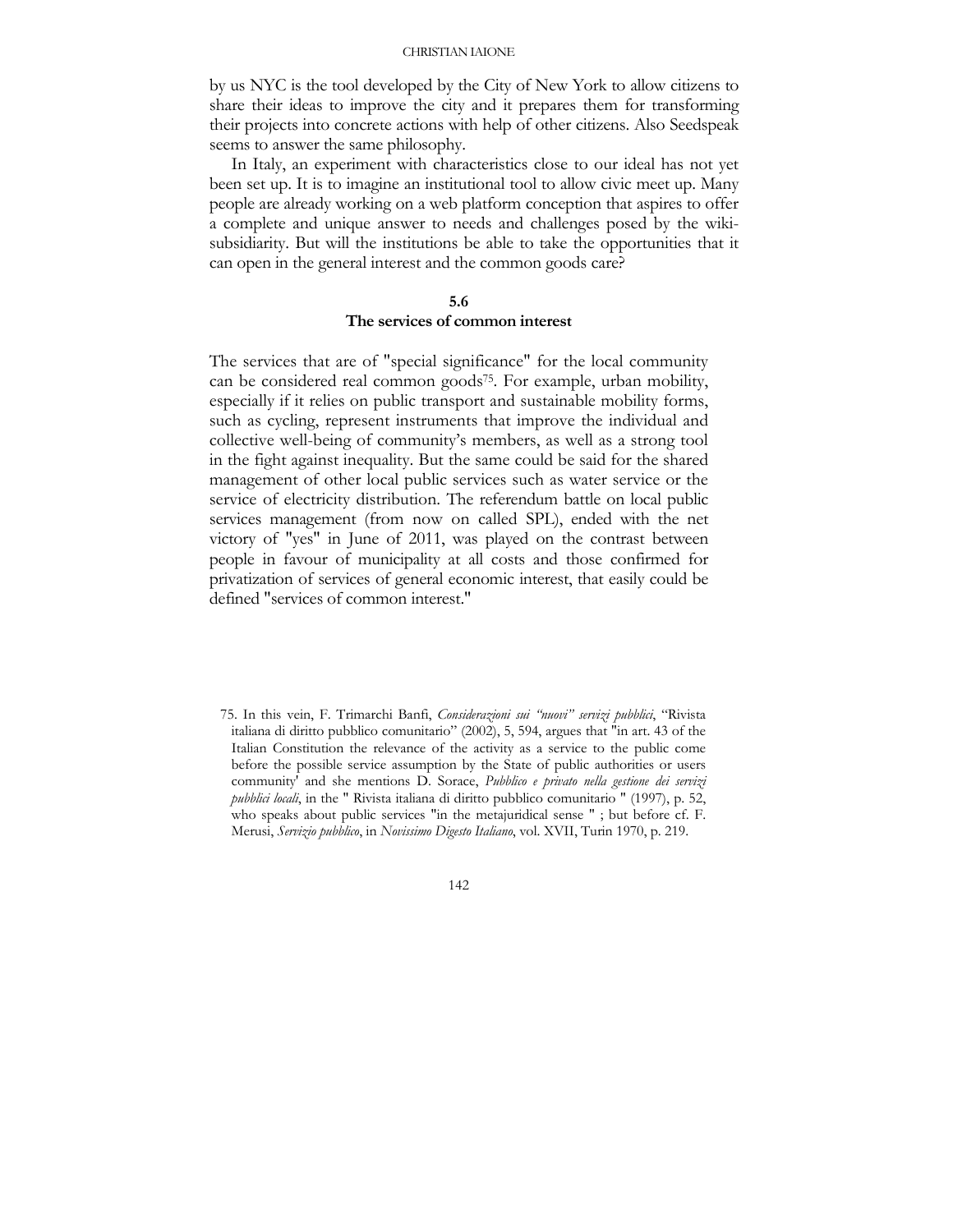Yet, the meaning of the first question was essentially to restore the liberty of local communities self-organization that has never questioned by the European Union<sup>76</sup>. Now, this freedom of choice has been restored also into the Italian legal system and you must begin to consider a "third way" with respect to the two types of management so far contemplated from national law and practice. In fact, between municipal socialism and town liberalism it is possible a third way about the principle of "economic democracy".

# 5.6.1. The third way of non-profit utilities

The non-profit alternative is not unrealistic at all. Instead it is an operative solution practiced in many industrialized countries. For example, the majority of local public services in the United States is managed with this type of organizational typology. And in Europe too, examples of local public services are not rare, such as the water ones, managed by non-profit organizational models.

But what do non-profit utilities mean (NPU)? It is an organizational model, usually of private law, that: a) involves all stakeholders and, therefore, first of all the citizens, in the property or, at least, in the ownership of a SPL; b) does not provide an entire distribution of useful earnings to several members, but their almost exclusive reuse for the strengthening/modernization of infrastructures and/or for the improvement of the service quality. According to the first point, it has to do with management forms in which citizens are no longer mere users because, although with different degrees, are involved in the services management. You range from co-property of the infrastructures or individual who supplies the service, to collaboration in the strategies definition and services evaluation, going through forms of direct or indirect representation, in the organs of government. In fact, where citizens do not own the NPU they are still the owners, in the sense that they are able to control and direct management decisions through the user community representatives or independent experts who sit the NPU organs of government.

Under the second aspect, in a NPU rate receipts primarily are used to cover operational costs and debt financings costs (that is payment of interests on financing for investments about network or service development).

76. Cf. C. Iaione, Le società in house. Contributo allo studio dei principi di auto-produzione degli enti locali, Jovene, Napoli 2007.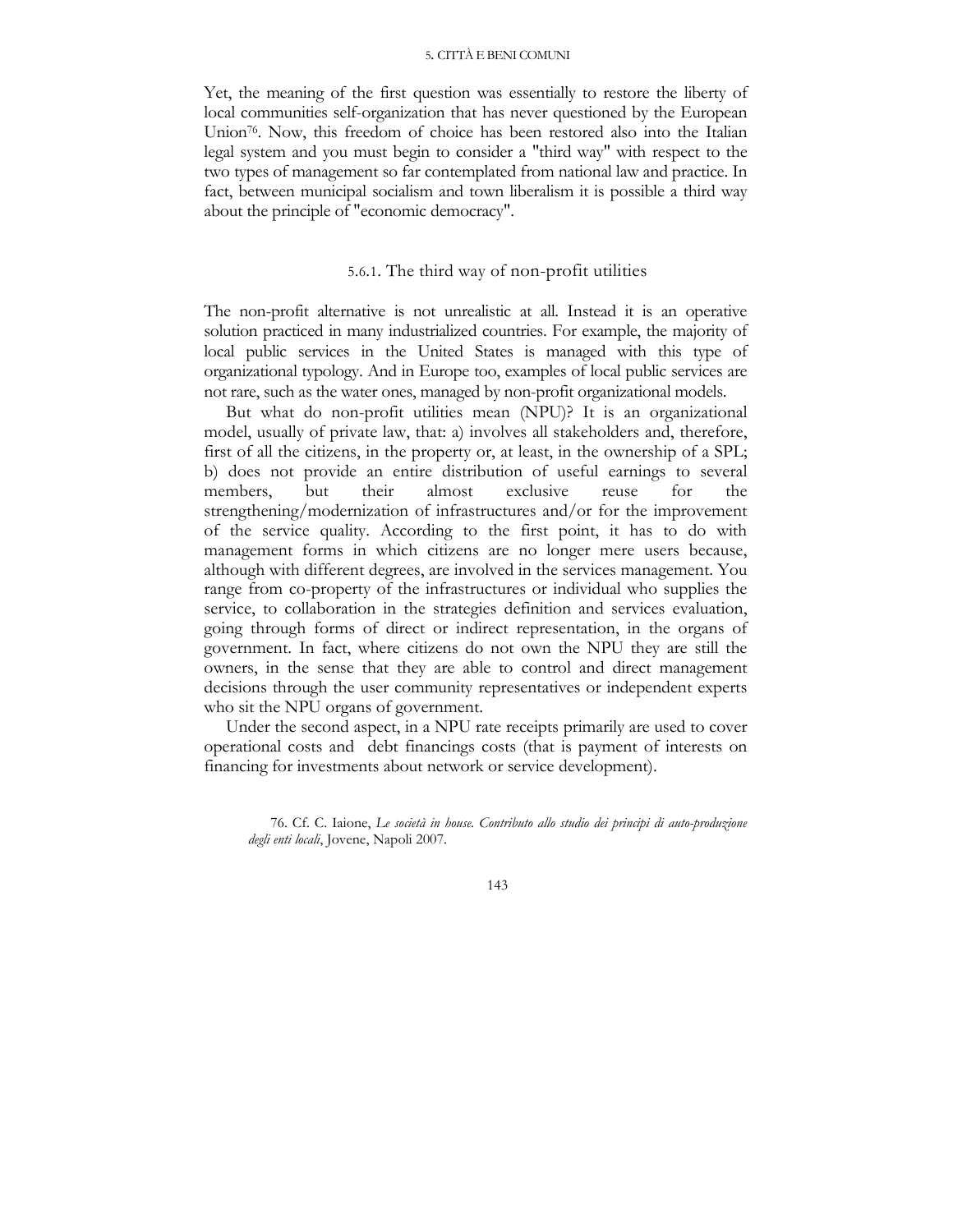Instead, business net profit is not addressed to the dividends distribution except in the discount form on the rates applied to citizens. In fact, in principle profit is ploughed-back to ensure the strengthening of the infrastructure, its modernization and thus its efficiency. On the contrary, if you analyze the budgets of the past 5 years of the big companies that manage networks for general interest services, such as highways, electricity and gas, you will realize that there is an almost total alignment between business net profit and dividend. This means that almost all the profit is allocated to shareholders remuneration and almost nothing to network strengthening. This would not happen with a NPU.In the event that the profit exceeds what is required for these interventions financing, it can be set aside as capital buffer to insure against the risk of unexpected costs, to keep down the cost of debt financing cost, for future development needs. The profit can be redistributed among users in the form of rate discount (usually for weaker sections of the society only), or, finally, it can be used as aid for other general interest services, however characterized by a lower profitability. Ultimately, reinvestment of profits clause for infrastructures strengthening and modernization or for service in favour of users improvement, along with governance mechanisms that ensure the representation of citizen-users in the spl company, are the two load-bearing axes of a NPU.

# 5.6.2. The cooperation of users and communities

The NPU have a theoretical framework that includes different organizational models. The examples and organization modalities can be classified into two big categories: users cooperatives/associations and foundations for the SPL management.

The first model is tested in Melpignano, in the province of Lecce (Region Puglia), where there is a community cooperative for the production of energy from renewable sources where partners are both the City and the citizens. These contribute to the project by providing their houses for the installation of solar panels and they receive in exchange the produced energy at zero cost. The profits generated by the surplus energy sale are reinvested in infrastructures and services for the local community.

In Italy there are some examples also in the water service management. Above all they are realities in mountain areas where the aqueducts were built and continue to be managed by a citizens consortium. One of these cases is the Mezzana Montaldo Consortium in the area of Biella city (Region Piemonte), where there is the "Consorzio Acqua Potabile" (Drinking Water Consortium) that manages the aqueduct in a non-profit organization.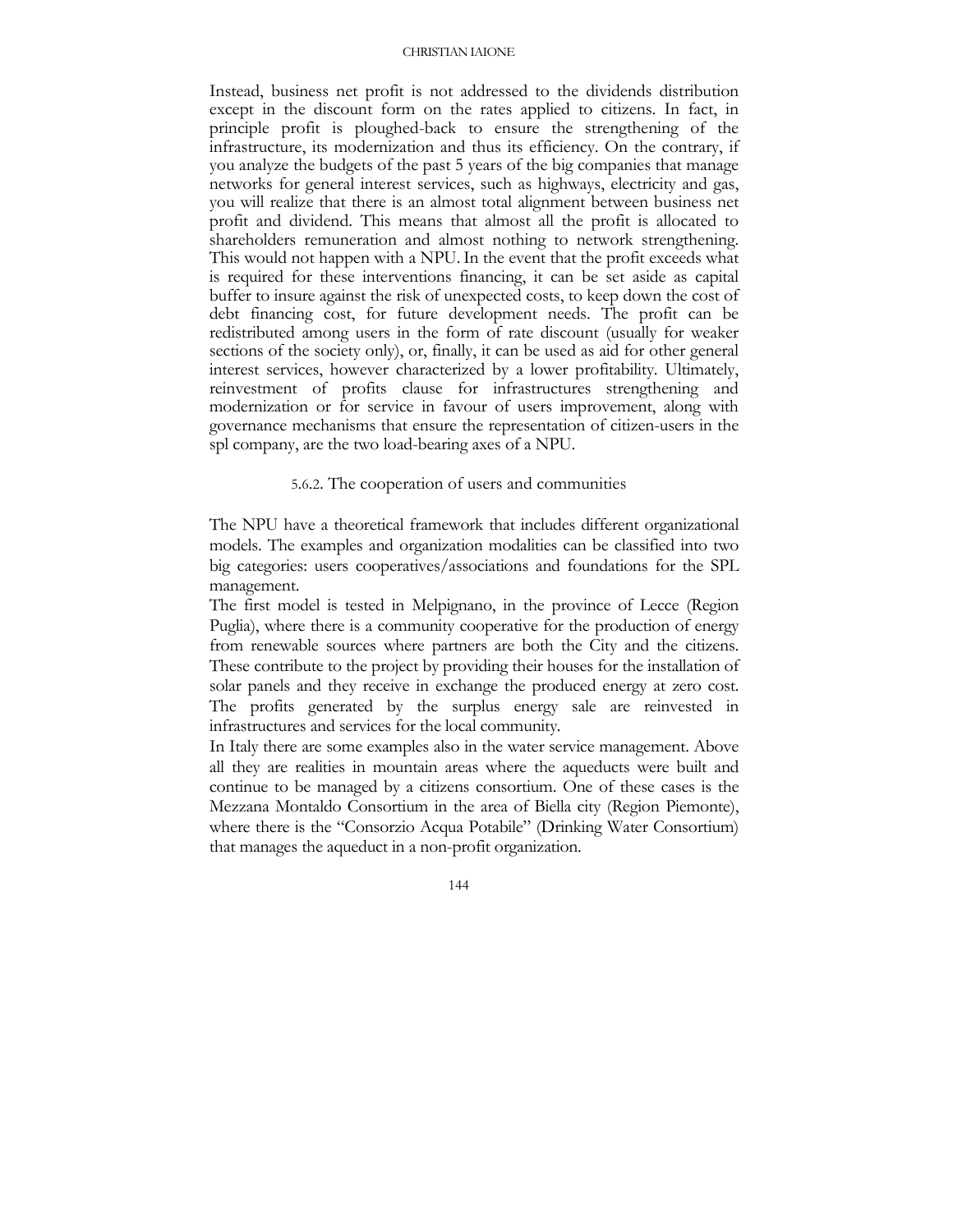# 5.6.3. Foundations as a municipal utilities

But, looking at larger NPU, the organizational model changes and it is very close to the our foundations one. The best known example is that of Glas Cymru in Wales, which governs a water supply network that works for more than three million people. It is a company limited by guarantee, that is a corporate company that does not have shareholders and that allocates each financial surplus for the consumers benefit. In place of members looking for compensation of their holdings, there are "members" selected depending on skills, experiences and interests can put them in condition to perform effectively their role within the NPU. And the main task of the guarantee company members is to check the work of management is carried out in accordance with the highest corporate governance standards (it is precisely the "UK Corporate Governance Code" all listed companies must conform themselves). This happens in order to ensure the NPU a commercial performance, in terms of service quality and cost efficiency, that is comparable to, and better than it, those of other water utilities with shareholders. A panel composed of independent personalities from the NPU manages the members selection process in such a way of ensuring that the structure reflects as closely as possible the range of consumers and bearers of interests served by the NPU.

Members have the power to appoint and revoke three executive directors and six non-executive independent directors provided by statute.

In the United States the NPU system is even more consolidated. Many cities and states administer local services, such as the aqueducts and public transport. This is possible not by corporations (i.e. our Italian SPA), but by public authorities. They are nothing other than trusts, so very similar to our Italian foundations that do not provide for dividends. In New York, a trust of this kind is the Metropolitan Tran-sport Authority (MTA), the entity that manages public transport.

Trusts are private law instruments and choice falls on them because the public organizational model does not favour the funding through the debt financing. In fact, markets have difficulties to trust opaque instruments as public law companies. Therefore the NPU organizes itself according to the private law model, but with the sole objective of qualitative and efficient management of service and not of risk capital remuneration in the short term, through the dividends sharing to shareholders, public or private they are.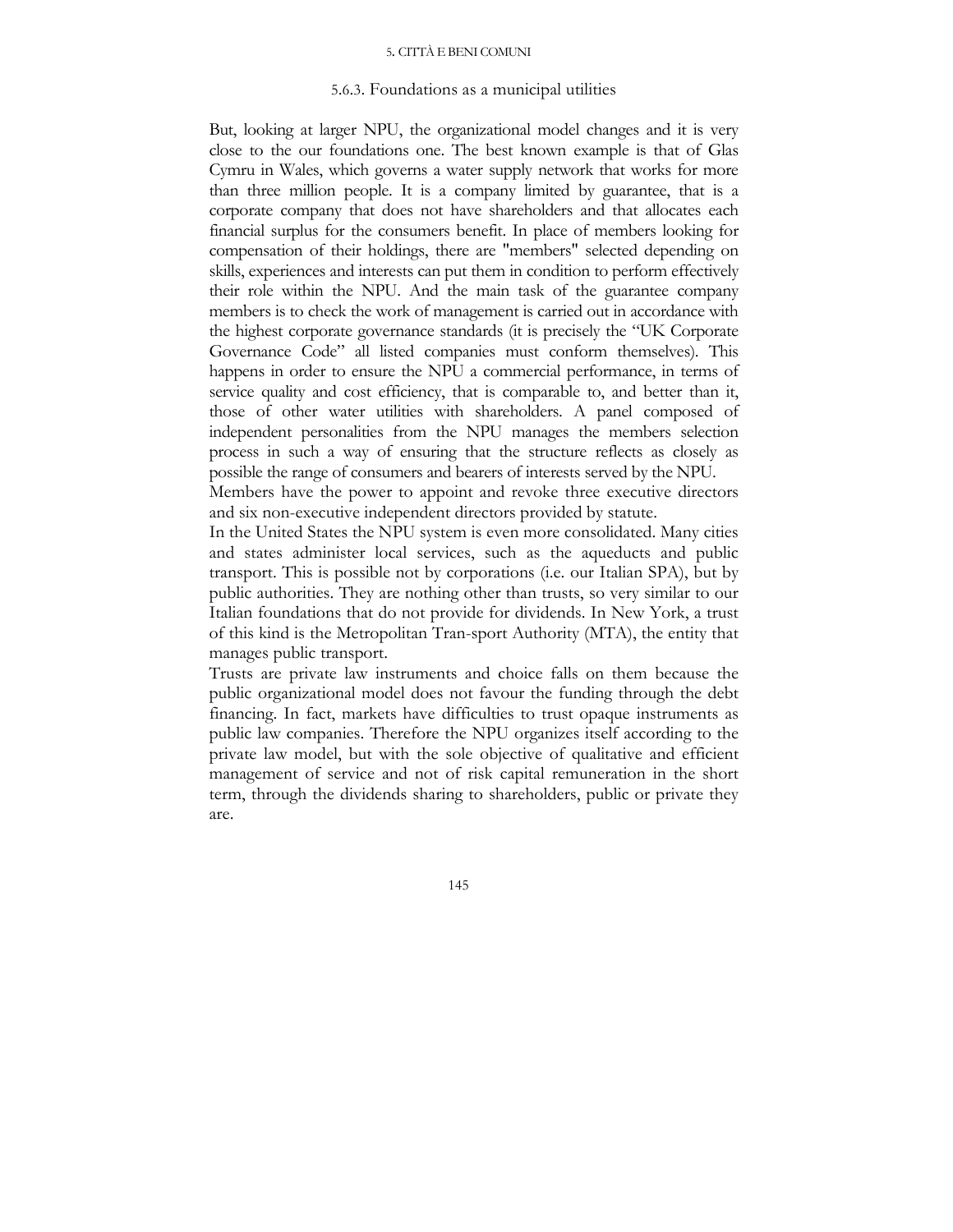# 5.6.4. Investing in NPU

The repeal of provision that has allowed the return of the invested capital in the water services management may discourage traditional private investors, who pursue an "adequate" financial return by the invested risk capital in the shortterm logic. It is said in the absence of an adequate remuneration the risk is that you cannot attract the private capital necessary for infrastructures financing, while the lack of funds is just the problem of local services management in Italy.

First, in many cases individuals do not bear their economic resources at all, but they come into this management companies "in debit". In many cases the private managers resort to complex financial engineering operations to find the resources necessary for the modernization of infrastructures. They do that loading down new-acquired utility with the debt and, in the worst cases, they are forced to squeeze the utility with the distribution of very high dividends in order to repay the debt incurred with banks to acquire it.

And, then, there is no reason that a NPU is unable to occur on the capitals market to ask for the funding of its infrastructure development plan through a credible project. Indeed, the International case study just shows that NPU have big recourse to debt financing. Moreover, a non-profit organization can achieve better conditions just because it must reinvest all earnings by statute in the effective and efficient service management, not having immediate obligations of remuneration.

However, there are investors interested in intervening in sectors or operations functional to creation of "positive externalities", such as transport infrastructures, production of energy from renewable sources, water, water and urban health infrastructures. They are, for example, sovereign wealth funds, pension funds, insurance companies or European banks, that is the socalled "long-term investors" (ILT). They do not invest in these sectors only for social responsibility that in many cases is embedded in their mission. They do this because it has to do with sectors with a huge development potential and because the risk is lower. However these individuals look for a remuneration of the invested capitals, but as a corresponding for lower risk they accept the prospective of long term return. In short, the long-term investors do not pursue immediate and full remuneration of shares participation. In this case, the profit logic is consistent with the general interest mission.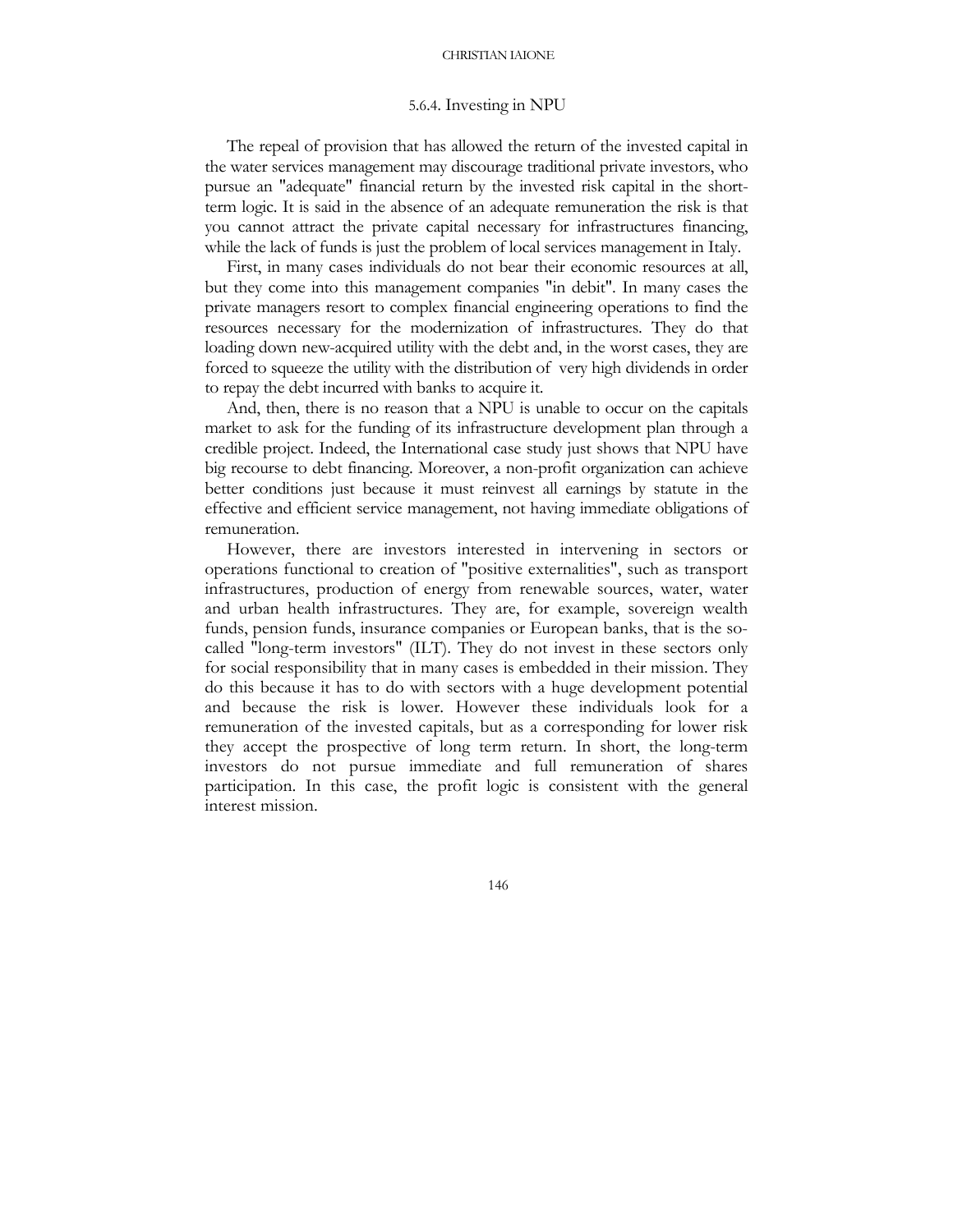So you should see that at least in the case of ILT involvement it is possible the minimum remuneration of the invested capitals these individuals require to make available their capitals of long-term projects. Alternatively, you should facilitate the meeting of NPU and ILT through the arrangement of financial instruments designed just for the infrastructures financing at the service of local communities. UE and ILT efforts go in this direction for creating project bonds<sup> $77$ </sup>.

#### 5.6.5. Freedom of self-organization of local authorities

The legislation on the public services management, repealed by referendum (article 23-bis of D.L. 25 June 2008 no.), did not prevent by itself the recourse to the NPU. As we said the Community legislation is less restrictive than the referendum object and now it expands again all its enforcement importance (cf. the Italian Constitutional Court., 2011, no. 24) and it does not interposes any obstacle to this type of management.

In fact, the introduction of the NPU could have been theoretically pursuable according to the pre-existing legislative framework and it could be so depending on the European Community regulatory framework in force. You could and you can establish that individuals who participate in tender for the service award or the private associate selection of a mixed-activity holding company are also or even only non-profit. Moreover you can assign a higher score in the notice for competitions for a non-profit management. As a last resort, you could try to argue that NPU is a form of management assimilated to in-house providing, because at the origin it shares the nature of the hypothesis alternative of "effective and useful recourse to the market."

<sup>77.</sup> On 19 October 2011 the UE Commission adopted a legislative proposal to launch a pilot phase of the "Europe 2020 Project Bond Initiative". The initiative aims to revitalize and expand the capital markets in order to finance European infrastructure big projects in the fields of transport, energy and information technology. The advances of the initiative are published in http://ec.europa.eu/economy\_finance/financial\_operations/investment/europe\_2020/index\_en. htm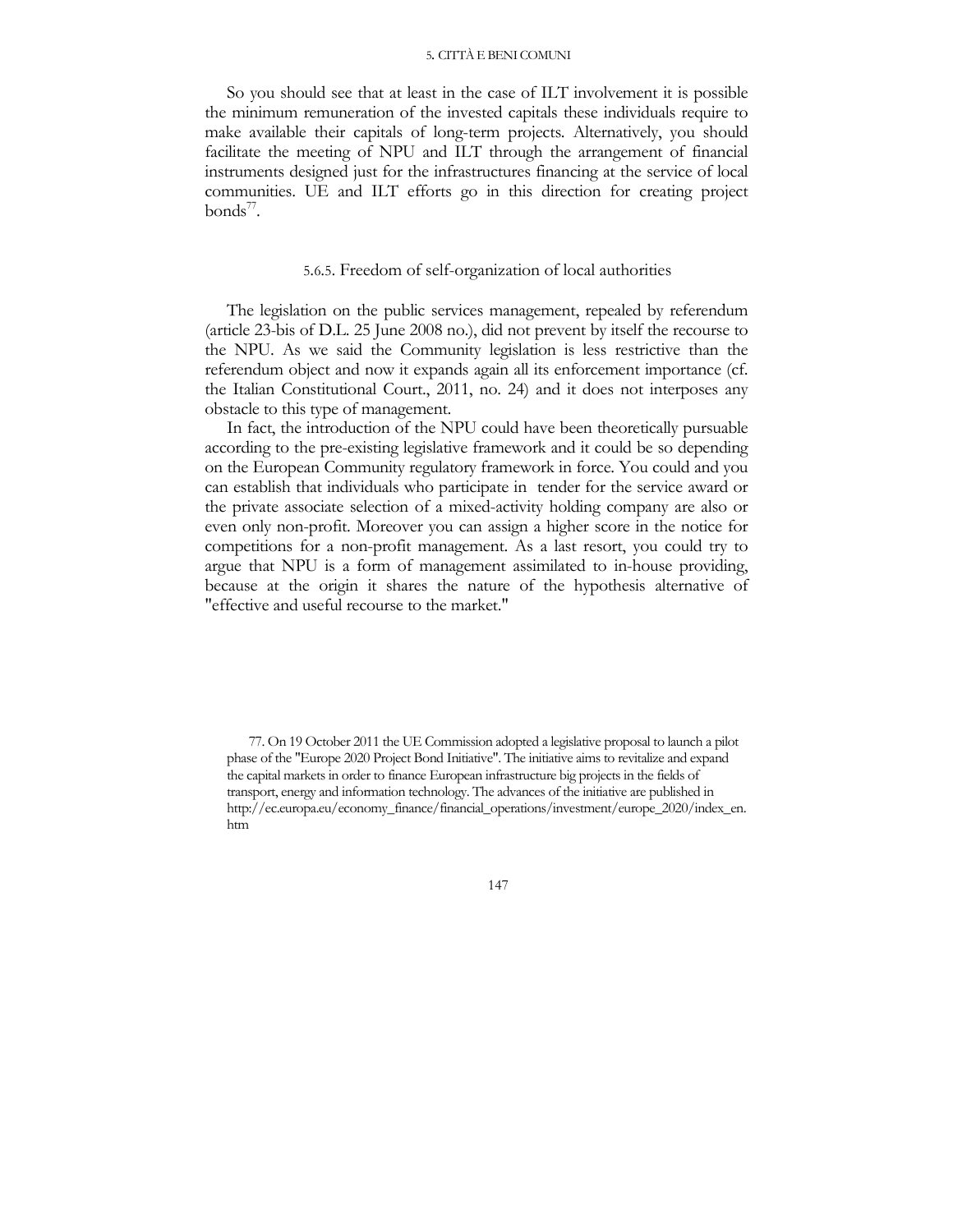It is important to remember that there is not a valid solution in all circumstances. The type of management to be taken greatly varies depending on the contexts and you must think about the type and size of the service. In this sense, abrogation of art. 23-bis is very important just because it brings again the freedom of choice into the local services organization. Therefore, it also brings the possibility to assess what is the administration modality of SPL more functional to needs of different local communities and different geographical, social, cultural contexts. Why do change where the public administration or the private administration have given a good account of themselves?

After the abrogation of art. 23-bis a national legislative initiative had to follow. It had to be an initiative able to reconcile the different needs and motions, to stabilize the normative framework and, in particular, to introduce an independent authority for regulation and control of performances of various public, private, or no-profit administrators. In fact, the autonomy always must be accompanied by the responsibility.

And then the regaining of local communities freedom of choice must be balanced by direct regulatory instruments aimed at giving local public decision makers a sense of responsibility, as well as service managers. In fact, whatever freedom encroaches into arbitrariness and embezzlement if it has no limits and balances. Instead, a law has followed; it essentially confirms the previously in force regime and it reproduces the dichotomy municipalizingprivatization undamaged, with the exception of the integrated water service. But the referendum has had subject all the integrated water service.

# 5.7

# Conclusions: need for direction for the social innovation and the urban regeneration.

The ambitious project outlined here inevitably requires the identification of a individual who facilitates this organic program of urban welfare regeneration by civic maintenance of the local common goods. The search for a subject-pivot able to undertake the change here proposed, focusing on the exchange, collaboration, systematization of all participants heads towards two directions. The participants are the public ones with power, means and resources necessary for good care of common goods and the social ones available to field their energies, resources, knowledge, skills to take care of the community goods.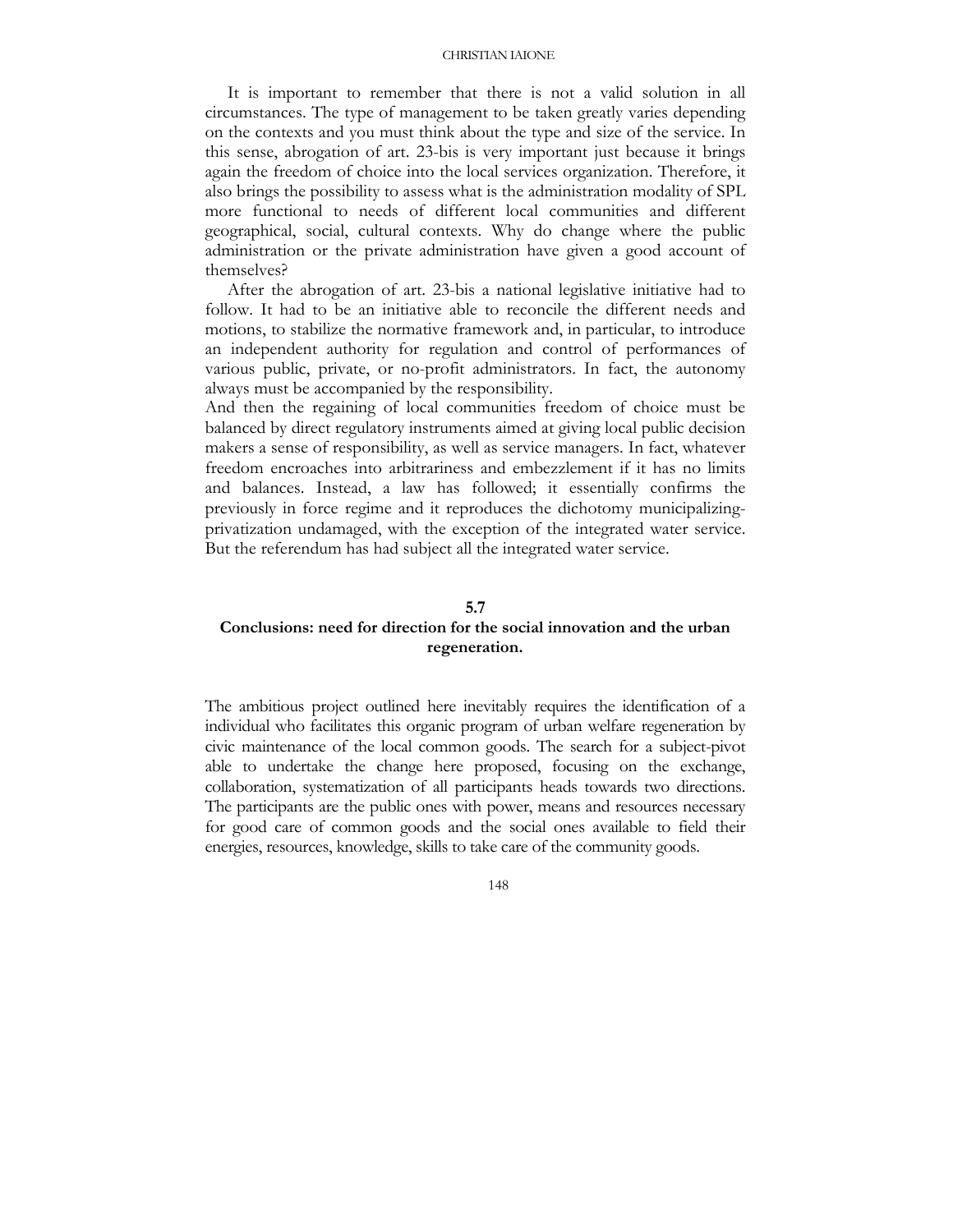On the one hand, you need to concentrate on observing the local public administrations that in recent years have innovated or they are innovating their organizational structures in order to govern with the network. In this respect it is important to set up organizational units dedicated to the function of facilitation. It has to do with organization of listening and dialogue in the same local administrative machinery among its different aspects and above all with the outside world. It is important to set up organizational units dedicated to the structuring of stable alliances between these aspects and community, its active or even latent resources.

First, you need a government control room in the network placed as close as possible to the apical functions of the local authority and, if it is possible, relating to interdepartmental coordination, transverse to the typical functions for homogeneous sectors of the administration organized in view of the features and services offer rather than the demand of these functions and services, according to topic, rather than needs. And then it takes a structure dedicated to the institutional communication of this deep organizational innovation and administrative action. You think of a "URP (Italian Office for Relations with the Public) of the government with the network," a public relations office that wants to activate itself for the public interest, a structure that facilitates the meeting between administration and active strong-willed, citizen. You need of a structure that approaches the distant and inattentive citizens to the shared administration, leading him up to the gates of "one-stop-shop for active citizenship" and does not discourage or frighten citizens and loads on their shoulders the task of simplifying the inevitable administrative complexity that a the general model of care brings with it. Control room, URP and one-stop-shop of active citizenship are the three elements of organizational innovation that an administration local needs in order to be able to administer with citizens and not just for the citizens only. It is no longer enough to organize venues for listening and for codetermination of public administration decisions. Although under this aspect you record interesting innovations, you are still under the old bipolar paradigm. Maybe it has to do with a more open administration, but it still has to do with an administration which aims to preserve the monopoly of the general interest care and to interpret the last will of people.

Otherwise, you must look to the outside of the institutional circuit. Under this second profile, it is reasonable to imagine that a very important role can be done by the disbursement foundations or communities and by foundations of banking origin. These social institutions have already well interpreted in several instances the role of "subjects of social freedom organization" (cf. the Italian Constitutional Court, 2003, no. 300) and they have covered the responsibility for institutional investors in the social innovation at the local level.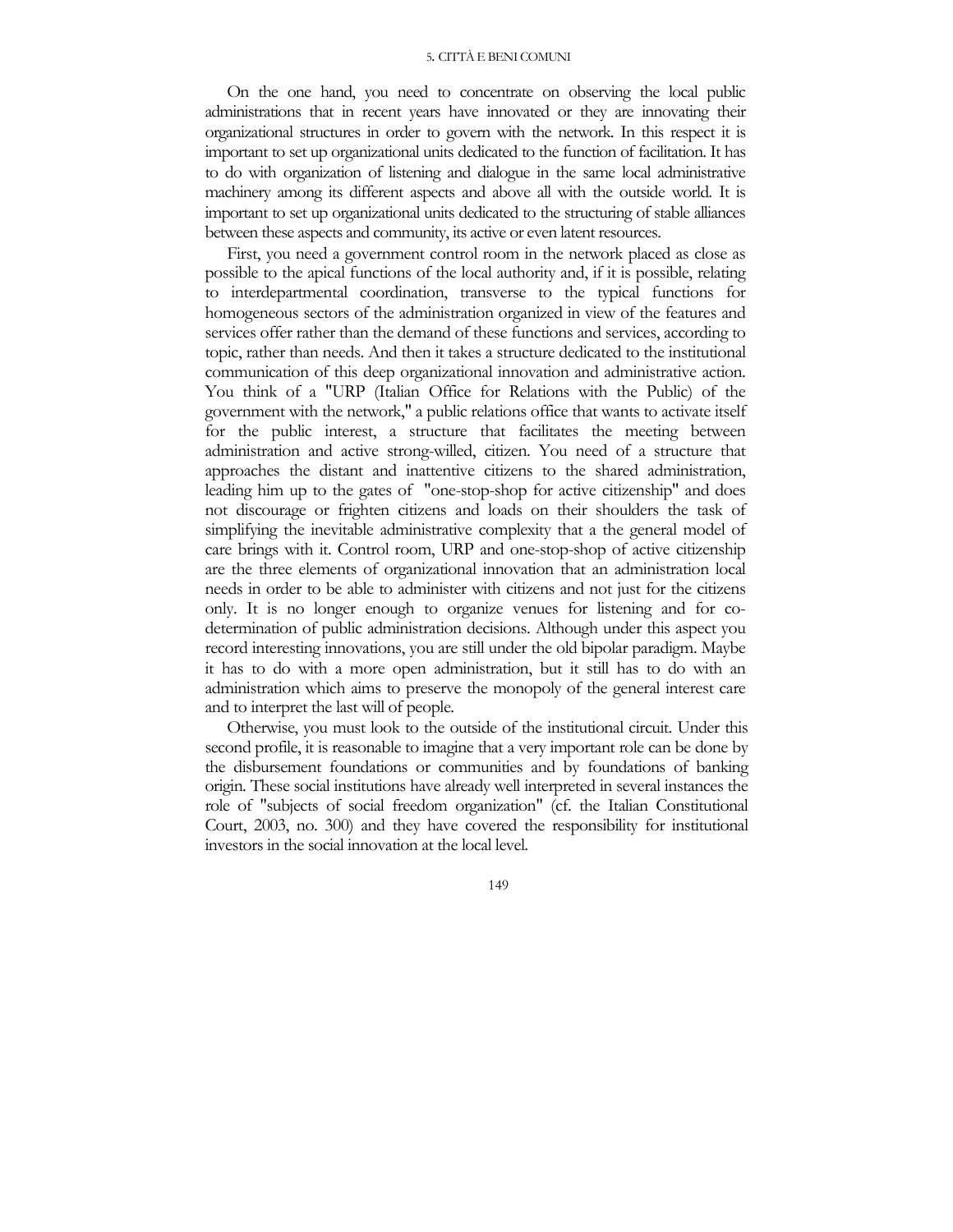Therefore foundations should become promoters of civic maintenance local plans of local common goods. For example, foundations could fall support for civic small-scale projects street furniture into the context of their activities for the benefit of local communities. in particular They could facilitate the implementation of the provision on small-scale projects in two directions. The main action might be to launch locally notice of competitions for selection of some proposals about small-scale projects that have to be supported economically and administratively. In this way, citizens could also be relieved from the immediate outlay about the "expenses for the proposals formulation and works implementation " and moreover they could benefit from the tax breaks. As an alternative, foundations could avail themselves of the related tax break. Of course it has to do with verifying the feasibility of either solution under tax profile.

In a second direction, foundations could carry out an action of moral suasion toward the local public decision maker in order to approving the implementing regulations necessary to give effective and immediate operation to the model of urban governance shown here. Reputedly, you might also imagine creation of institutionalized partnership forms between the local authority and the local foundations, to put at citizens' disposal the administrative and economic reforms necessary for the implementation of urban design small-scale projects.

The national character does not conflict with the necessary development of local level actions that should implement it. It comes from two needs. The first is that you establish nationwide a pattern of action through definition of general guidelines and, therefore, it must be a minimum of uniformity in the activities of different foundations. This is necessary both for subsuming the good local practices (today already existing in this sector), within a basic model built on the virtues and defects noticed at the local level, and preventing escape by single foundations which may expose the entire plan to responsibilities, claims, expectations that would prejudice the plan success. Therefore it has to do with foundations as subjects of social innovation. The second requirement is to maintain at a central level monitoring and evaluation on possible inequalities that the implementation of a plan of this type could generate among different communities or territorial areas. The consideration of these inequalities could lead to the adoption of adjustment measures such as the creation of a "national fund for the civic maintenance of community goods", also with the financial support of the central institutions.

All this cannot mean at all that you should do without of the public authorities intervention or their administrative and economic resources. Nor this can legitimize their retraction.